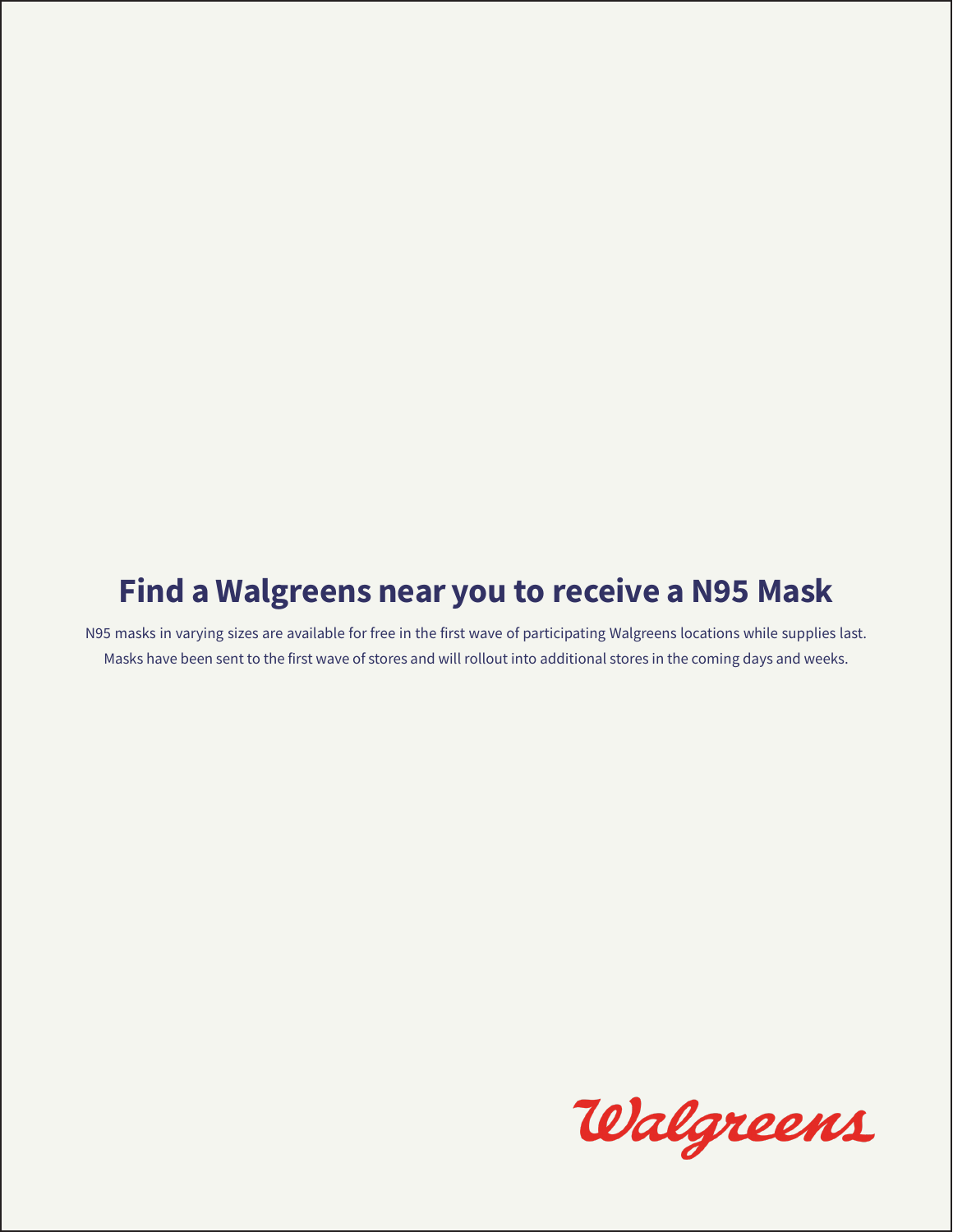|    | State Store | <b>Address</b>                  | <b>City</b>          | Zip Code |
|----|-------------|---------------------------------|----------------------|----------|
| AL | 11279       | 7155 US HIGHWAY 431             | ALBERTVILLE          | 35950    |
| AL | 19608       | 1017 RIVER FALLS STREET         | ANDALUSIA            | 36420    |
| AL | 7951        | 800 QUINTARD AVE                | ANNISTON             | 36201    |
| AL | 11819       | 1401 GOLDEN SPRINGS RD          | ANNISTON             | 36207    |
| AL | 19256       | 2413 HIGHWAY 431 NORTH          | ANNISTON             | 36206    |
| AL | 6033        | 1815 9TH AVE N                  | <b>BESSEMER</b>      | 35020    |
| AL | 4846        | 2301 CENTER POINT PKWY          | BIRMINGHAM           | 35215    |
| AL | 7245        | 668 LOMB AVE SW                 | <b>BIRMINGHAM</b>    | 35211    |
| AL | 11469       | 9325 PARKWAY E                  | BIRMINGHAM           | 35215    |
| AL | 10965       | 920 US HIGHWAY 431              | <b>BOAZ</b>          | 35957    |
| AL | 10762       | 2040 DOUGLAS AVE                | <b>BREWTON</b>       | 36426    |
| AL | 18148       | 641 OLLIE AVENUE                | <b>CLANTON</b>       | 35045    |
| AL | 2589        | 1718 BELTLINE RD SW             | <b>DECATUR</b>       | 35601    |
| AL | 7404        | 2041 E MAIN ST                  | <b>DOTHAN</b>        | 36301    |
| AL | 10628       | 2602 FLORENCE BLVD              | <b>FLORENCE</b>      | 35630    |
| AL | 1318        | <b>698 S MCKENZIE ST</b>        | <b>FOLEY</b>         | 36535    |
| AL | 10523       | 1613 GLENN BLVD SW              | <b>FORT PAYNE</b>    | 35968    |
| AL | 19770       | 1713 US HIGHWAY 31 NORTH        | <b>FULTONDALE</b>    | 35068    |
| AL | 11468       | 101 GREENVILLE BYP              | GREENVILLE           | 36037    |
| AL | 12911       | 1400 GUNTER AVE                 | <b>GUNTERSVILLE</b>  | 35976    |
| AL | 6431        | 3997 UNIVERSITY DR NW           | <b>HUNTSVILLE</b>    | 35816    |
| AL | 6464        | 3120 BOB WALLACE AVE SW         | <b>HUNTSVILLE</b>    | 35805    |
| AL | 6956        | 3500 MASTIN LAKE RD NW          | <b>HUNTSVILLE</b>    | 35810    |
| AL | 6977        | 1560 MONTCLAIR RD               | <b>IRONDALE</b>      | 35210    |
| AL | 12098       | 311 PELHAM RD S                 | <b>JACKSONVILLE</b>  | 36265    |
| AL | 9683        | 100 N AIRPORT RD                | <b>JASPER</b>        | 35504    |
| AL | 10110       | 1832 ASHVILLE RD                | <b>LEEDS</b>         | 35094    |
| AL | 15613       | 101 BESSEMER SUPER HWY          | MIDFIELD             | 35228    |
| AL | 15480       | 1731 SPRING HILL AVE            | <b>MOBILE</b>        | 36604    |
| AL | 2203        | 3892 ATLANTA HWY                | MONTGOMERY           | 36109    |
| AL | 9456        | 2920 CARTER HILL RD             | MONTGOMERY           | 36106    |
| AL | 2557        | 1801 WOODWARD AVE               | <b>MUSCLE SHOALS</b> | 35661    |
| AL | 10947       | 2015 PEPPERELL PKWY             | <b>OPELIKA</b>       | 36801    |
| AL | 19052       | 509 EAST CUMMINGS AVENUE        | <b>OPP</b>           | 36467    |
| AL | 17398       | 4880 HIGHWAY 78 WEST            | <b>OXFORD</b>        | 36203    |
| AL | 6800        | 703 S MEMORIAL DR               | <b>PRATTVILLE</b>    | 36067    |
| AL | 10524       | 1111 HIGHLAND AVE               | SELMA                | 36703    |
| AL | 11450       | 879 HIGHWAY 78                  | <b>SUMITON</b>       | 35148    |
| AL | 12099       | 503 BATTLE ST E                 | TALLADEGA            | 35160    |
| AL | 11098       | 100 ELBA HWY                    | <b>TROY</b>          | 36079    |
| AL | 11404       | 4400 UNIVERSITY BLVD E          | TUSCALOOSA           | 35404    |
| AL | 17955       | 3206 15TH STREET                | TUSCALOOSA           | 35401    |
| AL | 18116       | 521 UNIVERSITY BLVD E           | <b>TUSCALOOSA</b>    | 35401    |
| AL | 18125       | 4200 MCFARLAND BOULEVARD EAST   | <b>TUSCALOOSA</b>    | 35405    |
| AL | 19553       | 2916 UNIVERSITY BOULEVARD, EAST | <b>TUSCALOOSA</b>    | 35404    |
| AR | 12417       | 1045 S SAINT LOUIS ST           | <b>BATESVILLE</b>    | 72501    |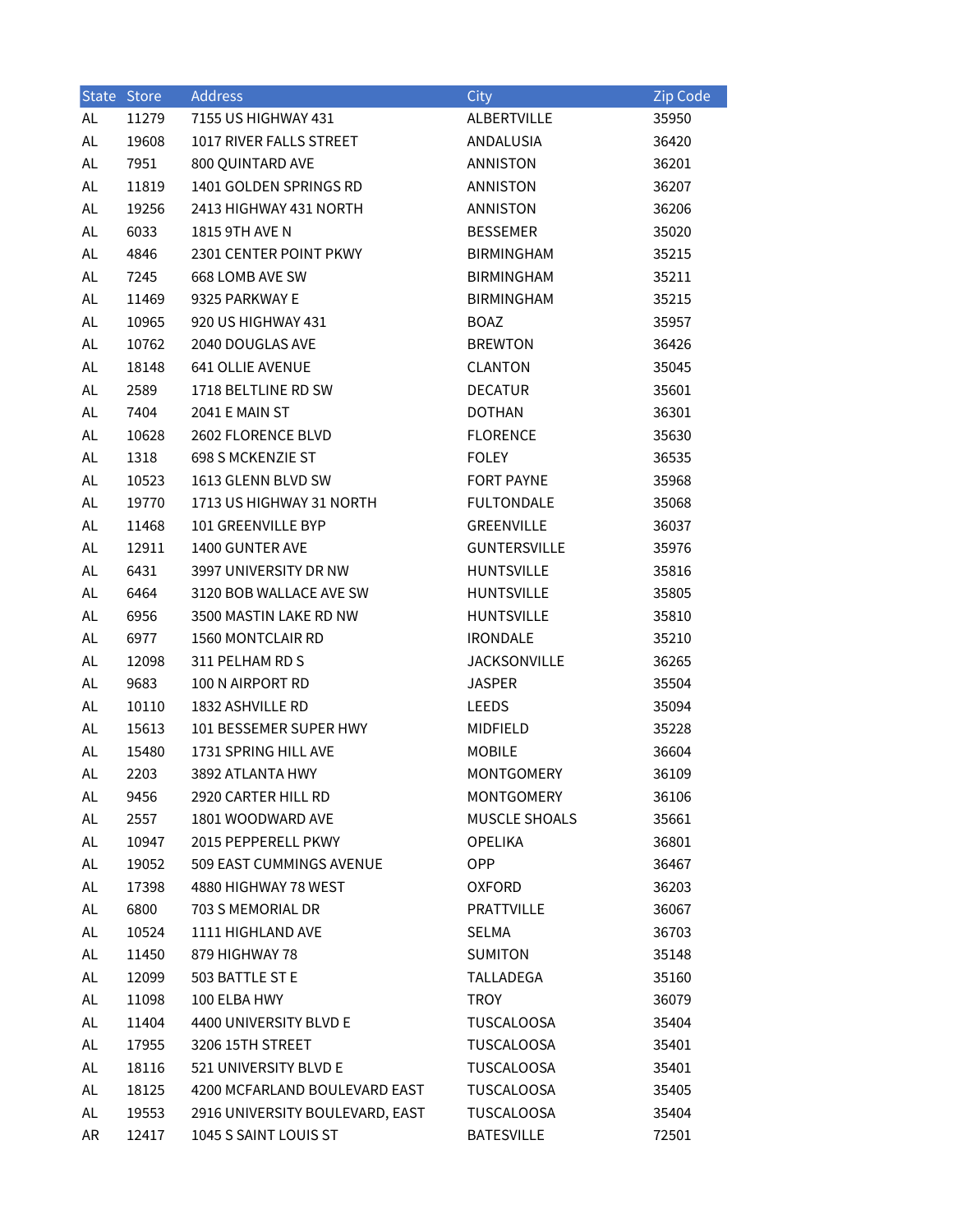| AR       | 15788          | 900 N 6TH ST            | <b>BLYTHEVILLE</b>       | 72315          |
|----------|----------------|-------------------------|--------------------------|----------------|
| AR       | 5475           | 300 E TOWNSHIP ST       | <b>FAYETTEVILLE</b>      | 72703          |
| AR       | 7718           | 4007 N SHILOH DR        | <b>FAYETTEVILLE</b>      | 72703          |
| AR       | 7847           | 524 S SCHOOL AVE        | <b>FAYETTEVILLE</b>      | 72701          |
| AR       | 11344          | 2110 N WASHINGTON ST    | <b>FORREST CITY</b>      | 72335          |
| AR       | 5260           | 2701 ROGERS AVE         | FORT SMITH               | 72901          |
| AR       | 7234           | 8300 ROGERS AVE         | <b>FORT SMITH</b>        | 72903          |
| AR       | 9594           | 1925 S ZERO ST          | <b>FORT SMITH</b>        | 72901          |
|          |                | 705 W CENTER ST         | GREENWOOD                | 72936          |
| AR<br>AR | 12912<br>10418 | 1004 W COMMERCE         | <b>HOPE</b>              | 71801          |
| AR       |                | 1800 AIRPORT RD         | <b>HOT SPRINGS</b>       |                |
| AR       | 12384          | 108 E HIGHLAND DR       | <b>JONESBORO</b>         | 71913<br>72401 |
| AR       | 6765           | 1644 E MAIN ST          | MAGNOLIA                 |                |
|          | 10897          | 308 S MAIN ST           |                          | 71753          |
| AR       | 10365          |                         | MALVERN                  | 72104          |
| AR       | 10666          | 640 W GAINES ST         | MONTICELLO               | 71655          |
| AR       | 11161          | 2401 MALCOLM AVE        | <b>NEWPORT</b>           | 72112          |
| AR       | 10352          | 2500 MCCAIN BLVD        | <b>NORTH LITTLE ROCK</b> | 72116          |
| AR       | 15361          | 2503 W 28TH AVE         | PINE BLUFF               | 71603          |
| AR       | 10586          | 440 HIGHWAY 412 W       | SILOAM SPRINGS           | 72761          |
| AR       | 12670          | 3234 E ROBINSON AVE     | SPRINGDALE               | 72764          |
| AR       | 13811          | 3251 W SUNSET AVE       | SPRINGDALE               | 72762          |
| AR       | 15817          | 310 S MARTIN ST         | WARREN                   | 71671          |
| AR       | 2774           | 346 W BROADWAY ST       | <b>WEST MEMPHIS</b>      | 72301          |
| AZ       | 3913           | 2360 HIGHWAY 95         | <b>BULLHEAD CITY</b>     | 86442          |
| AZ       | 6129           | 2021 N PINAL AVE        | <b>CASA GRANDE</b>       | 85122          |
| AZ       | 3726           | 1985 E CHANDLER BLVD    | CHANDLER                 | 85225          |
| AZ       | 5567           | 550 S MAIN ST           | COTTONWOOD               | 86326          |
| AZ       | 4020           | 5895 W PEORIA AVE       | <b>GLENDALE</b>          | 85302          |
| ΑZ       | 5775           | 8309 W GLENDALE AVE     | <b>GLENDALE</b>          | 85305          |
| AZ       | 9264           | 21274 N JOHN WAYNE PKWY | <b>MARICOPA</b>          | 85139          |
| AZ       | 3767           | 2737 E MCKELLIPS RD     | MESA                     | 85213          |
| ΑZ       | 5039           | 746 W UNIVERSITY DR     | MESA                     | 85201          |
| AZ       | 5392           | 420 S SOSSAMAN RD       | <b>MESA</b>              | 85208          |
| AZ       | 6177           | 1135 N MESA DR          | <b>MESA</b>              | 85201          |
| AZ       | 6784           | 2024 W MAIN ST          | MESA                     | 85201          |
| ΑZ       | 6533           | 100 S BEELINE HWY       | PAYSON                   | 85541          |
| AZ       | 3427           | 7448 W THUNDERBIRD RD   | PEORIA                   | 85381          |
| AZ       | 5222           | 9040 W PEORIA AVE       | <b>PEORIA</b>            | 85345          |
| AZ       | 3132           | 2415 E UNION HILLS DR   | <b>PHOENIX</b>           | 85050          |
| AZ       | 3464           | 3402 N CENTRAL AVE      | <b>PHOENIX</b>           | 85012          |
| AZ       | 3769           | 1616 E THOMAS RD        | <b>PHOENIX</b>           | 85016          |
| AZ       | 4422           | 3945 E SOUTHERN AVE     | <b>PHOENIX</b>           | 85040          |
| AZ       | 4722           | 4111 N 24TH ST          | <b>PHOENIX</b>           | 85016          |
| AZ       | 5504           | 4249 W GLENDALE AVE     | <b>PHOENIX</b>           | 85051          |
| AZ       | 6021           | 1620 N 59TH AVE         | <b>PHOENIX</b>           | 85035          |
| AZ       | 6063           | 1825 W BETHANY HOME RD  | <b>PHOENIX</b>           | 85015          |
| AZ       | 6872           | 2930 N 67TH AVE         | <b>PHOENIX</b>           | 85033          |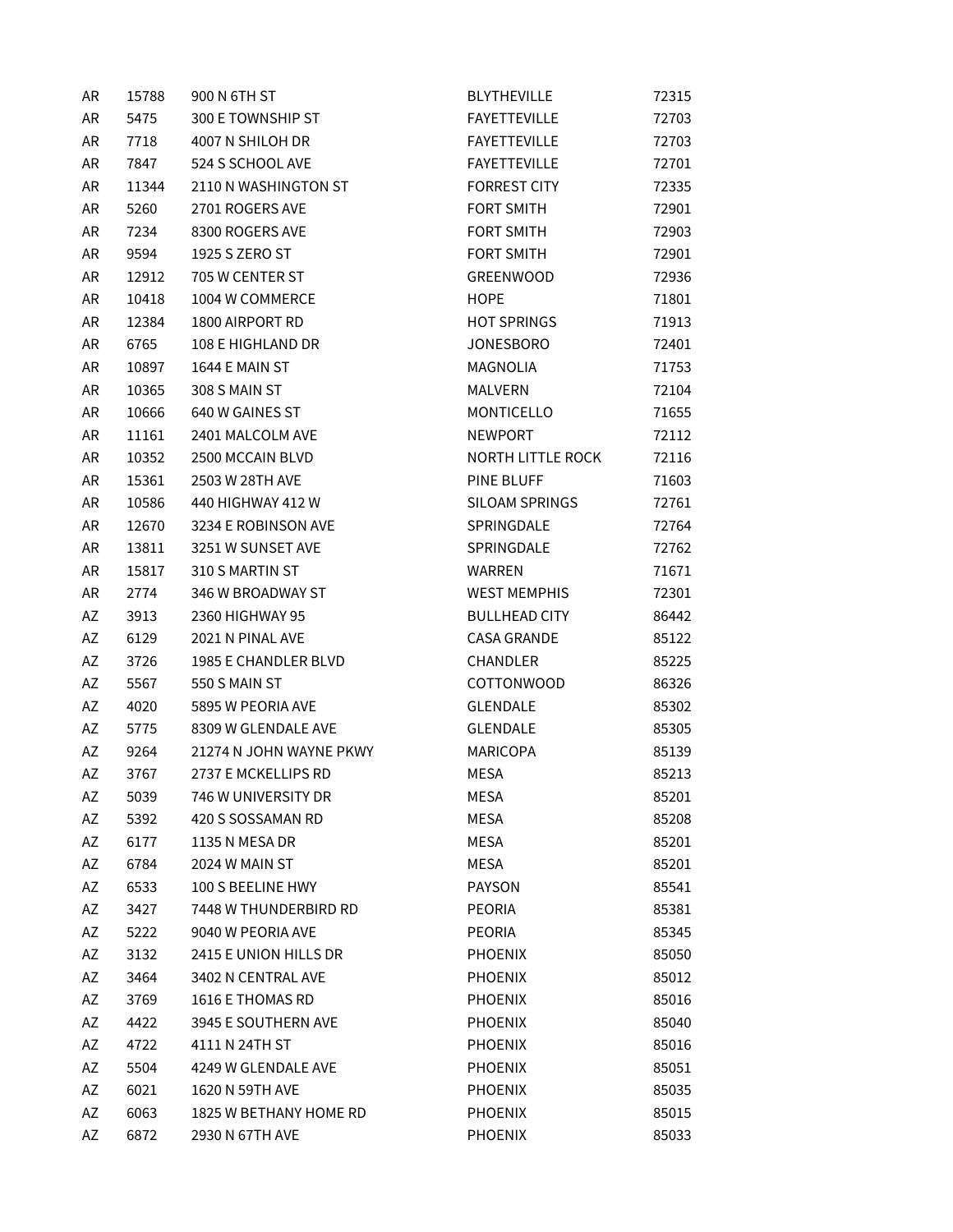| AZ | 7663  | 8280 W LOWER BUCKEYE RD                  | <b>PHOENIX</b>        | 85043 |
|----|-------|------------------------------------------|-----------------------|-------|
| AZ | 2451  | 4220 N ORACLE RD<br>8730 E BROADWAY BLVD | <b>TUCSON</b>         | 85705 |
| AZ | 2910  | 1415 W RIVER RD                          | <b>TUCSON</b>         | 85710 |
| AZ | 3463  |                                          | <b>TUCSON</b>         | 85704 |
| AZ | 4045  | 4685 E GRANT RD                          | <b>TUCSON</b>         | 85712 |
| AZ | 5532  | 2929 W VALENCIA RD                       | <b>TUCSON</b>         | 85746 |
| AZ | 5892  | 3910 E 22ND ST                           | <b>TUCSON</b>         | 85711 |
| AZ | 6491  | 1351 W PRINCE RD                         | <b>TUCSON</b>         | 85705 |
| AZ | 7463  | 525 W VALENCIA RD                        | <b>TUCSON</b>         | 85706 |
| AZ | 10879 | 7111 E GOLF LINKS RD                     | <b>TUCSON</b>         | 85730 |
| AZ | 2209  | 11420 S FORTUNA RD                       | YUMA                  | 85367 |
| AZ | 2219  | 2801 S 4TH AVE                           | YUMA                  | 85364 |
| AZ | 9742  | 2491 W 24TH ST                           | YUMA                  | 85364 |
| CA | 2156  | 2551 W MAIN ST                           | ALHAMBRA              | 91801 |
| CA | 6157  | 946 S BROOKHURST ST                      | ANAHEIM               | 92804 |
| CA | 4724  | 3416 DEER VALLEY RD                      | ANTIOCH               | 94531 |
| CA | 6718  | 2730 SHAFFER RD                          | <b>ATWATER</b>        | 95301 |
| CA | 1816  | 3301 PANAMA LN                           | BAKERSFIELD           | 93313 |
| СA | 3222  | <b>40 CHESTER AVE</b>                    | <b>BAKERSFIELD</b>    | 93301 |
| CA | 3272  | 3315 S H ST                              | BAKERSFIELD           | 93304 |
| CA | 3294  | 2628 MOUNT VERNON AVE                    | BAKERSFIELD           | 93306 |
| CA | 7909  | 4949 GOSFORD RD                          | <b>BAKERSFIELD</b>    | 93313 |
| CA | 13026 | 2700 WILLOW PASS RD                      | <b>BAY POINT</b>      | 94565 |
| CA | 6680  | 9031 ROSECRANS AVE                       | <b>BELLFLOWER</b>     | 90706 |
| CA | 2314  | 1050 GILMAN ST                           | <b>BERKELEY</b>       | 94710 |
| CA | 10045 | 2310 TELEGRAPH AVE                       | <b>BERKELEY</b>       | 94704 |
| CA | 15025 | 2190 SHATTUCK AVE                        | <b>BERKELEY</b>       | 94704 |
| CA | 4757  | 42010 WASHINGTON ST                      | <b>BERMUDA DUNES</b>  | 92203 |
| CA | 6871  | 4520 BALFOUR RD                          | <b>BRENTWOOD</b>      | 94513 |
| CA | 6250  | 1028 S SAN FERNANDO BLVD                 | <b>BURBANK</b>        | 91502 |
| СA | 2957  | 1660 WINCHESTER BLVD                     | <b>CAMPBELL</b>       | 95008 |
| СA | 5743  | 7560 TOPANGA CANYON BLVD                 | CANOGA PARK           | 91303 |
| CA | 5848  | 20505 SHERMAN WAY                        | CANOGA PARK           | 91306 |
| CA | 101   | 3382 CASTRO VALLEY BLVD                  | <b>CASTRO VALLEY</b>  | 94546 |
| CA | 5774  | 7787 SUNRISE BLVD                        | <b>CITRUS HEIGHTS</b> | 95610 |
| СA | 7830  | 205 W SHAW AVE                           | <b>CLOVIS</b>         | 93612 |
| СA | 11611 | 50040 HARRISON ST                        | COACHELLA             | 92236 |
| СA | 15003 | 1990 MONUMENT BLVD                       | CONCORD               | 94520 |
| СA |       | 150 S GRAND AVE                          | <b>COVINA</b>         | 91724 |
|    | 6972  |                                          |                       |       |
| СA | 1807  | 22 SAN PEDRO RD                          | DALY CITY             | 94014 |
| СA | 9842  | 8030 IMPERIAL HWY                        | <b>DOWNEY</b>         | 90242 |
| CA | 10112 | 9018 FIRESTONE BLVD                      | <b>DOWNEY</b>         | 90241 |
| СA | 3770  | 11565 SAN PABLO AVE                      | EL CERRITO            | 94530 |
| СA | 7575  | 3643 PECK RD                             | EL MONTE              | 91731 |
| СA | 6612  | 8400 ELK GROVE FLORIN RD                 | <b>ELK GROVE</b>      | 95624 |
| СA | 15432 | 2590 N TEXAS ST                          | <b>FAIRFIELD</b>      | 94533 |
| СA | 2810  | 1810 FREEDOM BLVD                        | <b>FREEDOM</b>        | 95019 |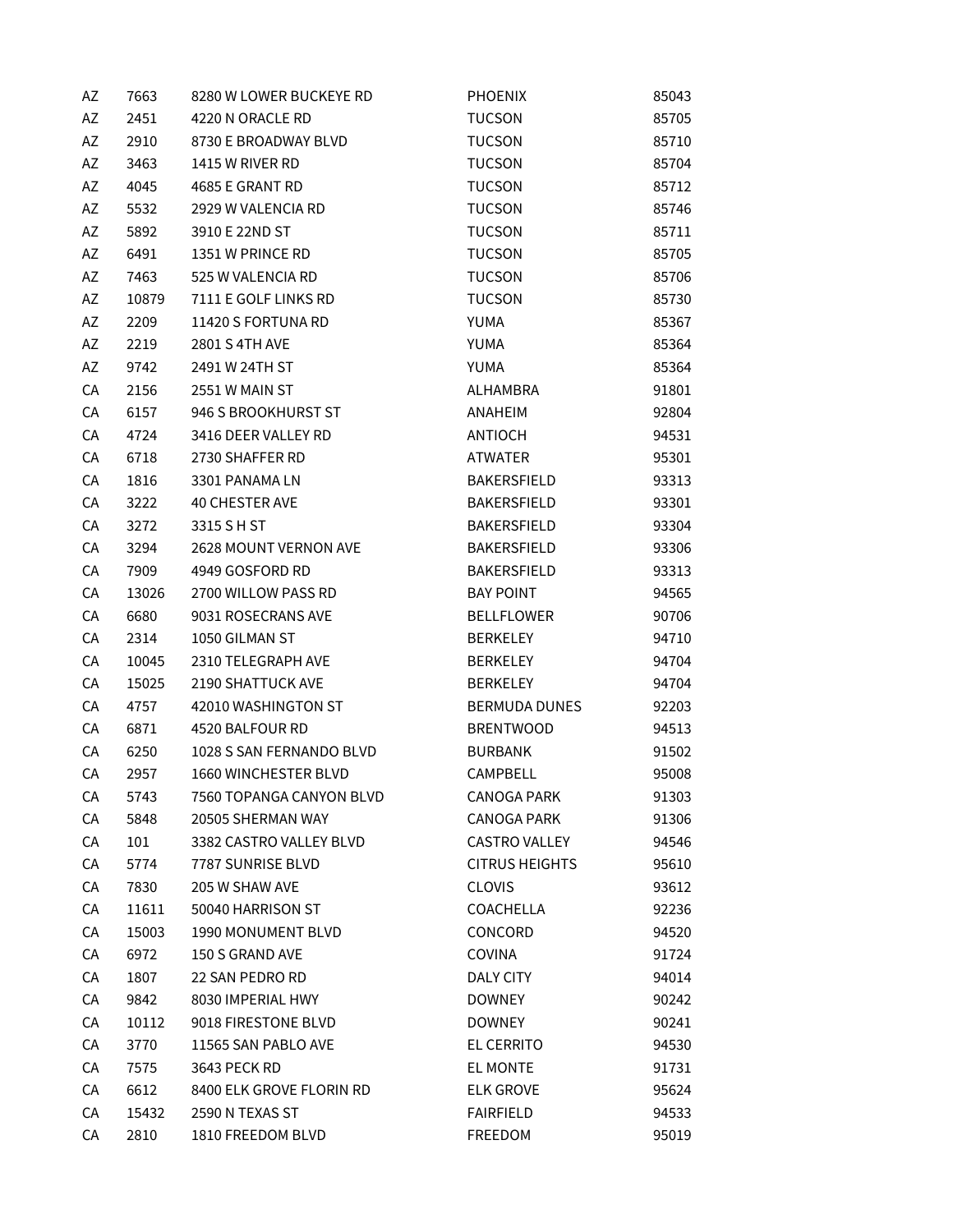| СA | 9702  | 5785 N 1ST ST             | <b>FRESNO</b>          | 93710 |
|----|-------|---------------------------|------------------------|-------|
| CA | 11877 | 4771 W ASHLAN AVE         | <b>FRESNO</b>          | 93722 |
| CA | 12707 | 4172 N 1ST ST             | <b>FRESNO</b>          | 93726 |
| CA | 9516  | 770 1ST ST                | <b>GILROY</b>          | 95020 |
| CA | 5591  | 24930 WESTERN AVE         | <b>HARBOR CITY</b>     | 90710 |
| CA | 1080  | 43200 STATE HIGHWAY 74    | <b>HEMET</b>           | 92544 |
| CA | 1081  | 1101 S SANDERSON AVE      | HEMET                  | 92545 |
| CA | 11785 | 6100 PACIFIC BLVD         | <b>HUNTINGTON PARK</b> | 90255 |
| CA | 1254  | 44100 JEFFERSON ST        | <b>INDIO</b>           | 92201 |
| CA | 9815  | 988 SIERRA ST             | KINGSBURG              | 93631 |
| CA | 5702  | 934 N HACIENDA BLVD       | LA PUENTE              | 91744 |
| CA | 9486  | 18296 COLLIER AVE         | LAKE ELSINORE          | 92530 |
| CA | 7343  | 5001 W AVENUE N           | LANCASTER              | 93536 |
| CA | 7870  | 600 LONG BEACH BLVD       | LONG BEACH             | 90802 |
| CA | 6854  | 2222 COLORADO BLVD        | <b>LOS ANGELES</b>     | 90041 |
| CA | 9136  | 1625 W SUNSET BLVD        | LOS ANGELES            | 90026 |
| CA | 12057 | 1050 N HIGHLAND AVE       | <b>LOS ANGELES</b>     | 90038 |
| CA | 6249  | 4351 E IMPERIAL HWY       | <b>LYNWOOD</b>         | 90262 |
| СA | 11242 | 2020 W CLEVELAND AVE      | <b>MADERA</b>          | 93637 |
| CA | 3330  | 1640 R ST                 | MERCED                 | 95340 |
| CA | 2865  | 1101 MCHENRY AVE          | <b>MODESTO</b>         | 95350 |
| CA | 7313  | 1700 STANDIFORD AVE       | <b>MODESTO</b>         | 95350 |
| CA | 7081  | 416 ALVARADO ST           | MONTEREY               | 93940 |
| CA | 5220  | 12275 PERRIS BLVD         | MORENO VALLEY          | 92557 |
| CA | 10948 | 33060 ANTELOPE RD         | MURRIETA               | 92563 |
| CA | 10693 | 6819 WATT AVE             | <b>NORTH HIGHLANDS</b> | 95660 |
| CA | 11934 | 444 W F ST                | <b>OAKDALE</b>         | 95361 |
| CA | 1536  | 3434 HIGH ST              | <b>OAKLAND</b>         | 94619 |
| CA | 1625  | 5055 TELEGRAPH AVE        | <b>OAKLAND</b>         | 94609 |
| CA | 5846  | 2303 E VINEYARD AVE       | OXNARD                 | 93036 |
| СA | 7305  | 2851 S ROSE AVE           | OXNARD                 | 93033 |
| СA | 4756  | 44840 MONTEREY AVE        | PALM DESERT            | 92260 |
| CA | 6976  | 37160 47TH ST E           | PALMDALE               | 93552 |
| CA | 7263  | 8900 WASHINGTON BLVD      | PICO RIVERA            | 90660 |
| CA | 11614 | 2750 PINOLE VALLEY RD     | <b>PINOLE</b>          | 94564 |
| CA | 4243  | 980 E CYPRESS AVE         | REDDING                | 96002 |
| CA | 5781  | 1775 EUREKA WAY           | REDDING                | 96001 |
| CA | 7976  | 800 E LUGONIA AVE         | REDLANDS               | 92374 |
| СA | 6496  | 2321 HAWTHORNE BLVD       | REDONDO BEACH          | 90278 |
| СA | 12298 | 852 E MANNING AVE         | REEDLEY                | 93654 |
| CA | 2506  | 1150 MACDONALD AVE        | RICHMOND               | 94801 |
| CA | 9030  | 101 DRUMMOND AVE          | RIDGECREST             | 93555 |
| CA | 9716  | 102 N JACK TONE RD        | <b>RIPON</b>           | 95366 |
| СA | 9845  | 18308 COLIMA RD           | ROWLAND HEIGHTS        | 91748 |
| CA | 4136  | <b>1919 FRUITRIDGE RD</b> | SACRAMENTO             | 95822 |
| СA | 5036  | 4495 MACK RD              | SACRAMENTO             | 95823 |
| СA | 5374  | 2900 STOCKTON BLVD        | SACRAMENTO             | 95817 |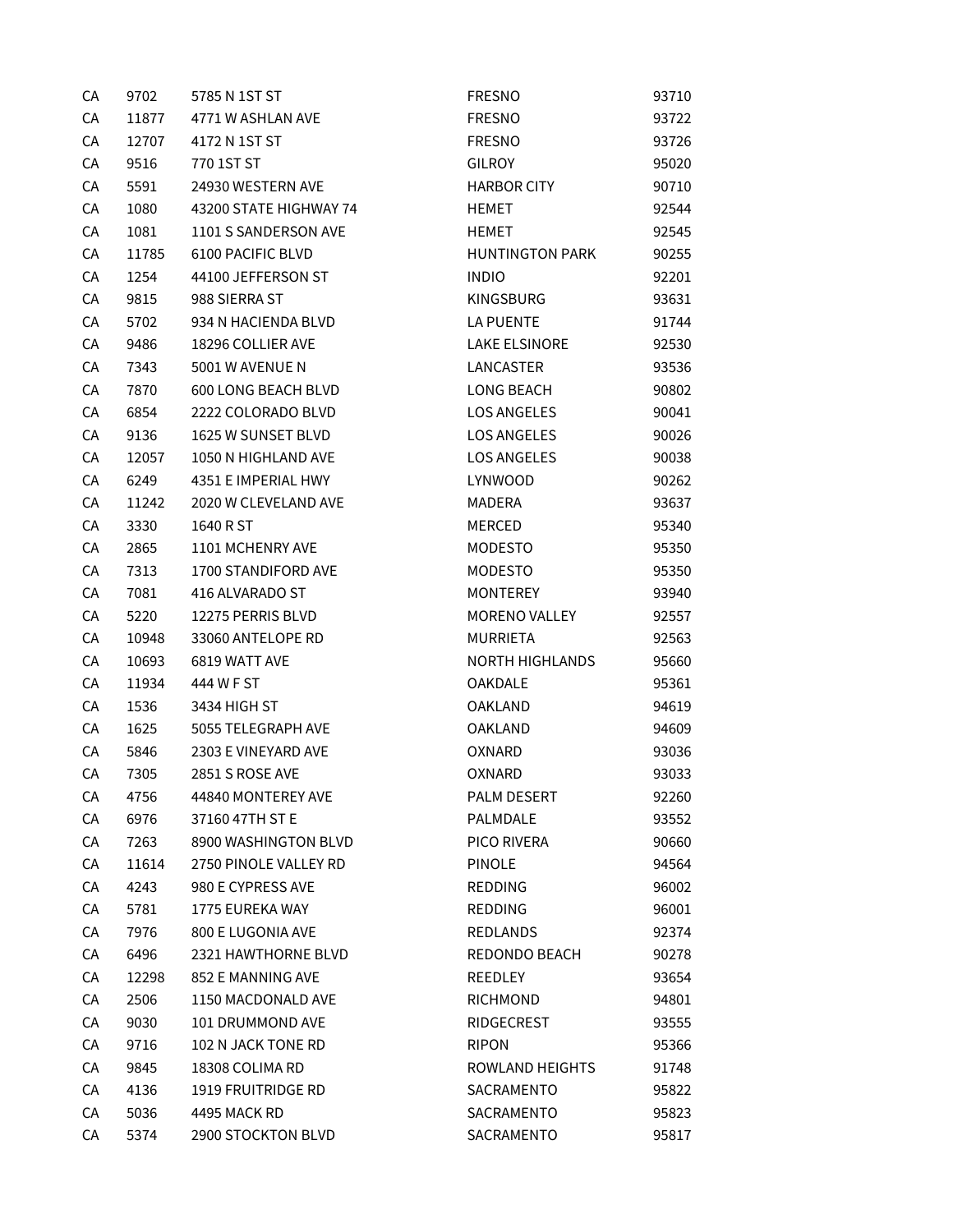| CA  | 2939  | 333 EL CAMINO REAL        | SAN BRUNO               | 94066 |
|-----|-------|---------------------------|-------------------------|-------|
| CA  | 2126  | 1414 EL CAMINO REAL       | SAN CARLOS              | 94070 |
| СA  | 7176  | 8766 NAVAJO RD            | SAN DIEGO               | 92119 |
| CA  | 12143 | 5504 BALBOA AVE           | SAN DIEGO               | 92111 |
| CA  | 15930 | 2050 GLENOAKS BLVD        | SAN FERNANDO            | 91340 |
| СA  | 1283  | 500 GEARY ST              | SAN FRANCISCO           | 94102 |
| СA  | 3358  | 1301 FRANKLIN ST          | SAN FRANCISCO           | 94109 |
| СA  | 3475  | 25 POINT LOBOS AVE        | SAN FRANCISCO           | 94121 |
| CA  | 4609  | 1301 MARKET ST            | SAN FRANCISCO           | 94103 |
| CA  | 2265  | 1130 BIRD AVE             | SAN JOSE                | 95125 |
| CA  | 4491  | 15650 SAN PABLO AVE       | SAN PABLO               | 94806 |
| CA  | 13796 | 14280 SAN PABLO AVE       | SAN PABLO               | 94806 |
| СA  | 15947 | 13691 SAN PABLO AVE.      | SAN PABLO               | 94806 |
| СA  | 12282 | 2589 JENSEN AVE           | SANGER                  | 93657 |
| CA  | 6930  | 19266 SOLEDAD CANYON RD   | SANTA CLARITA           | 91351 |
| СA  | 12023 | 24790 VALLEY ST           | SANTA CLARITA           | 91321 |
| СA  | 2867  | 1055 FREMONT BLVD         | <b>SEASIDE</b>          | 93955 |
| CA  | 12337 | 2795 FLORAL AVE           | SELMA                   | 93662 |
| СA  | 6446  | 11900 BEACH BLVD          | STANTON                 | 90680 |
| CA  | 12549 | 2040 E MARIPOSA RD        | STOCKTON                | 95205 |
| CA  | 13984 | 1528 E FREMONT ST         | <b>STOCKTON</b>         | 95205 |
| СA  | 15398 | 660 W MARCH LN            | STOCKTON                | 95207 |
| СA  | 7555  | 1101 W TEHACHAPI BLVD     | TEHACHAPI               | 93561 |
| СA  | 3030  | 1591 GEER RD              | TURLOCK                 | 95380 |
| CA  | 2575  | 2647 SPRINGS RD           | VALLEJO                 | 94591 |
| СA  | 6700  | 5224 COLDWATER CANYON AVE | VAN NUYS                | 91401 |
| СA  | 9254  | 13655 BEAR VALLEY RD      | VICTORVILLE             | 92392 |
| СA  | 9389  | 310 SYCAMORE AVE          | VISTA                   | 92083 |
| СA  | 4026  | 2900 N MAIN ST            | WALNUT CREEK            | 94597 |
| CA  | 5649  | 8201 GREENLEAF AVE        | <b>WHITTIER</b>         | 90602 |
| СA  | 5348  | 34503 YUCAIPA BLVD        | YUCAIPA                 | 92399 |
| CO. | 12100 | 7930 WADSWORTH BLVD       | ARVADA                  | 80003 |
| CO  | 6344  | 1821 E BRIDGE ST          | <b>BRIGHTON</b>         | 80601 |
| CO  | 9393  | 1609 FREMONT DR           | <b>CANON CITY</b>       | 81212 |
| CO  | 6108  | 572 32 RD                 | <b>CLIFTON</b>          | 81520 |
| CO  | 4596  | 1920 S CHELTON RD         | <b>COLORADO SPRINGS</b> | 80916 |
| CO  | 4709  | 280 MAIN ST               | <b>COLORADO SPRINGS</b> | 80911 |
| CO  | 5547  | 350 N UNION BLVD          | <b>COLORADO SPRINGS</b> | 80909 |
| CO  | 5794  | 303 S CIRCLE DR           | <b>COLORADO SPRINGS</b> | 80910 |
| CO  | 7777  | 625 N 19TH ST             | <b>COLORADO SPRINGS</b> | 80904 |
| CO  | 11617 | 750 W VICTORY WAY         | CRAIG                   | 81625 |
| CO  | 10935 | 300 S FEDERAL BLVD        | DENVER                  | 80219 |
| CO  | 4667  | 1601 W 84TH AVE           | FEDERAL HEIGHTS         | 80260 |
| CO. | 9979  | 111 E PLATTE AVE          | <b>FORT MORGAN</b>      | 80701 |
| CO  | 11263 | 2600 11TH AVE             | GREELEY                 | 80631 |
| CO  | 5538  | 6650 TIMBERLINE RD        | <b>HIGHLANDS RANCH</b>  | 80130 |
| CO  | 6111  | 309 N US HIGHWAY 287      | LAFAYETTE               | 80026 |
|     |       |                           |                         |       |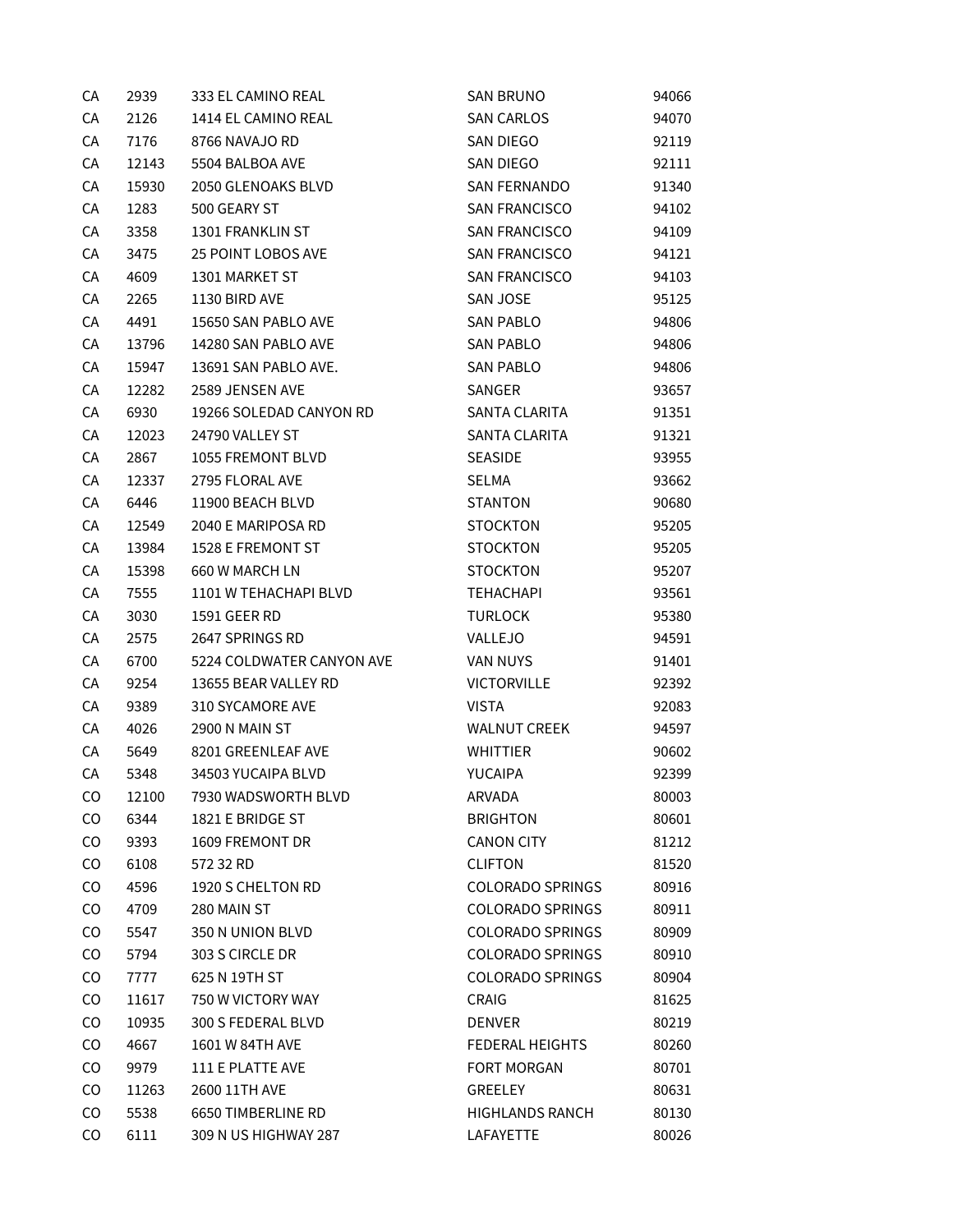| CO        | 9493  | 2351 S TOWNSEND AVE       | <b>MONTROSE</b>          | 81401 |
|-----------|-------|---------------------------|--------------------------|-------|
| CO        | 6552  | 7211 FEDERAL BLVD         | WESTMINSTER              | 80030 |
| CT        | 5723  | 960 NORTH AVE             | <b>BRIDGEPORT</b>        | 06606 |
| CT        | 7522  | 4083 MAIN ST              | <b>BRIDGEPORT</b>        | 06606 |
| CT        | 10203 | 25 MAIN ST                | <b>BRISTOL</b>           | 06010 |
| CT        | 12058 | 1093 N MAIN ST            | DAYVILLE                 | 06241 |
| CT        | 7566  | 922 SILVER LN             | <b>EAST HARTFORD</b>     | 06118 |
| CT        | 9784  | 20 CONNECTICUT BLVD       | <b>EAST HARTFORD</b>     | 06108 |
| CT        | 12120 | 157 MAIN ST               | <b>EAST HAVEN</b>        | 06512 |
| CT        | 5406  | 1191 DIXWELL AVE          | <b>HAMDEN</b>            | 06514 |
| CT        | 3827  | <b>161 WASHINGTON ST</b>  | <b>HARTFORD</b>          | 06106 |
| CT        | 19244 | 27 MAIN STREET            | <b>JEWETT CITY</b>       | 06351 |
| CT        | 5407  | 295 MAIN ST               | <b>MANCHESTER</b>        | 06040 |
| CT        | 5948  | 425 W MAIN ST             | <b>MERIDEN</b>           | 06451 |
| CT        | 18243 | 1350 STANLEY STREET       | <b>NEW BRITAIN</b>       | 06053 |
| CT        | 6914  | 87 FOXON ST               | <b>NEW HAVEN</b>         | 06513 |
| CT        | 9785  | 436 WHALLEY AVE           | <b>NEW HAVEN</b>         | 06511 |
| CT        | 10177 | 54 WEST AVE               | <b>NORWALK</b>           | 06854 |
| CT        | 7935  | 54 BOSTON POST RD         | ORANGE                   | 06477 |
| CT        | 3192  | 649 W MAIN ST             | <b>WATERBURY</b>         | 06702 |
| CT        | 6966  | 11 MERIDEN RD             | <b>WATERBURY</b>         | 06705 |
| CT        | 15207 | <b>668 FARMINGTON AVE</b> | <b>WEST HARTFORD</b>     | 06119 |
| <b>CT</b> | 7584  | 394 CAMPBELL AVE          | <b>WEST HAVEN</b>        | 06516 |
| CT        | 10244 | 1211 BOSTON POST RD       | <b>WESTBROOK</b>         | 06498 |
| DC        | 15953 | 1155 F STREET NW          | <b>WASHINGTON</b>        | 20004 |
| DC        | 19546 | 4635 S CAPITOL ST SW      | <b>WASHINGTON</b>        | 20032 |
| DE        | 11060 | 5506 S DUPONT HWY         | <b>DOVER</b>             | 19901 |
| DE        | 11016 | 30182 SUSSEX HWY          | LAUREL                   | 19956 |
| DE        | 12462 | 700 S RIDGE AVE           | MIDDLETOWN               | 19709 |
| DE        | 11035 | 4114 OGLETOWN STANTON RD  | <b>NEWARK</b>            | 19713 |
| DE        | 11133 | 2651 KIRKWOOD HWY         | <b>NEWARK</b>            | 19711 |
| DE        | 11010 | 3301 LANCASTER PIKE       | <b>WILMINGTON</b>        | 19805 |
| DE        | 11020 | 839 N MARKET ST           | <b>WILMINGTON</b>        | 19801 |
| DE        | 11051 | 536 MAIN ST               | <b>WILMINGTON</b>        | 19804 |
| DE        | 11069 | 1710 FAULKLAND RD         | <b>WILMINGTON</b>        | 19805 |
| DE        | 13823 | 2121 KIRKWOOD HWY         | <b>WILMINGTON</b>        | 19805 |
| FL        | 9016  | 200 W STATE ROAD 436      | <b>ALTAMONTE SPRINGS</b> | 32714 |
| FL        | 10668 | <b>2575 NE HIGHWAY 70</b> | ARCADIA                  | 34266 |
| FL.       | 13028 | 2405 MAYPORT RD           | <b>ATLANTIC BEACH</b>    | 32233 |
| FL.       | 4955  | 18665 BISCAYNE BLVD       | AVENTURA                 | 33180 |
| FL.       | 5946  | 93 US HIGHWAY 27 S        | <b>AVON PARK</b>         | 33825 |
| FL.       | 13797 | 395 E VAN FLEET DR        | <b>BARTOW</b>            | 33830 |
| FL        | 6016  | 101 N MAIN ST             | <b>BELLE GLADE</b>       | 33430 |
| FL.       | 4426  | 4920 SE ABSHIER BLVD      | <b>BELLEVIEW</b>         | 34420 |
| FL.       | 9847  | 4020 N LECANTO HWY        | <b>BEVERLY HILLS</b>     | 34465 |
| FL        | 7936  | 30351 OVERSEAS HWY        | <b>BIG PINE KEY</b>      | 33043 |
| FL        | 74    | 1634 S FEDERAL HWY        | <b>BOYNTON BEACH</b>     | 33435 |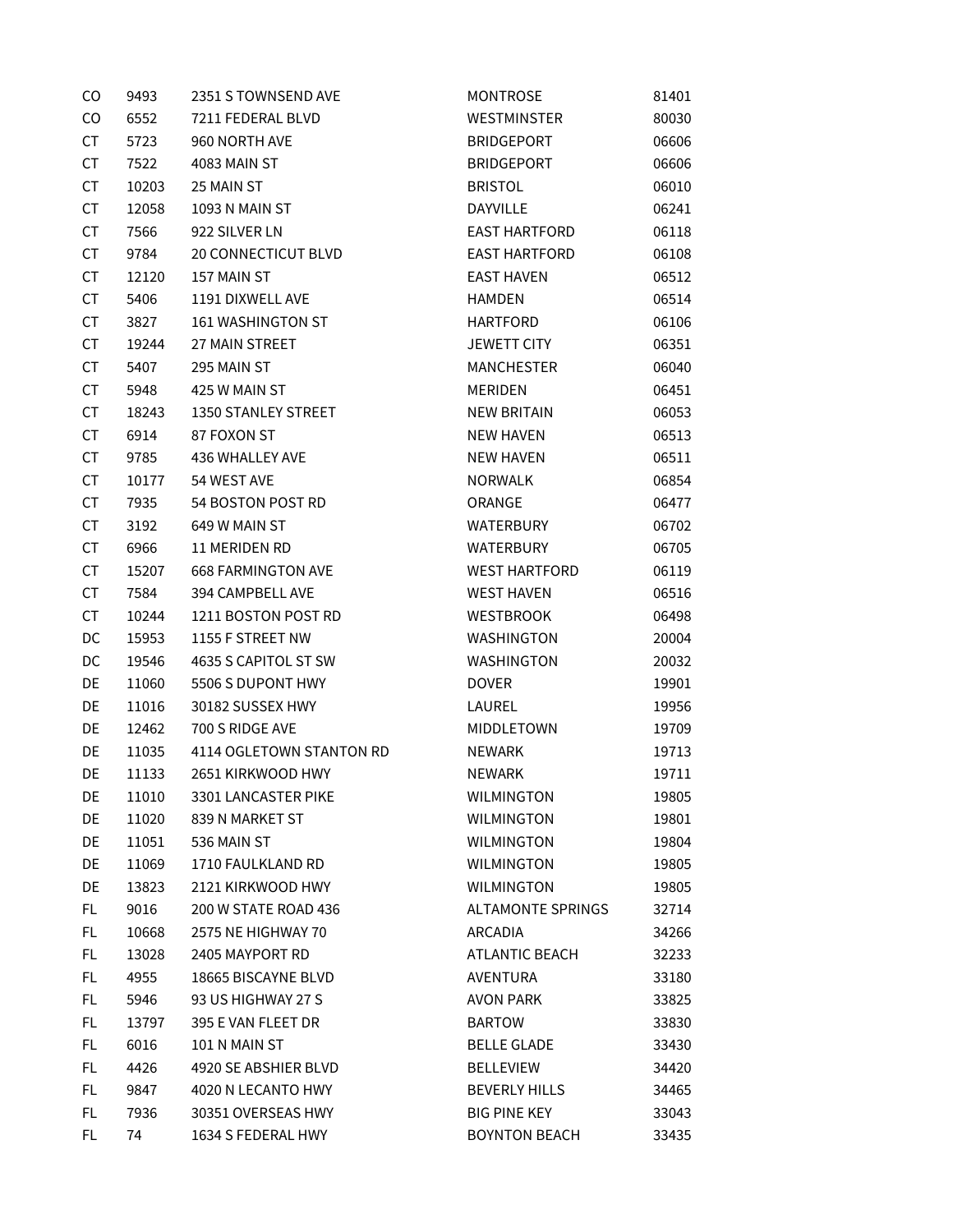| FL.       | 5490  | 1601 S CONGRESS AVE               | <b>BOYNTON BEACH</b> | 33426 |
|-----------|-------|-----------------------------------|----------------------|-------|
| <b>FL</b> | 3963  | 6003 14TH ST W                    | <b>BRADENTON</b>     | 34207 |
| FL.       | 5641  | 3425 53RD AVE W                   | <b>BRADENTON</b>     | 34210 |
| FL.       | 7106  | 5896 CORTEZ RD W                  | <b>BRADENTON</b>     | 34210 |
| FL.       | 9980  | 1455 UPPER MANATEE RIVER RD       | <b>BRADENTON</b>     | 34212 |
| FL.       | 12102 | 14415 ARBOR GREEN TRL             | <b>BRADENTON</b>     | 34202 |
| <b>FL</b> | 4962  | 128 E BRANDON BLVD                | <b>BRANDON</b>       | 33511 |
| FL.       | 6751  | 514 E WINDHORST RD                | <b>BRANDON</b>       | 33510 |
| <b>FL</b> | 7916  | 20020 CORTEZ BLVD                 | <b>BROOKSVILLE</b>   | 34601 |
| FL.       | 3355  | <b>6 DEL PRADO BLVD N</b>         | <b>CAPE CORAL</b>    | 33909 |
| FL.       | 7028  | 1606 DEL PRADO BLVD S             | CAPE CORAL           | 33990 |
| FL.       | 7029  | 2409 SANTA BARBARA BLVD           | <b>CAPE CORAL</b>    | 33914 |
| FL.       | 15518 | 703 COURT ST                      | CLEARWATER           | 33756 |
| FL.       | 7273  | 2590 E HIGHWAY 50                 | <b>CLERMONT</b>      | 34711 |
| FL.       | 16051 | 699 E HIGHWAY 50                  | <b>CLERMONT</b>      | 34711 |
| FL.       | 9956  | 300 W SUGARLAND HWY               | <b>CLEWISTON</b>     | 33440 |
| FL.       | 4303  | 1106 CLEARLAKE RD                 | COCOA                | 32922 |
| FL.       | 4706  | 4600 COCONUT CREEK PKWY           | COCONUT CREEK        | 33063 |
| FL.       | 6772  | 4351 W SAMPLE RD                  | <b>COCONUT CREEK</b> | 33073 |
| FL.       | 7011  | 4529 W HILLSBORO BLVD             | <b>COCONUT CREEK</b> | 33073 |
| <b>FL</b> | 4770  | 8625 STIRLING RD                  | <b>COOPER CITY</b>   | 33328 |
| FL.       | 3935  | 11750 W SAMPLE RD                 | <b>CORAL SPRINGS</b> | 33065 |
| FL.       | 3565  | 18590 S DIXIE HWY                 | <b>CUTLER BAY</b>    | 33157 |
| FL.       | 4808  | 20340 OLD CUTLER RD               | <b>CUTLER BAY</b>    | 33189 |
| FL.       | 3002  | 202 S FEDERAL HWY                 | DANIA                | 33004 |
| <b>FL</b> | 6217  | 45549 HIGHWAY 27                  | DAVENPORT            | 33897 |
| FL.       | 11104 | 40079 HIGHWAY 27                  | <b>DAVENPORT</b>     | 33837 |
| FL.       | 4003  | 3015 S UNIVERSITY DR              | DAVIE                | 33328 |
| FL.       | 4261  | 1420 BEVILLE RD                   | DAYTONA BEACH        | 32114 |
| FL.       | 10497 | 15 N CHARLES RICHARD BEALL BLVD   | <b>DEBARY</b>        | 32713 |
| FL        | 1139  | 1325 S MILITARY TRL               | DEERFIELD BEACH      | 33442 |
| FL.       | 9914  | 1103 US HIGHWAY 331 S             | DEFUNIAK SPRINGS     | 32435 |
| FL.       | 4699  | 100 E INTERNATIONAL SPEEDWAY BLVD | DELAND               | 32724 |
| FL.       | 7800  | 3299 N WOODLAND BLVD              | DELAND               | 32720 |
| FL.       | 5068  | 10 S CONGRESS AVE                 | DELRAY BEACH         | 33445 |
| FL.       | 5489  | 4999 W ATLANTIC AVE               | DELRAY BEACH         | 33445 |
| FL.       | 5578  | 11283 N WILLIAMS ST               | <b>DUNNELLON</b>     | 34432 |
| FL        | 6515  | 5945 US HIGHWAY 301 N             | <b>ELLENTON</b>      | 34222 |
| FL.       | 9298  | 21950 S TAMIAMI TRL               | <b>ESTERO</b>        | 33928 |
| FL.       | 5779  | 101 W ARDICE AVE                  | <b>EUSTIS</b>        | 32726 |
| FL.       | 7298  | 7815 S US HIGHWAY 17/92           | FERN PARK            | 32730 |
| FL.       | 3099  | 1525 COLONIAL BLVD                | <b>FORT MYERS</b>    | 33907 |
| FL        | 3628  | 4204 PALM BEACH BLVD              | <b>FORT MYERS</b>    | 33905 |
| FL        | 6913  | 15900 SUMMERLIN RD                | <b>FORT MYERS</b>    | 33908 |
| FL.       | 7085  | 6790 DANIELS PKWY                 | <b>FORT MYERS</b>    | 33912 |
| FL.       | 9627  | 12041 PALM BEACH BLVD             | <b>FORT MYERS</b>    | 33905 |
| FL.       | 10964 | 10672 COLONIAL BLVD               | <b>FORT MYERS</b>    | 33913 |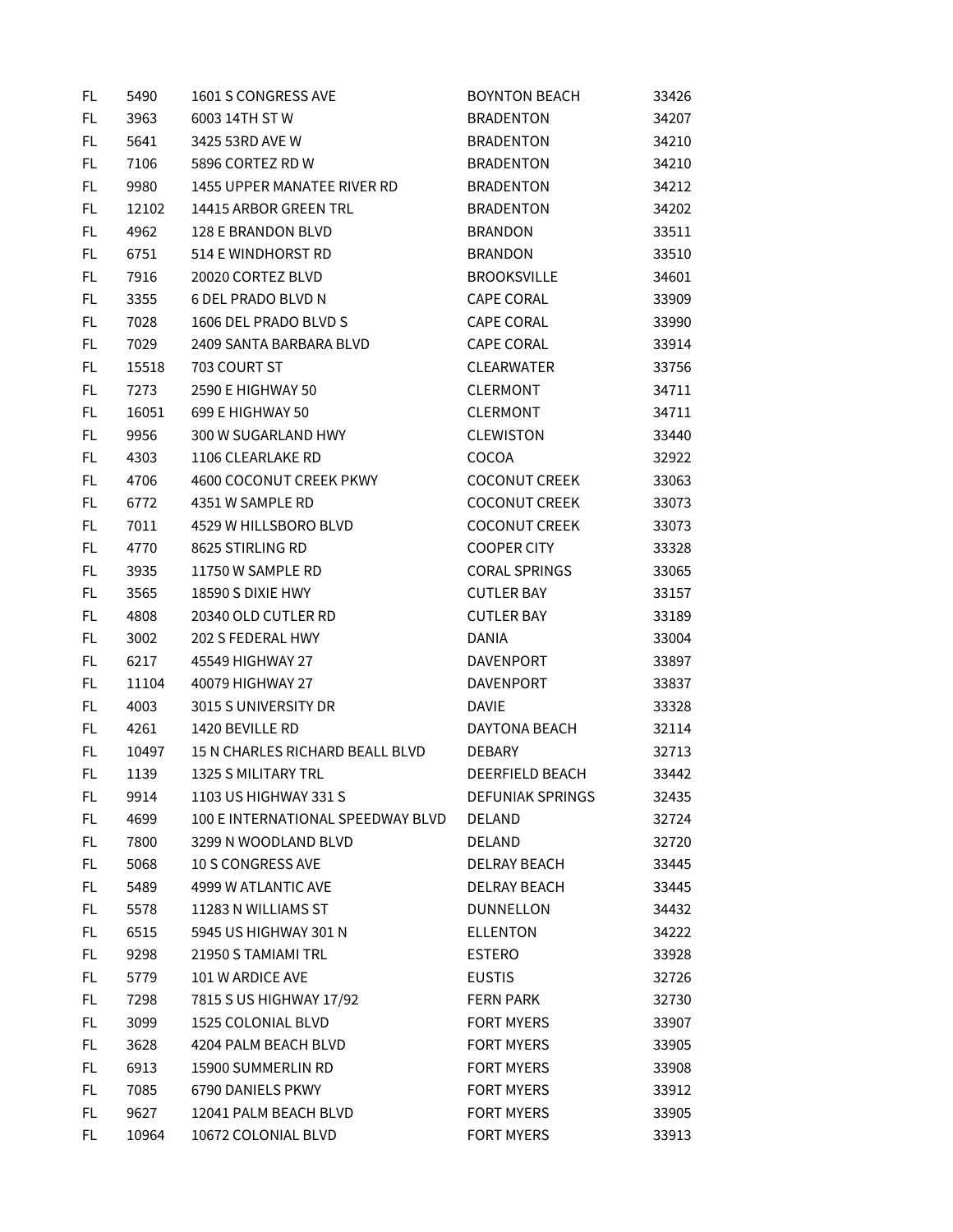| FL  | 11535 | 3501 UNIQUE CIR              | <b>FORT MYERS</b>         | 33908 |
|-----|-------|------------------------------|---------------------------|-------|
| FL. | 12722 | 9150 KINGS CROSSING RD       | <b>FORT MYERS</b>         | 33912 |
| FL  | 9219  | 17065 PINE RIDGE RD          | FORT MYERS BEACH          | 33931 |
| FL  | 4391  | 2501 VIRGINIA AVE            | <b>FORT PIERCE</b>        | 34981 |
| FL  | 4727  | 4950 S US HIGHWAY 1          | <b>FORT PIERCE</b>        | 34982 |
| FL  | 10705 | 2592 S JENKINS RD            | <b>FORT PIERCE</b>        | 34947 |
| FL  | 10741 | 1603 S US HIGHWAY 1          | <b>FORT PIERCE</b>        | 34950 |
| FL  | 4178  | 700 W BROWARD BLVD           | FT LAUDERDALE             | 33312 |
| FL  | 4569  | 3895 W BROWARD BLVD          | FT LAUDERDALE             | 33312 |
| FL  | 4768  | 340 SW 24TH STREET           | FT LAUDERDALE             | 33315 |
| FL  | 4037  | 1615 NW 13TH ST              | GAINESVILLE               | 32609 |
| FL. | 9304  | 3455 SW ARCHER RD            | GAINESVILLE               | 32608 |
| FL  | 10469 | 103 S ORANGE AVE             | <b>GREEN COVE SPRINGS</b> | 32043 |
| FL  | 4402  | 1300 E HALLANDALE BEACH BLVD | HALLANDALE BEACH          | 33009 |
| FL  | 4591  | 509 W HALLANDALE BEACH BLVD  | <b>HALLANDALE BEACH</b>   | 33009 |
| FL  | 3566  | 4451 W 12TH AVE              | <b>HIALEAH</b>            | 33012 |
| FL  | 4385  | 770 W 29TH ST                | <b>HIALEAH</b>            | 33012 |
| FL  | 7844  | 7605 W 33RD CT               | <b>HIALEAH</b>            | 33018 |
| FL  | 9018  | 1155 W 68TH ST               | <b>HIALEAH</b>            | 33014 |
| FL  | 12318 | 2480 US HIGHWAY 19           | <b>HOLIDAY</b>            | 34691 |
| FL  | 6798  | 1829 RIDGEWOOD AVE           | <b>HOLLY HILL</b>         | 32117 |
| FL  | 3525  | 6817 TAFT ST                 | <b>HOLLYWOOD</b>          | 33024 |
| FL  | 13850 | 3200 E BAY DR                | <b>HOLMES BEACH</b>       | 34217 |
| FL  | 9361  | 3090 NE 43RD AVE             | <b>HOMESTEAD</b>          | 33033 |
| FL  | 9788  | 2800 NE 8TH ST               | HOMESTEAD                 | 33033 |
| FL  | 11482 | 1820 N CANAL DR              | HOMESTEAD                 | 33035 |
| FL  | 12723 | 23201 SW 112TH AVE           | HOMESTEAD                 | 33032 |
| FL  | 4217  | 4029 S SUNCOAST BLVD         | <b>HOMOSASSA</b>          | 34446 |
| FL  | 9747  | 9427 S SUNCOAST BLVD         | <b>HOMOSASSA</b>          | 34446 |
| FL  | 7466  | 14217 US HIGHWAY 19          | <b>HUDSON</b>             | 34667 |
| FL  | 5693  | 1450 IMMOKALEE DR            | <b>IMMOKALEE</b>          | 34142 |
| FL  | 5691  | 104 S APOPKA AVE             | <b>INVERNESS</b>          | 34452 |
| FL. | 3172  | 7512 LEM TURNER RD           | <b>JACKSONVILLE</b>       | 32208 |
| FL  | 3746  | 2703 PARK ST                 | <b>JACKSONVILLE</b>       | 32205 |
| FL  | 3755  | 3505 UNIVERSITY BLVD W       | <b>JACKSONVILLE</b>       | 32217 |
| FL  | 4327  | 6006 BEACH BLVD              | <b>JACKSONVILLE</b>       | 32216 |
| FL  | 4736  | 7546 103RD ST                | <b>JACKSONVILLE</b>       | 32210 |
| FL  | 7979  | 9700 ARGYLE FOREST BLVD      | <b>JACKSONVILLE</b>       | 32222 |
| FL. | 9025  | 5990 TOWNSEND RD             | <b>JACKSONVILLE</b>       | 32244 |
| FL  | 11137 | 1801 N DAVIS ST              | <b>JACKSONVILLE</b>       | 32209 |
| FL  | 7330  | 4420 NW FEDERAL HWY          | <b>JENSEN BEACH</b>       | 34957 |
| FL. | 9421  | 115 N LAWRENCE BLVD          | <b>KEYSTONE HEIGHTS</b>   | 32656 |
| FL. | 4168  | 1880 W OSCEOLA PKWY          | <b>KISSIMMEE</b>          | 34741 |
| FL  | 4442  | 3298 S JOHN YOUNG PKWY       | <b>KISSIMMEE</b>          | 34746 |
| FL. | 6486  | <b>1111 W VINE ST</b>        | <b>KISSIMMEE</b>          | 34741 |
| FL  | 7493  | 3001 SIMPSON RD              | <b>KISSIMMEE</b>          | 34744 |
| FL. | 7726  | 2050 E OSCEOLA PKWY          | <b>KISSIMMEE</b>          | 34743 |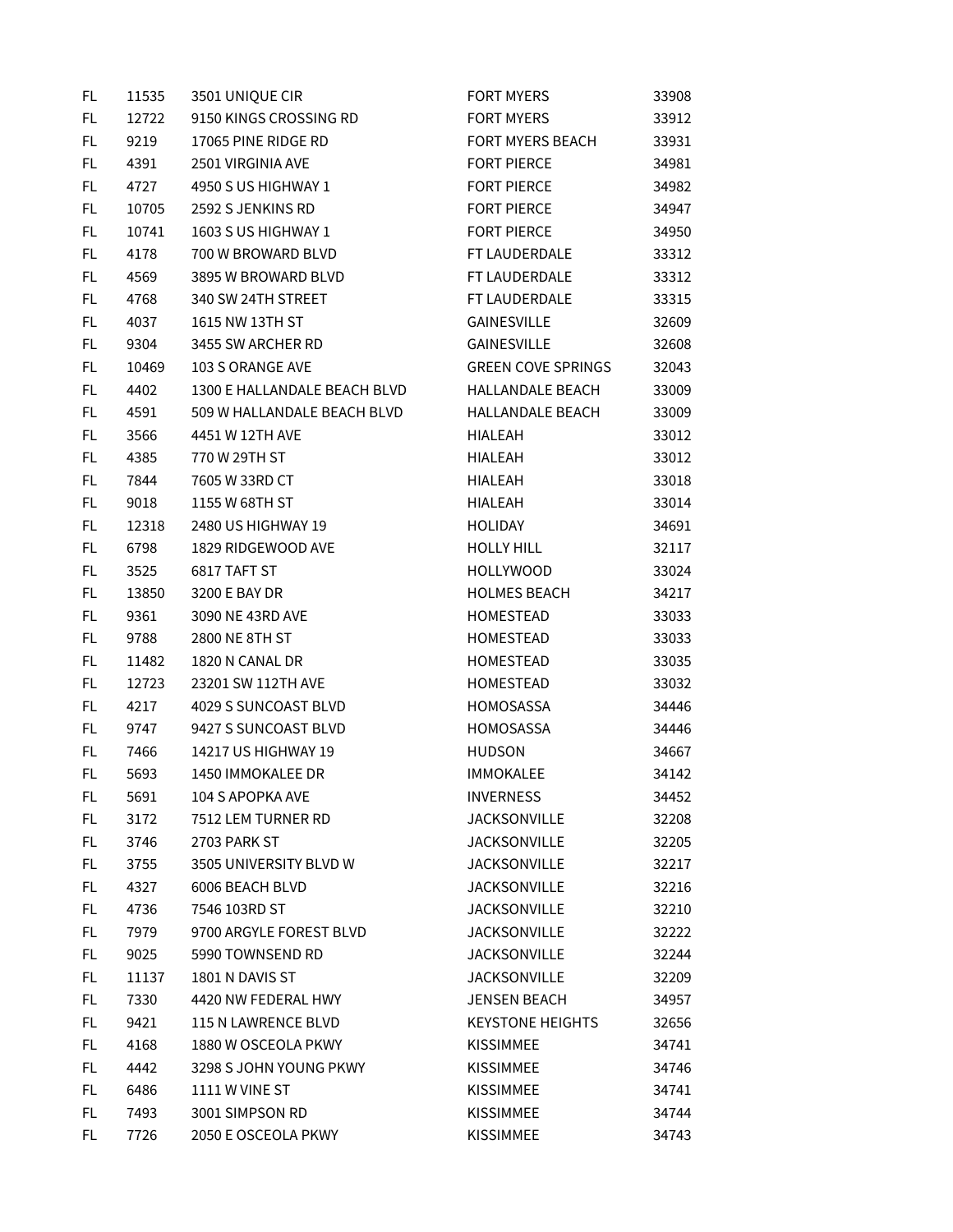| FL  | 11683 | 3769 PLEASANT HILL RD    | <b>KISSIMMEE</b>      | 34746 |
|-----|-------|--------------------------|-----------------------|-------|
| FL. | 10373 | <b>2235 PARR DR</b>      | <b>LADY LAKE</b>      | 32162 |
| FL  | 6263  | 2094 W US HIGHWAY 90     | <b>LAKE CITY</b>      | 32055 |
| FL. | 9098  | 2 US 27 S                | <b>LAKE PLACID</b>    | 33852 |
| FL. | 3331  | 1001 N DIXIE HWY         | <b>LAKE WORTH</b>     | 33460 |
| FL  | 3487  | 4475 MELALEUCA LN        | <b>LAKE WORTH</b>     | 33461 |
| FL  | 4594  | 531 S DIXIE HWY          | <b>LAKE WORTH</b>     | 33460 |
| FL  | 3093  | 311 E MEMORIAL BLVD      | LAKELAND              | 33801 |
| FL  | 4399  | 2425 US HIGHWAY 92 E     | LAKELAND              | 33801 |
| FL  | 5212  | 4445 US HIGHWAY 98 N     | LAKELAND              | 33809 |
| FL  | 5327  | 6985 S FLORIDA AVE       | LAKELAND              | 33813 |
| FL. | 5657  | 101 ARIANA ST            | LAKELAND              | 33803 |
| FL  | 5854  | 6730 US HIGHWAY 98 N     | LAKELAND              | 33809 |
| FL  | 5855  | 410 OLD POLK CITY RD     | LAKELAND              | 33809 |
| FL  | 9573  | 3120 KATHLEEN RD         | LAKELAND              | 33810 |
| FL  | 11246 | 7827 LAND O LAKES BLVD   | <b>LAND O LAKES</b>   | 34638 |
| FL  | 4800  | <b>6560 ULMERTON RD</b>  | LARGO                 | 33771 |
| FL  | 7651  | 10697 ULMERTON RD        | LARGO                 | 33771 |
| FL  | 6887  | 27440 US HIGHWAY 27      | <b>LEESBURG</b>       | 34748 |
| FL  | 6940  | 901 S 14TH ST            | <b>LEESBURG</b>       | 34748 |
| FL  | 9300  | 3890 VAN DYKE RD         | LUTZ                  | 33548 |
| FL  | 12577 | 25201 WESLEY CHAPEL BLVD | LUTZ                  | 33559 |
| FL. | 4847  | <b>1402 OHIO AVE</b>     | <b>LYNN HAVEN</b>     | 32444 |
| FL. | 10669 | 657 S 6TH ST             | MACCLENNY             | 32063 |
| FL  | 15192 | 710 150TH AVE            | MADEIRA BEACH         | 33708 |
| FL  | 13078 | 5271 OVERSEAS HWY        | <b>MARATHON</b>       | 33050 |
| FL  | 3193  | 7150 W ATLANTIC BLVD     | <b>MARGATE</b>        | 33063 |
| FL  | 6414  | 3000 N STATE ROAD 7      | MARGATE               | 33063 |
| FL  | 3080  | 975 S BABCOCK ST         | MELBOURNE             | 32901 |
| FL  | 4193  | 1350 N WICKHAM RD        | MELBOURNE             | 32935 |
| FL  | 4259  | 4020 N WICKHAM RD        | MELBOURNE             | 32935 |
| FL  | 9959  | 1587 N COURTENAY PKWY    | <b>MERRITT ISLAND</b> | 32953 |
| FL  | 2184  | 8327 W FLAGLER ST        | <b>MIAMI</b>          | 33144 |
| FL  | 2416  | 10609 SW 40TH ST         | <b>MIAMI</b>          | 33165 |
| FL  | 2790  | 3103 BISCAYNE BLVD       | <b>MIAMI</b>          | 33137 |
| FL  | 2832  | 4010 SW 137TH AVE        | <b>MIAMI</b>          | 33175 |
| FL  | 3105  | 11920 NW 27TH AVE        | <b>MIAMI</b>          | 33167 |
| FL  | 3316  | 2700 W FLAGLER ST        | <b>MIAMI</b>          | 33135 |
| FL  | 3784  | 3655 S DIXIE HWY         | <b>MIAMI</b>          | 33133 |
| FL  | 3835  | 19935 NW 2ND AVE         | <b>MIAMI</b>          | 33169 |
| FL  | 4915  | 750 NW 119TH ST          | <b>MIAMI</b>          | 33168 |
| FL  | 4917  | 690 NW 183RD ST          | <b>MIAMI</b>          | 33169 |
| FL  | 5250  | 1699 NW 7TH ST           | <b>MIAMI</b>          | 33125 |
| FL  | 5625  | 1601 SW 107TH AVE        | <b>MIAMI</b>          | 33165 |
| FL  | 5742  | 14190 SW 26TH ST         | <b>MIAMI</b>          | 33175 |
| FL  | 7309  | 15701 SW 56TH ST         | <b>MIAMI</b>          | 33185 |
| FL  | 7458  | 11190 SW 88TH ST         | <b>MIAMI</b>          | 33176 |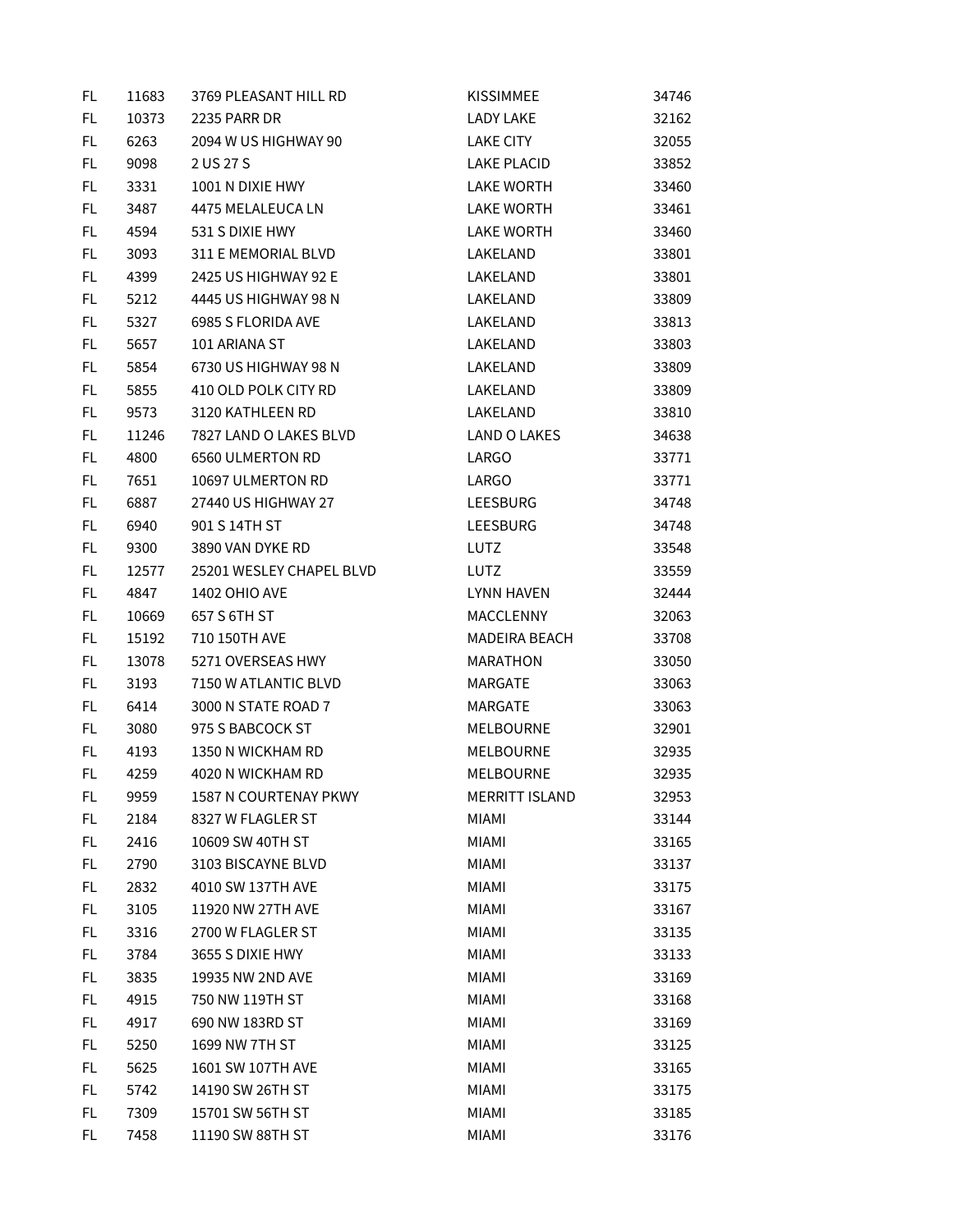| FL  | 10356 | 13680 N KENDALL DR        | <b>MIAMI</b>             | 33186 |
|-----|-------|---------------------------|--------------------------|-------|
| FL. | 10793 | 15705 SW 72ND ST          | <b>MIAMI</b>             | 33193 |
| FL  | 10900 | 3490 BIRD RD              | <b>MIAMI</b>             | 33133 |
| FL  | 11920 | 12711 SW 200TH ST         | <b>MIAMI</b>             | 33177 |
| FL  | 11939 | 8450 SW 24TH ST           | <b>MIAMI</b>             | 33155 |
| FL  | 15994 | 801 SW 8TH STREET         | <b>MIAMI</b>             | 33130 |
| FL  | 1532  | 6700 COLLINS AVE          | MIAMI BEACH              | 33141 |
| FL  | 1924  | 2300 COLLINS AVE          | <b>MIAMI BEACH</b>       | 33139 |
| FL  | 3162  | 524 JEFFERSON AVE         | MIAMI BEACH              | 33139 |
| FL  | 5198  | 7340 COLLINS AVE          | MIAMI BEACH              | 33141 |
| FL  | 11657 | 2000 NORMANDY DR          | MIAMI BEACH              | 33141 |
| FL  | 12463 | 501 COLLINS AVE           | <b>MIAMI BEACH</b>       | 33139 |
| FL  | 13162 | 1400 COLLINS AVE          | <b>MIAMI BEACH</b>       | 33139 |
| FL  | 3173  | 9020 BISCAYNE BLVD        | <b>MIAMI SHORES</b>      | 33138 |
| FL  | 10882 | 2475 US HIGHWAY 1         | <b>MIMS</b>              | 32754 |
| FL  | 5521  | 12400 PEMBROKE RD         | <b>MIRAMAR</b>           | 33027 |
| FL  | 6011  | 8001 MIRAMAR PKWY         | <b>MIRAMAR</b>           | 33025 |
| FL  | 1662  | 4673 TAMIAMI TRL N        | <b>NAPLES</b>            | 34103 |
| FL  | 6500  | <b>4290 TAMIAMI TRL E</b> | <b>NAPLES</b>            | 34112 |
| FL  | 6775  | 15295 COLLIER BLVD        | <b>NAPLES</b>            | 34119 |
| FL  | 10204 | 2200 TAMIAMI TRL N        | <b>NAPLES</b>            | 34103 |
| FL  | 10742 | 30 GOLDEN GATE BLVD W     | <b>NAPLES</b>            | 34120 |
| FL  | 11658 | 4747 GOLDEN GATE PKWY     | <b>NAPLES</b>            | 34116 |
| FL. | 16052 | 2511 PINE RIDGE RD        | <b>NAPLES</b>            | 34109 |
| FL  | 5414  | 9220 LITTLE RD            | NEW PORT RICHEY          | 34654 |
| FL  | 5857  | 7420 STATE ROAD 54        | <b>NEW PORT RICHEY</b>   | 34653 |
| FL  | 6752  | 1841 LITTLE RD            | <b>NEW PORT RICHEY</b>   | 34655 |
| FL  | 7465  | 16000 N CLEVELAND AVE     | <b>NORTH FORT MYERS</b>  | 33903 |
| FL  | 10179 | 6370 BAYSHORE RD          | <b>NORTH FORT MYERS</b>  | 33917 |
| FL  | 10670 | 17970 N TAMIAMI TRL       | <b>NORTH FORT MYERS</b>  | 33903 |
| FL. | 748   | 12295 BISCAYNE BLVD       | <b>NORTH MIAMI</b>       | 33181 |
| FL  | 2545  | 1480 NE MIAMI GARDENS DR  | <b>NORTH MIAMI BEACH</b> | 33179 |
| FL. | 6164  | 15180 TAMIAMI TRL         | NORTH PORT               | 34287 |
| FL. | 4387  | 2104 W OAKLAND PARK BLVD  | <b>OAKLAND PARK</b>      | 33311 |
| FL  | 4773  | 110 NE 44TH ST            | <b>OAKLAND PARK</b>      | 33334 |
| FL  | 11486 | 260 MARION OAKS BLVD      | <b>OCALA</b>             | 34473 |
| FL  | 11991 | 89 MIDWAY RD              | OCALA                    | 34472 |
| FL. | 16546 | 474 SW 17TH ST.           | OCALA                    | 34471 |
| FL. | 4961  | 1669 E SILVER STAR RD     | <b>OCOEE</b>             | 34761 |
| FL. | 11105 | 8802 W COLONIAL DR        | <b>OCOEE</b>             | 34761 |
| FL  | 4075  | 100 NW PARK ST            | <b>OKEECHOBEE</b>        | 34972 |
| FL  | 6928  | 609 KINGSLEY AVE          | ORANGE PARK              | 32073 |
| FL  | 3398  | 5501 S KIRKMAN RD         | ORLANDO                  | 32819 |
| FL  | 3554  | 6651 OLD WINTER GARDEN RD | ORLANDO                  | 32835 |
| FL  | 3745  | 5185 NORTH LN             | ORLANDO                  | 32808 |
| FL  | 3811  | 4502 S ORANGE BLOSSOM TRL | ORLANDO                  | 32839 |
| FL. | 3862  | 4774 S SEMORAN BLVD       | ORLANDO                  | 32822 |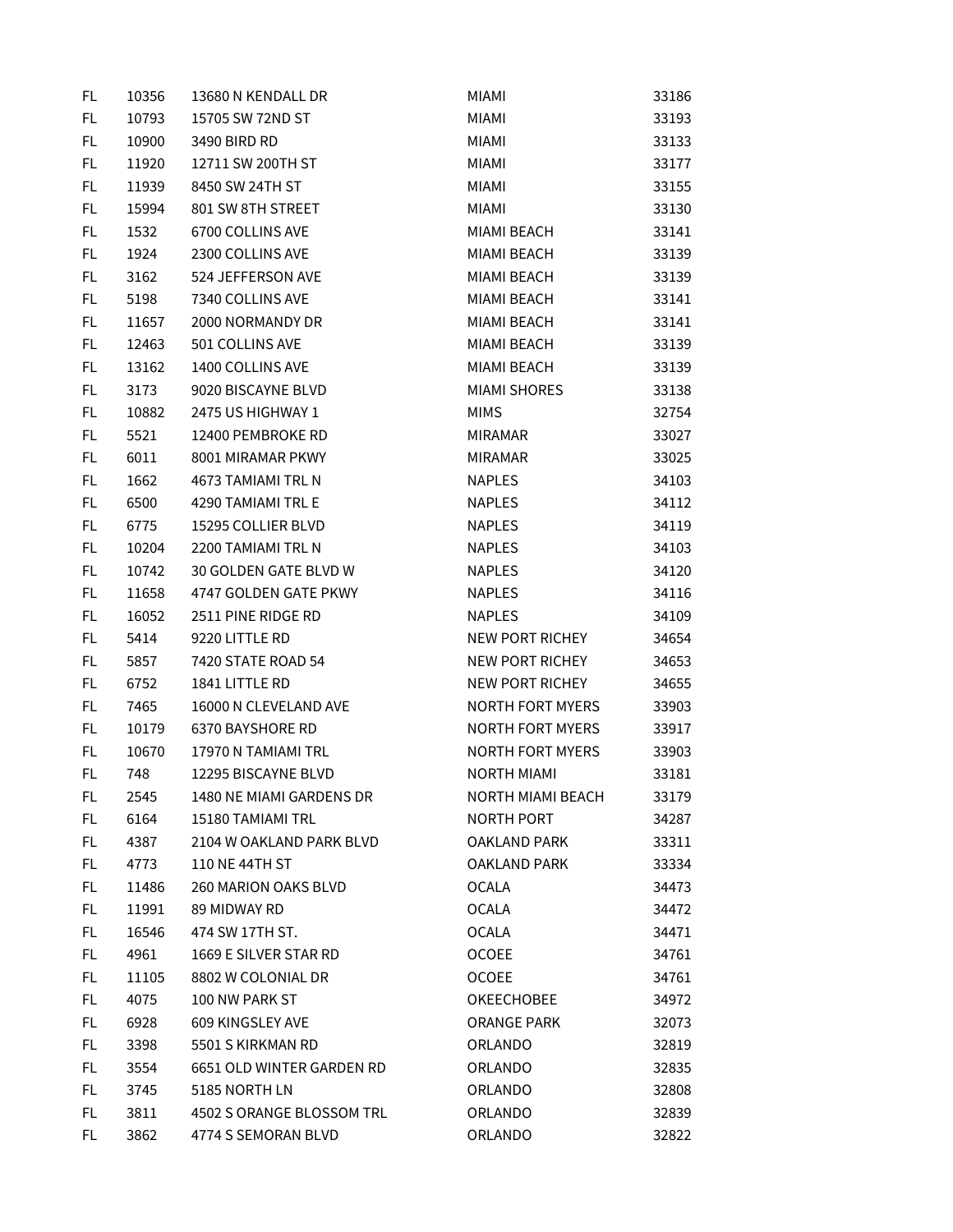| FL  | 6030  | 13700 E COLONIAL DR                | ORLANDO           | 32826 |
|-----|-------|------------------------------------|-------------------|-------|
| FL  | 6391  | 5702 LEE VISTA BLVD                | ORLANDO           | 32822 |
| FL  | 7090  | 3000 N ALAFAYA TRL                 | <b>ORLANDO</b>    | 32826 |
| FL  | 7165  | 5601 N HIAWASSEE RD                | ORLANDO           | 32818 |
| FL. | 7363  | 8959 INTERNATIONAL DR              | ORLANDO           | 32819 |
| FL  | 7460  | 10801 S JOHN YOUNG PKWY            | ORLANDO           | 32837 |
| FL  | 7694  | 16900 E COLONIAL DR                | ORLANDO           | 32820 |
| FL  | 11221 | 13989 LANDSTAR BLVD                | ORLANDO           | 32824 |
| FL  | 11684 | 2251 N SEMORAN BLVD                | ORLANDO           | 32807 |
| FL. | 12340 | 9858 INTERNATIONAL DR              | ORLANDO           | 32819 |
| FL  | 12424 | 9650 UNIVERSAL BLVD                | ORLANDO           | 32819 |
| FL. | 13920 | 3301 EDGEWATER DR                  | ORLANDO           | 32804 |
| FL  | 15332 | 4720 S KIRKMAN RD                  | ORLANDO           | 32811 |
| FL  | 16484 | 190 S ORANGE AVE                   | ORLANDO           | 32801 |
| FL  | 3544  | 790 W GRANADA BLVD                 | ORMOND BEACH      | 32174 |
| FL. | 4734  | 719 S STATE ROAD 19                | <b>PALATKA</b>    | 32177 |
| FL  | 6463  | 5245 BABCOCK ST NE                 | PALM BAY          | 32905 |
| FL  | 7755  | 5000 E HIGHWAY 100                 | PALM COAST        | 32164 |
| FL. | 4280  | 3184 S CONGRESS AVE                | PALM SPRINGS      | 33461 |
| FL  | 10760 | 1780 S CONGRESS AVE                | PALM SPRINGS      | 33406 |
| FL  | 9619  | 301 N TYNDALL PKWY                 | PANAMA CITY       | 32404 |
| FL  | 5340  | 9998 FRONT BEACH RD                | PANAMA CITY BEACH | 32407 |
| FL  | 7344  | 700 N PACE BLVD                    | PENSACOLA         | 32505 |
| FL. | 9916  | 1841 E OLIVE RD                    | PENSACOLA         | 32514 |
| FL  | 10312 | <b>85 BEVERLY PKWY</b>             | PENSACOLA         | 32505 |
| FL  | 12578 | 2117 S BYRON BUTLER PKWY           | <b>PERRY</b>      | 32348 |
| FL  | 3795  | 6996 US HIGHWAY 19 N               | PINELLAS PARK     | 33781 |
| FL  | 6786  | 7751 49TH ST N                     | PINELLAS PARK     | 33781 |
| FL. | 9517  | 10196 66TH ST N                    | PINELLAS PARK     | 33782 |
| FL. | 6732  | 2102 W BAKER ST                    | <b>PLANT CITY</b> | 33563 |
| FL  | 1934  | 1802 JAMES L REDMAN PKWY           | <b>PLANT CITY</b> | 33563 |
| FL  | 12724 | 1251 S STATE ROAD 7                | <b>PLANTATION</b> | 33317 |
| FL  | 16354 | 1780 N UNIVERSITY DRIVE PLANTATION | <b>PLANTATION</b> | 33322 |
| FL  | 6416  | 960 S POWERLINE RD                 | POMPANO BEACH     | 33069 |
| FL  | 5016  | 1930 KINGS HWY                     | PORT CHARLOTTE    | 33980 |
| FL. | 3894  | 1650 DUNLAWTON AVE                 | PORT ORANGE       | 32127 |
| FL  | 3110  | 692 SW PRIMA VISTA BLVD            | PORT SAINT LUCIE  | 34983 |
| FL. | 4001  | 280 SW PORT ST LUCIE BLVD          | PORT SAINT LUCIE  | 34984 |
| FL  | 4804  | 1661 NW SAINT LUCIE WEST BLVD      | PORT SAINT LUCIE  | 34986 |
| FL  | 6383  | 2901 SW PORT ST LUCIE BLVD         | PORT SAINT LUCIE  | 34953 |
| FL  | 12122 | 1954 SW GATLIN BLVD                | PORT ST LUCIE     | 34953 |
| FL. | 7105  | 11010 BLOOMINGDALE AVE             | <b>RIVERVIEW</b>  | 33578 |
| FL  | 3455  | 2501 BROADWAY                      | RIVIERA BEACH     | 33404 |
| FL  | 4378  | 925 BARTON BLVD                    | <b>ROCKLEDGE</b>  | 32955 |
| FL. | 7436  | 4905 E IRLO BRONSON MEMORIAL HWY   | SAINT CLOUD       | 34771 |
| FL  | 9333  | 3340 CANOE CREEK RD                | SAINT CLOUD       | 34772 |
| FL. | 7827  | 7610 4TH ST N                      | SAINT PETERSBURG  | 33702 |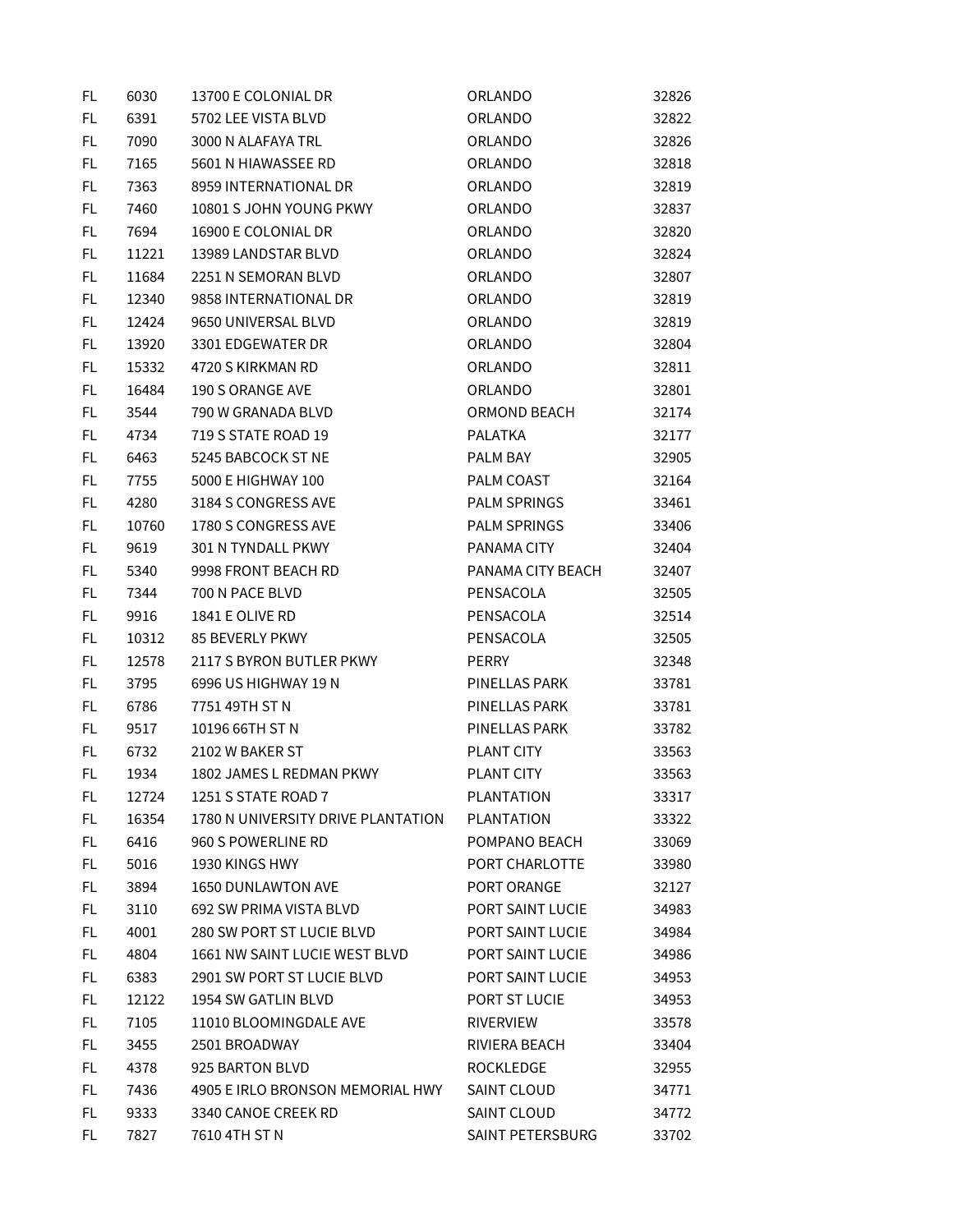| FL  | 3107  | 2501 S FRENCH AVE                 | SANFORD                | 32773 |
|-----|-------|-----------------------------------|------------------------|-------|
| FL. | 6970  | 3803 S ORLANDO DR                 | SANFORD                | 32773 |
| FL  | 2085  | 1700 N LOCKWOOD RIDGE RD          | SARASOTA               | 34234 |
| FL  | 6991  | 9595 N US HIGHWAY 1               | <b>SEBASTIAN</b>       | 32958 |
| FL  | 9006  | 3619 US HIGHWAY 27 N              | <b>SEBRING</b>         | 33870 |
| FL. | 3556  | 10121 SEMINOLE BLVD               | <b>SEMINOLE</b>        | 33772 |
| FL  | 3988  | 10563 PARK BLVD                   | <b>SEMINOLE</b>        | 33772 |
| FL  | 7733  | 7305 SPRING HILL DR               | <b>SPRING HILL</b>     | 34606 |
| FL  | 2524  | 337 75TH AVE                      | <b>ST PETE BEACH</b>   | 33706 |
| FL  | 1339  | 3077 54TH AVE S                   | ST PETERSBURG          | 33712 |
| FL  | 2230  | 5420 9TH ST N                     | ST PETERSBURG          | 33703 |
| FL  | 2665  | 3350 CENTRAL AVE                  | <b>ST PETERSBURG</b>   | 33712 |
| FL  | 2918  | 875 DR MARTIN LUTHER KING JR ST N | ST PETERSBURG          | 33701 |
| FL  | 3428  | 6735 CENTRAL AVE                  | ST PETERSBURG          | 33710 |
| FL  | 3597  | 3700 34TH ST N                    | ST PETERSBURG          | 33713 |
| FL  | 3951  | 900 49TH ST N                     | ST PETERSBURG          | 33710 |
| FL  | 4481  | 3994 TYRONE BLVD N                | ST PETERSBURG          | 33709 |
| FL  | 6292  | 5405 66TH ST N                    | ST PETERSBURG          | 33709 |
| FL. | 9031  | 3851 4TH ST N                     | ST PETERSBURG          | 33703 |
| FL. | 9231  | 205 W MADISON ST                  | <b>STARKE</b>          | 32091 |
| FL  | 5255  | 3180 SE FEDERAL HWY               | <b>STUART</b>          | 34994 |
| FL  | 6832  | 5800 SE FEDERAL HWY               | <b>STUART</b>          | 34997 |
| FL  | 16474 | 8073 W OAKLAND PARK BLVD          | <b>SUNRISE</b>         | 33351 |
| FL  | 10717 | 140 CAPITAL CIR SW                | TALLAHASSEE            | 32304 |
| FL  | 4484  | 8790 W MCNAB RD                   | <b>TAMARAC</b>         | 33321 |
| FL  | 6352  | 8801 W COMMERCIAL BLVD            | <b>TAMARAC</b>         | 33351 |
| FL  | 10984 | 3914 W COMMERCIAL BLVD            | <b>TAMARAC</b>         | 33309 |
| FL  | 2818  | 2199 W BUSCH BLVD                 | <b>TAMPA</b>           | 33612 |
| FL  | 3351  | 6818 N ARMENIA AVE                | <b>TAMPA</b>           | 33604 |
| FL. | 3829  | 8398 SHELDON RD                   | <b>TAMPA</b>           | 33615 |
| FL  | 3863  | 4141 W HILLSBOROUGH AVE           | <b>TAMPA</b>           | 33614 |
| FL  | 6611  | 1704 W HILLSBOROUGH AVE           | <b>TAMPA</b>           | 33603 |
| FL. | 7569  | 20741 BRUCE B DOWNS BLVD          | <b>TAMPA</b>           | 33647 |
| FL. | 6541  | <b>605 S PINELLAS AVE</b>         | <b>TARPON SPRINGS</b>  | 34689 |
| FL  | 4648  | 11101 US HIGHWAY 441              | <b>TAVARES</b>         | 32778 |
| FL  | 12105 | 680 E BURLEIGH BLVD               | <b>TAVARES</b>         | 32778 |
| FL  | 4573  | 9202 N 56TH ST                    | <b>TEMPLE TERRACE</b>  | 33617 |
| FL. | 11329 | 400 COLONY BLVD                   | THE VILLAGES           | 32162 |
| FL. | 15495 | 2615 BURNSED BLVD                 | THE VILLAGES           | 32163 |
| FL. | 3492  | 2935 GARDEN ST                    | <b>TITUSVILLE</b>      | 32796 |
| FL  | 7010  | 2110 E STATE ROAD 60              | VALRICO                | 33594 |
| FL  | 3607  | 915 S US HIGHWAY 1                | <b>VERO BEACH</b>      | 32962 |
| FL. | 11737 | 5285 US HIGHWAY 1                 | <b>VERO BEACH</b>      | 32967 |
| FL  | 12103 | 9819 COMMERCIAL WAY               | WEEKI WACHEE           | 34613 |
| FL. | 4593  | 2200 PALM BEACH LAKES BLVD        | <b>WEST PALM BEACH</b> | 33409 |
| FL  | 4765  | 2050 45TH ST                      | <b>WEST PALM BEACH</b> | 33407 |
| FL  | 5067  | 963 S MILITARY TRL                | <b>WEST PALM BEACH</b> | 33415 |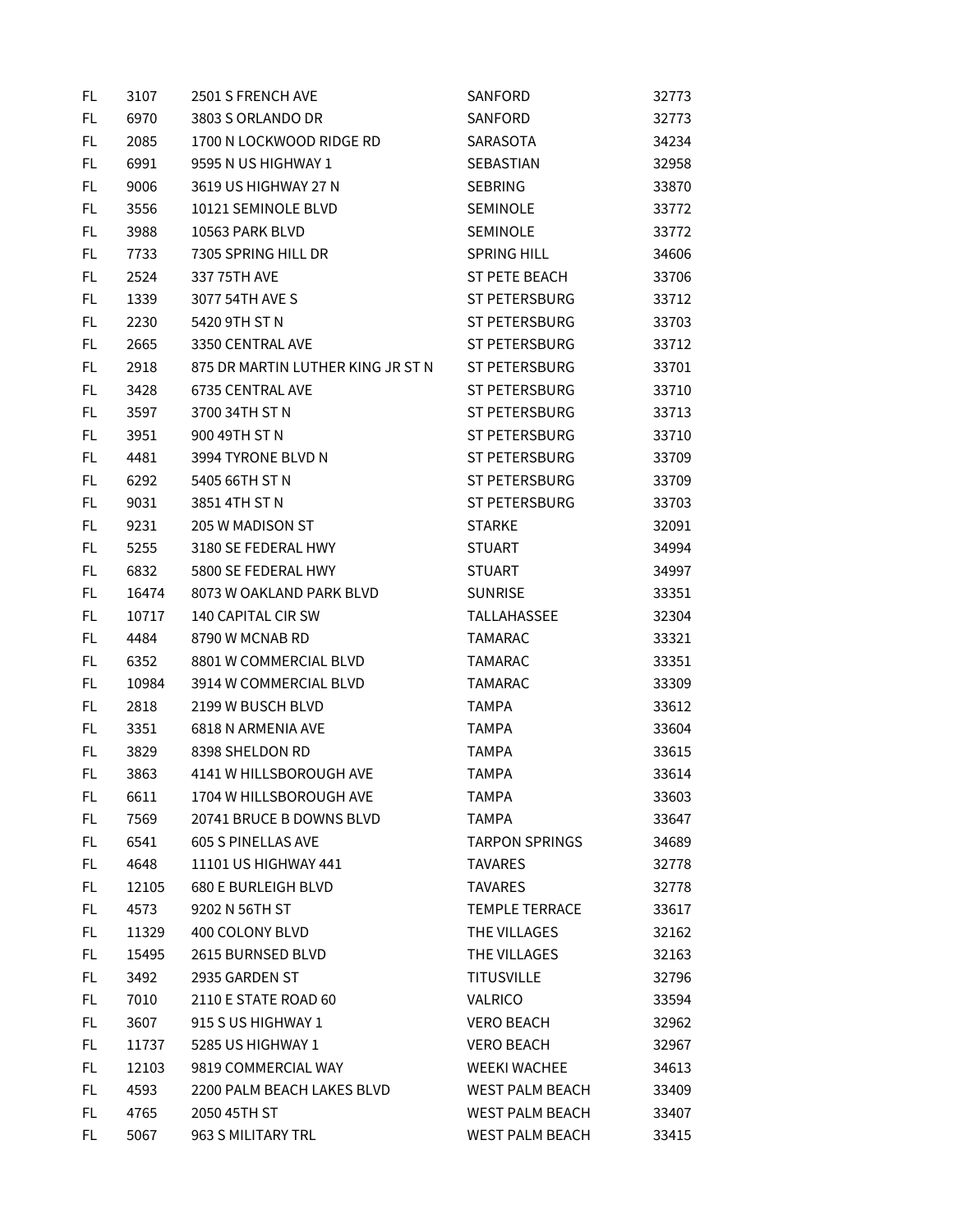| FL  | 16388 | 4560 OKEECHOBEE BLVD           | <b>WEST PALM BEACH</b> | 33417 |
|-----|-------|--------------------------------|------------------------|-------|
| FL. | 3989  | 13720 W COLONIAL DR            | <b>WINTER GARDEN</b>   | 34787 |
| FL. | 4005  | 705 1ST ST S                   | WINTER HAVEN           | 33880 |
| FL  | 5328  | 5545 CYPRESS GARDENS BLVD      | <b>WINTER HAVEN</b>    | 33884 |
| FL  | 11790 | 36515 STATE ROAD 54            | <b>ZEPHYRHILLS</b>     | 33541 |
| GA  | 7134  | 110 HAWTHORNE AVE              | <b>ATHENS</b>          | 30606 |
| GА  | 11488 | 2711 METROPOLITAN PKWY SW      | ATLANTA                | 30315 |
| GA  | 16088 | <b>25 PEACHTREE ST SE</b>      | ATLANTA                | 30303 |
| GA  | 9789  | 3228 WRIGHTSBORO RD            | <b>AUGUSTA</b>         | 30909 |
| GA  | 5811  | 4120 AUSTELL RD                | <b>AUSTELL</b>         | 30106 |
| GA  | 17943 | 363 BLUE RIDGE STREET          | <b>BLAIRSVILLE</b>     | 30512 |
| GA  | 11685 | 201 PACIFIC AVE                | <b>BREMEN</b>          | 30110 |
| GA  | 17229 | 1101 RED BUD ROAD              | CALHOUN                | 30701 |
| GA  | 17562 | 910 SOUTH WALL ST              | CALHOUN                | 30701 |
| GA  | 7340  | 120 MARIETTA HWY               | CANTON                 | 30114 |
| GA  | 7820  | 794 S PARK ST                  | CARROLLTON             | 30117 |
| GA  | 15180 | 101 N TENNESSEE ST             | CARTERSVILLE           | 30120 |
| GA  | 17083 | <b>633 NORTH MAIN STREET</b>   | CEDARTOWN              | 30125 |
| GA  | 10798 | 1101 N 3RD AVE                 | <b>CHATSWORTH</b>      | 30705 |
| GA  | 12464 | 355 HIGHWAY 441 S              | <b>CLAYTON</b>         | 30525 |
| GA  | 13759 | 6120 OLD NATIONAL HWY          | <b>COLLEGE PARK</b>    | 30349 |
| GA  | 11791 | 2100 N BROAD ST                | COMMERCE               | 30529 |
| GA  | 7742  | 1510 MILSTEAD AVE NE           | <b>CONYERS</b>         | 30012 |
| GA  | 19973 | 189 QUALITY FOODS SHOPPING CTR | <b>CORNELIA</b>        | 30531 |
| GA  | 12621 | 12955 BROWN BRIDGE RD          | COVINGTON              | 30016 |
| GA  | 13760 | 3188 HIGHWAY 278 NE            | <b>COVINGTON</b>       | 30014 |
| GA  | 5954  | 1247 W WALNUT AVE              | <b>DALTON</b>          | 30720 |
| GA  | 11994 | 2225 E WALNUT AVE              | <b>DALTON</b>          | 30721 |
| GА  | 17232 | 1320 CLEVELAND HIGHWAY         | <b>DALTON</b>          | 30721 |
| GA  | 17732 | 380 GENERAL DANIEL AVE N       | DANIELSVILLE           | 30633 |
| GA  | 5759  | 585 DEKALB INDUSTRIAL WAY      | <b>DECATUR</b>         | 30033 |
| GА  | 10246 | 5864 FAIRBURN RD               | <b>DOUGLASVILLE</b>    | 30134 |
| GA  | 10854 | 2701 FAIRBURN RD               | DOUGLASVILLE           | 30135 |
| GА  | 17194 | 3687 HIGHWAY 5                 | <b>DOUGLASVILLE</b>    | 30135 |
| GA  | 17697 | 192 1ST AVE                    | <b>EAST ELLIJAY</b>    | 30540 |
| GA  | 11166 | 18 COLLEGE AVE                 | <b>ELBERTON</b>        | 30635 |
| GA  | 9155  | 3414 MUNDY MILL RD             | <b>GAINESVILLE</b>     | 30507 |
| GА  | 11538 | 4210 AUGUSTA RD                | <b>GARDEN CITY</b>     | 31408 |
| GA  | 18185 | 402 S VETERANS BLVD            | <b>GLENNVILLE</b>      | 30427 |
| GA  | 11940 | 274 W CLINTON ST               | GRAY                   | 31032 |
| GA  | 15592 | 898 HORIZON SOUTH PKWY         | <b>GROVETOWN</b>       | 30813 |
| GA  | 15333 | 2493 TOBACCO RD                | <b>HEPHZIBAH</b>       | 30815 |
| GА  | 10121 | 199 E CHURCH ST                | <b>JASPER</b>          | 30143 |
| GA  | 5485  | 2779 COBB PKWY NW              | KENNESAW               | 30152 |
| GА  | 6897  | 5675 JONESBORO RD              | <b>LAKE CITY</b>       | 30260 |
| GА  | 5899  | 181 S CLAYTON ST               | LAWRENCEVILLE          | 30046 |
| GA  | 6638  | 2500 OLD NORCROSS RD           | LAWRENCEVILLE          | 30044 |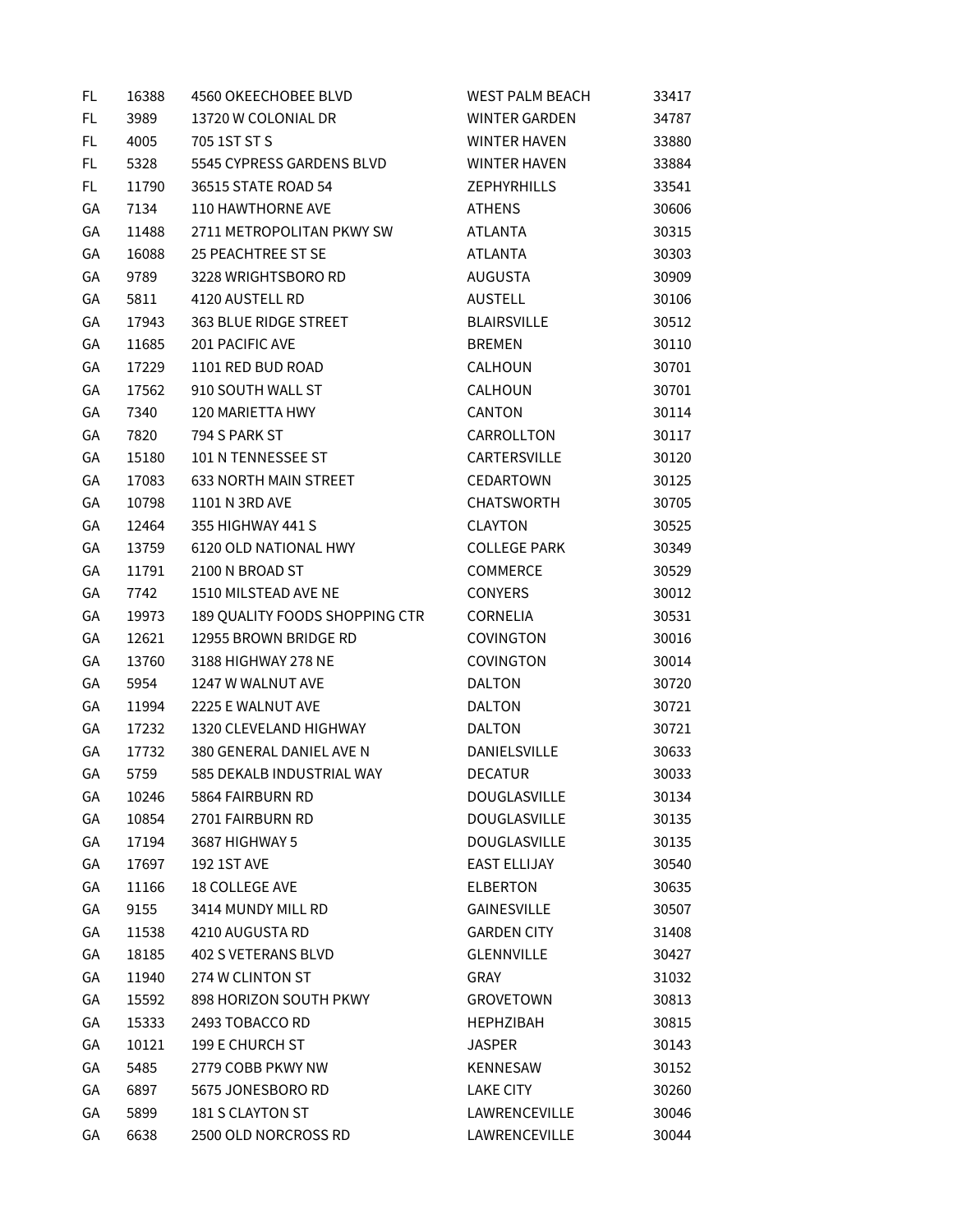| GА | 7960  | 1065 DULUTH HWY              | LAWRENCEVILLE        | 30043 |
|----|-------|------------------------------|----------------------|-------|
| GA | 6560  | 3888 VINEVILLE AVE           | <b>MACON</b>         | 31204 |
| GA | 6950  | 1280 GRAY HWY                | <b>MACON</b>         | 31211 |
| GA | 7229  | 4305 MERCER UNIVERSITY DR    | <b>MACON</b>         | 31206 |
| GA | 1646  | <b>23 S MARIETTA PKWY SW</b> | <b>MARIETTA</b>      | 30064 |
| GA | 9272  | 1733 MACLAND RD SW           | MARIETTA             | 30064 |
| GА | 6208  | 204 JONESBORO RD             | <b>MCDONOUGH</b>     | 30253 |
| GA | 10832 | 2350 N COLUMBIA ST           | MILLEDGEVILLE        | 31061 |
| GA | 11539 | 319 S BROAD ST               | <b>MONROE</b>        | 30655 |
| GA | 18291 | 402 S DAVIS ST               | NASHVILLE            | 31639 |
| GA | 7001  | 5296 JIMMY CARTER BLVD       | <b>NORCROSS</b>      | 30093 |
| GА | 7199  | 701 MARTHA BERRY BLVD NW     | <b>ROME</b>          | 30165 |
| GA | 5901  | 2390 S COBB DR SE            | <b>SMYRNA</b>        | 30080 |
| GA | 6185  | 2220 HEWATT RD               | SNELLVILLE           | 30039 |
| GA | 9501  | 1056 EAGLES LANDING PKWY     | <b>STOCKBRIDGE</b>   | 30281 |
| GA | 6202  | <b>6671 COVINGTON HWY</b>    | <b>STONECREST</b>    | 30058 |
| GA | 9494  | 4397 SUDDERTH RD             | <b>SUGAR HILL</b>    | 30518 |
| GA | 11708 | 390 S MAIN ST                | SWAINSBORO           | 30401 |
| GA | 17421 | 305 W OGEECHEE ST            | SYLVANIA             | 30467 |
| GA | 12502 | 876 BIG A RD                 | <b>TOCCOA</b>        | 30577 |
| GА | 9630  | 4617 JONESBORO RD            | UNION CITY           | 30291 |
| GA | 11491 | 684 W BANKHEAD HWY           | <b>VILLA RICA</b>    | 30180 |
| GA | 6561  | 1880 WATSON BLVD             | <b>WARNER ROBINS</b> | 31093 |
| GА | 9643  | 102 RUSSELL PKWY             | <b>WARNER ROBINS</b> | 31088 |
| GA | 12107 | 400 S LIBERTY ST             | WAYNESBORO           | 30830 |
| GА | 12726 | 10 E MAY ST                  | <b>WINDER</b>        | 30680 |
| HI | 11118 | 1520 N SCHOOL ST             | HONOLULU             | 96817 |
| IA | 5044  | 3245 AGENCY ST               | <b>BURLINGTON</b>    | 52601 |
| IA | 9476  | 201 S CENTRAL AVE            | <b>BURLINGTON</b>    | 52601 |
| IA | 5119  | 806 S 4TH ST                 | <b>CLINTON</b>       | 52732 |
| IA | 11709 | 1805 BRADY ST                | <b>DAVENPORT</b>     | 52803 |
| IA | 3252  | <b>606 WALNUT ST</b>         | <b>DES MOINES</b>    | 50309 |
| ΙA | 5721  | 3140 SE 14TH ST              | <b>DES MOINES</b>    | 50320 |
| IA | 5777  | 2930 E UNIVERSITY AVE        | <b>DES MOINES</b>    | 50317 |
| ΙA | 5361  | 2503 5TH AVE S               | FORT DODGE           | 50501 |
| IA | 11759 | 2639 AVENUE L                | <b>FORT MADISON</b>  | 52627 |
| IA | 5885  | 1703 PARK AVE                | <b>MUSCATINE</b>     | 52761 |
| IA | 910   | 100 PIERCE ST                | SIOUX CITY           | 51101 |
| IA | 15647 | 1900 HAMILTON BLVD           | SIOUX CITY           | 51104 |
| IA | 11153 | 800 GRAND AVE                | SPENCER              | 51301 |
| ΙA | 11330 | 800 LAKE AVE                 | <b>STORM LAKE</b>    | 50588 |
| ID | 13672 | 960 W BRIDGE ST              | <b>BLACKFOOT</b>     | 83221 |
| ID | 13673 | 904 E MAIN ST                | <b>BURLEY</b>        | 83318 |
| ID | 12286 | 1732 WASHINGTON ST N         | <b>TWIN FALLS</b>    | 83301 |
| IL | 5468  | 16 E LAKE ST                 | <b>ADDISON</b>       | 60101 |
| IL | 12581 | 745 E VIENNA ST              | ANNA                 | 62906 |
| IL | 3774  | 1207 N RANDALL RD            | AURORA               | 60506 |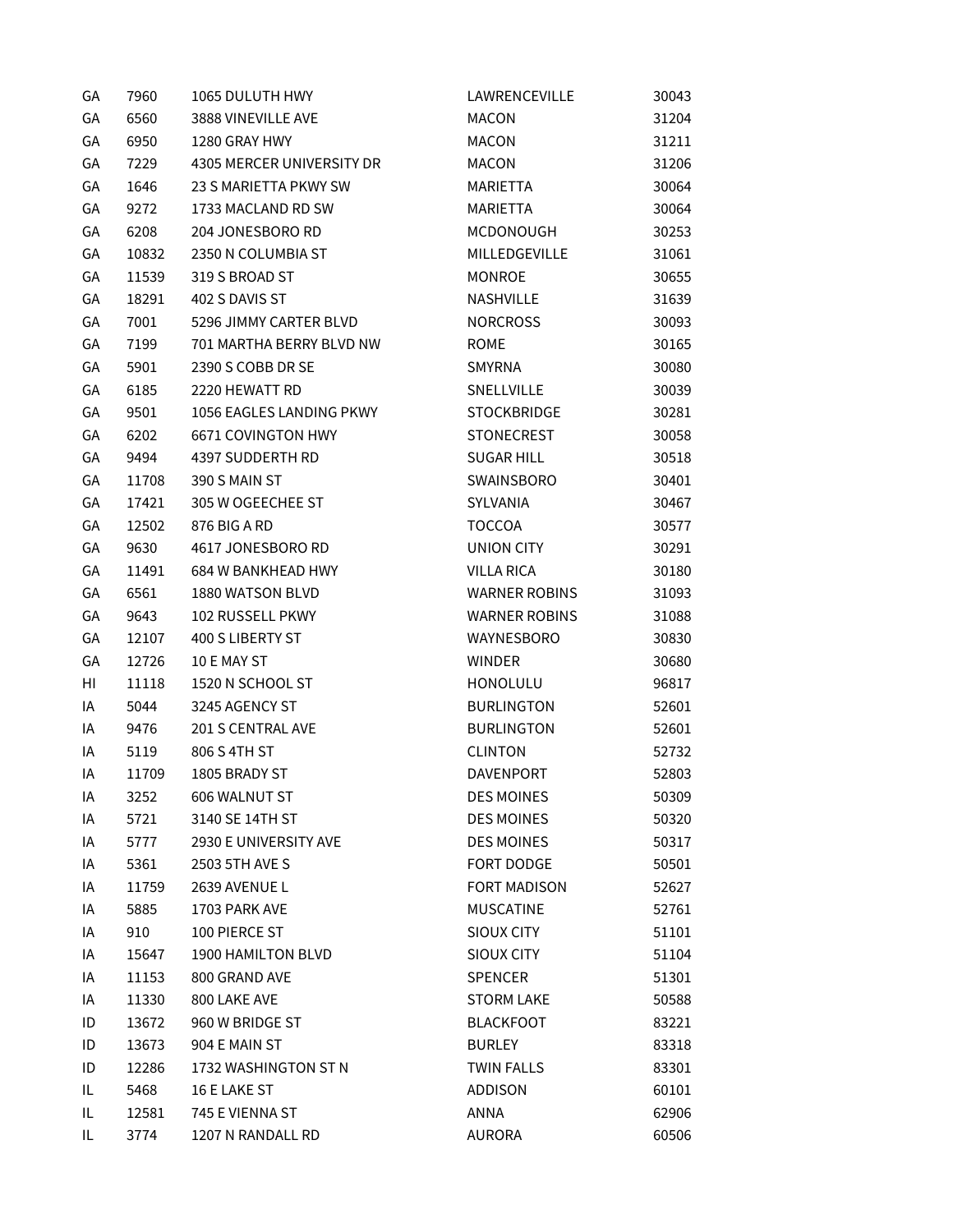| IL  | 9024  | 5 W IRVING PARK RD              | <b>BENSENVILLE</b>   | 60106 |
|-----|-------|---------------------------------|----------------------|-------|
| IL  | 6427  | 7878 S HARLEM AVE               | <b>BRIDGEVIEW</b>    | 60455 |
| IL  | 3136  | 1201 CAMP JACKSON RD            | <b>CAHOKIA</b>       | 62206 |
| IL  | 9920  | 555 N MAIN ST                   | CANTON               | 61520 |
| IL. | 7236  | 225 N ELM ST                    | CENTRALIA            | 62801 |
| IL  | 4409  | 1713 W SPRINGFIELD AVE          | <b>CHAMPAIGN</b>     | 61821 |
| IL  | 9611  | 841 BLOOMINGTON RD              | <b>CHAMPAIGN</b>     | 61820 |
| IL  | 215   | 3045 W 26TH ST                  | <b>CHICAGO</b>       | 60623 |
| IL  | 252   | 7510 N WESTERN AVE              | <b>CHICAGO</b>       | 60645 |
| IL  | 1101  | 1533 E 67TH ST                  | <b>CHICAGO</b>       | 60637 |
| IL  | 1417  | 1931 W CERMAK RD                | <b>CHICAGO</b>       | 60608 |
| IL  | 2432  | 200 W ADAMS ST                  | CHICAGO              | 60606 |
| IL  | 2877  | 2440 W NORTH AVE                | <b>CHICAGO</b>       | 60647 |
| IL  | 3395  | 3401 W ROOSEVELT RD             | <b>CHICAGO</b>       | 60624 |
| IL  | 3539  | 11 E 75TH ST                    | <b>CHICAGO</b>       | 60619 |
| IL  | 4233  | 5600 W FULLERTON AVE            | <b>CHICAGO</b>       | 60639 |
| IL  | 4752  | 316 W CERMAK RD                 | <b>CHICAGO</b>       | 60616 |
| IL  | 5034  | 6315 S KEDZIE AVE               | <b>CHICAGO</b>       | 60629 |
| IL  | 5089  | 7111 S WESTERN AVE              | <b>CHICAGO</b>       | 60636 |
| IL  | 5121  | 5935 W ADDISON ST               | <b>CHICAGO</b>       | 60634 |
| IL  | 5234  | 5435 S KEDZIE AVE               | <b>CHICAGO</b>       | 60632 |
| IL  | 5387  | 79 W MONROE ST                  | <b>CHICAGO</b>       | 60603 |
| IL  | 5724  | 7045 S PULASKI RD               | <b>CHICAGO</b>       | 60629 |
| IL  | 5926  | 4385 S ARCHER AVE               | <b>CHICAGO</b>       | 60632 |
| IL  | 9000  | 2001 N MILWAUKEE AVE            | <b>CHICAGO</b>       | 60647 |
| IL  | 10350 | 7109 S JEFFERY BLVD             | <b>CHICAGO</b>       | 60649 |
| IL  | 11410 | 1627 N PULASKI RD               | <b>CHICAGO</b>       | 60639 |
| IL  | 13454 | 6140 N WESTERN AVE              | <b>CHICAGO</b>       | 60659 |
| IL  | 9750  | 1190 COLLINSVILLE CROSSING BLVD | <b>COLLINSVILLE</b>  | 62234 |
| IL  | 9439  | 600 VILLA ST                    | <b>ELGIN</b>         | 60120 |
| IL  | 4949  | 7209 W LINCOLN HWY              | FRANKFORT            | 60423 |
| IL  | 2584  | 835 W GALENA AVE                | FREEPORT             | 61032 |
| IL  | 4612  | 2040 GLEN ELLYN RD              | <b>GLENDALE HTS</b>  | 60139 |
| IL  | 2528  | 2871 PFINGSTEN RD               | GLENVIEW             | 60026 |
| IL  | 9922  | <b>4 S COMMERCIAL ST</b>        | HARRISBURG           | 62946 |
| IL  | 3928  | 18301 PULASKI AVE               | <b>HAZEL CREST</b>   | 60429 |
| IL  | 5684  | 8800 W 95TH ST                  | <b>HICKORY HILLS</b> | 60457 |
| IL. | 5602  | 134 W MORTON AVE                | <b>JACKSONVILLE</b>  | 62650 |
| IL  | 5386  | 358 E CASS ST                   | JOLIET               | 60432 |
| IL  | 4142  | 1050 N KENNEDY DR               | KANKAKEE             | 60901 |
| IL  | 5511  | 500 S MAIN ST                   | KEWANEE              | 61443 |
| IL  | 5127  | 18133 TORRENCE AVE              | LANSING              | 60438 |
| IL  | 5256  | 225 MILWAUKEE AVE               | LINCOLNSHIRE         | 60069 |
| IL  | 1515  | 5900 N 2ND ST                   | <b>LOVES PARK</b>    | 61111 |
| IL  | 12583 | 1704 E RIVERSIDE BLVD           | <b>LOVES PARK</b>    | 61111 |
| IL  | 7578  | 1710 W DEYOUNG ST               | <b>MARION</b>        | 62959 |
| IL  | 12504 | 110 W 10TH ST                   | <b>METROPOLIS</b>    | 62960 |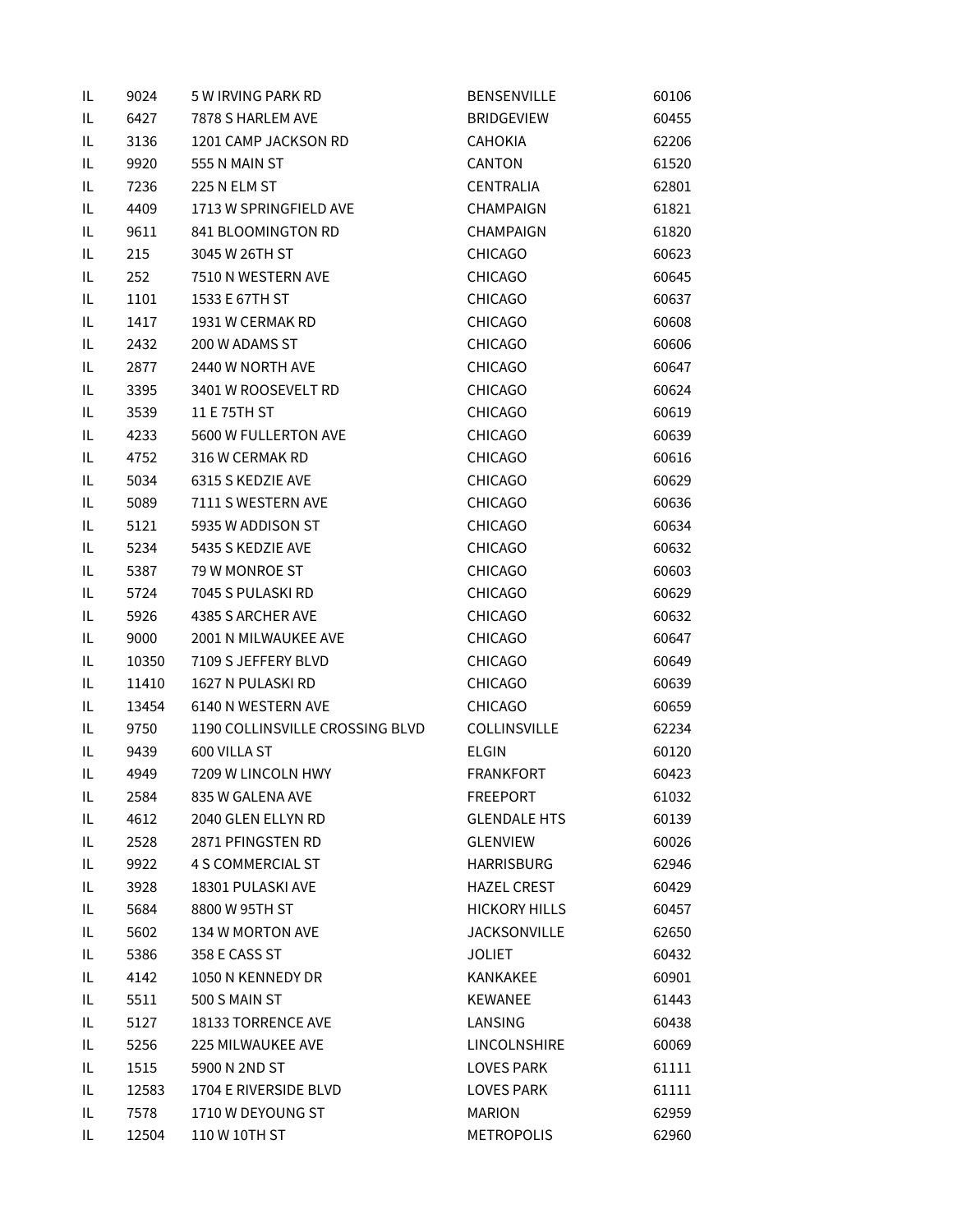| IL | 11109 | 4800 148TH ST              | <b>MIDLOTHIAN</b>   | 60445 |
|----|-------|----------------------------|---------------------|-------|
| IL | 2876  | 3001 BROADWAY ST           | <b>MOUNT VERNON</b> | 62864 |
| IL | 2721  | 9000 N GREENWOOD AVE       | NILES               | 60714 |
| IL | 3009  | 545 E NORRIS DR            | <b>OTTAWA</b>       | 61350 |
| IL | 12744 | 108 S POPLAR ST            | <b>PANA</b>         | 62557 |
| IL | 4532  | 15 S ORCHARD DR            | <b>PARK FOREST</b>  | 60466 |
| IL | 2166  | 3524 N UNIVERSITY ST       | <b>PEORIA</b>       | 61604 |
| IL | 3181  | 2515 N KNOXVILLE AVE       | <b>PEORIA</b>       | 61604 |
| IL | 5460  | 1001 W REYNOLDS ST         | <b>PONTIAC</b>      | 61764 |
| IL | 4777  | 2525 S ALPINE RD           | <b>ROCKFORD</b>     | 61108 |
| IL | 7069  | 5690 E STATE ST            | <b>ROCKFORD</b>     | 61108 |
| IL | 7409  | 30 W CHURCH ST             | <b>SANDWICH</b>     | 60548 |
| IL | 2492  | 3216 E CLEAR LAKE AVE      | SPRINGFIELD         | 62702 |
| IL | 5137  | 1310 S 5TH ST              | SPRINGFIELD         | 62703 |
| IL | 9145  | 1900 W JEFFERSON ST        | SPRINGFIELD         | 62702 |
| IL | 3559  | 2506 E LINCOLNWAY          | <b>STERLING</b>     | 61081 |
| IL | 3927  | 13 E IRVING PARK RD        | <b>STREAMWOOD</b>   | 60107 |
| IL | 3089  | 120 E MAIN ST              | <b>STREATOR</b>     | 61364 |
| IL | 3750  | 709 N GREEN BAY RD         | WAUKEGAN            | 60085 |
| IL | 9508  | 221 N WESTERN AVE          | <b>WEST PEORIA</b>  | 61604 |
| IL | 15471 | 2191 W ROOSEVELT RD        | <b>WHEATON</b>      | 60187 |
| IL | 5609  | 1199 W DUNDEE RD           | <b>WHEELING</b>     | 60090 |
| IN | 6761  | 3736 S SCATTERFIELD RD     | ANDERSON            | 46013 |
| IN | 2956  | 1808 ALBANY ST             | <b>BEECH GROVE</b>  | 46107 |
| IN | 10486 | 501 E NATIONAL AVE         | <b>BRAZIL</b>       | 47834 |
| IN | 3223  | 220 E LEWIS AND CLARK PKWY | <b>CLARKSVILLE</b>  | 47129 |
| IN | 12640 | 226 N HALLECK ST           | <b>DEMOTTE</b>      | 46310 |
| IN | 10124 | 1400 CASSOPOLIS ST         | <b>ELKHART</b>      | 46514 |
| IN | 11623 | 102 E HIVELY AVE           | <b>ELKHART</b>      | 46517 |
| IN | 12264 | <b>200 S NAPPANEE ST</b>   | <b>ELKHART</b>      | 46514 |
| IN | 6151  | 2015 COVERT AVE            | <b>EVANSVILLE</b>   | 47714 |
| IN | 6152  | 925 S GREEN RIVER RD       | <b>EVANSVILLE</b>   | 47715 |
| IN | 3232  | 429 W PIKE ST              | <b>GOSHEN</b>       | 46526 |
| IN | 11453 | 1755 LINCOLNWAY E          | <b>GOSHEN</b>       | 46526 |
| IN | 3352  | 6905 KENNEDY AVE           | <b>HAMMOND</b>      | 46323 |
| IN | 4462  | 6510 COLUMBIA AVE          | <b>HAMMOND</b>      | 46320 |
| IN | 5628  | 4445 CALUMET AVE           | <b>HAMMOND</b>      | 46327 |
| IN | 6216  | 742 W OLD RIDGE RD         | <b>HOBART</b>       | 46342 |
| IN | 2800  | 8905 E 10TH ST             | <b>INDIANAPOLIS</b> | 46219 |
| IN | 5804  | 455 E EPLER AVE            | <b>INDIANAPOLIS</b> | 46227 |
| IN | 7031  | 9240 ROCKVILLE RD          | <b>INDIANAPOLIS</b> | 46234 |
| IN | 10074 | 2345 E MARKLAND AVE        | KOKOMO              | 46901 |
| IN | 9318  | 525 E LINCOLNWAY           | LA PORTE            | 46350 |
| IN | 4371  | 1801 SOUTH ST              | LAFAYETTE           | 47904 |
| IN | 10974 | 2800 OLD US HIGHWAY 231 S  | LAFAYETTE           | 47909 |
| IN | 6733  | 3500 CENTRAL AVE           | <b>LAKE STATION</b> | 46405 |
| IN | 3148  | 2301 E MARKET ST           | LOGANSPORT          | 46947 |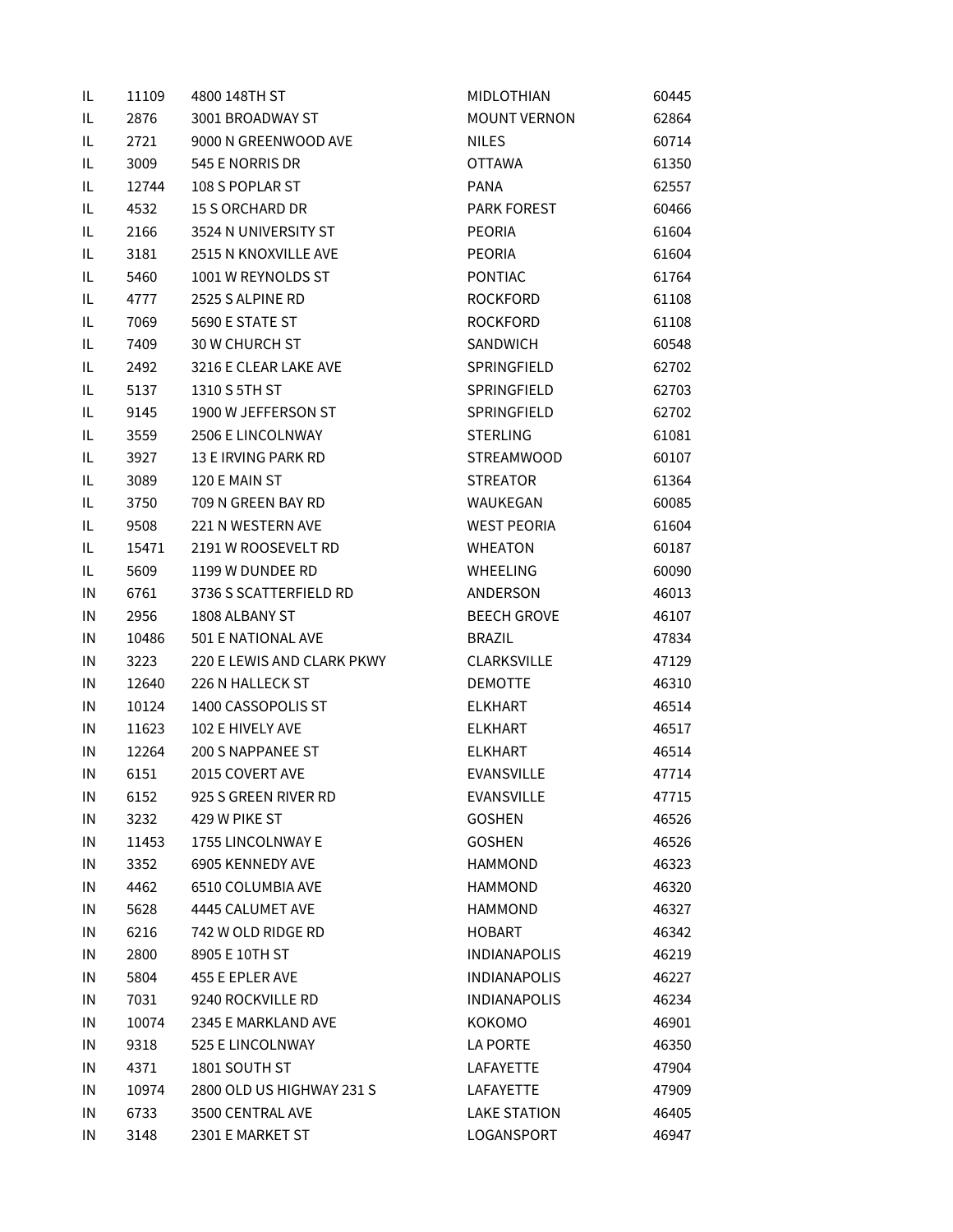| IN | 10720 | 129 CLIFTY DR                    | MADISON              | 47250 |
|----|-------|----------------------------------|----------------------|-------|
| IN | 7676  | 1900 S OHIO ST                   | MARTINSVILLE         | 46151 |
| IN | 9482  | 110 E MCKINLEY AVE               | MISHAWAKA            | 46545 |
| IN | 10532 | 812 W BROADWAY ST                | MONTICELLO           | 47960 |
| IN | 5803  | 2720 W JACKSON ST                | <b>MUNCIE</b>        | 47303 |
| IN | 6420  | 400 E MEMORIAL DR                | <b>MUNCIE</b>        | 47302 |
| IN | 9826  | 9 N STATE ST                     | <b>NORTH VERNON</b>  | 47265 |
| IN | 9827  | 720 N BROADWAY                   | PERU                 | 46970 |
| IN | 9100  | 2014 N MICHIGAN ST               | PLYMOUTH             | 46563 |
| IN | 3486  | 1300 WABASH AVE                  | <b>TERRE HAUTE</b>   | 47807 |
| IN | 7443  | 3603 S US HIGHWAY 41             | <b>TERRE HAUTE</b>   | 47802 |
| IN | 9711  | 2040 LAFAYETTE AVE               | <b>TERRE HAUTE</b>   | 47805 |
| IN | 9689  | 487 N CASS ST                    | WABASH               | 46992 |
| IN | 7906  | 2400 E CENTER ST                 | WARSAW               | 46580 |
| KS | 7818  | 3920 10TH ST                     | <b>GREAT BEND</b>    | 67530 |
| KS | 7148  | 510 E 30TH AVE                   | HUTCHINSON           | 67502 |
| KS | 9454  | 301 W MAIN ST                    | INDEPENDENCE         | 67301 |
| KS | 7060  | 325 BLUEMONT AVE                 | MANHATTAN            | 66502 |
| KS | 7152  | 1300 N MAIN ST                   | <b>NEWTON</b>        | 67114 |
| KS | 4183  | 545 E SANTA FE ST                | <b>OLATHE</b>        | 66061 |
| KS | 9376  | <b>1445 S MAIN ST</b>            | <b>OTTAWA</b>        | 66067 |
| KS | 9455  | 1528 MAIN ST                     | <b>PARSONS</b>       | 67357 |
| KS | 2750  | 5555 S BROADWAY ST               | <b>WICHITA</b>       | 67216 |
| KS | 5768  | 5505 E HARRY ST                  | <b>WICHITA</b>       | 67218 |
| KS | 5769  | 3333 E CENTRAL AVE               | <b>WICHITA</b>       | 67208 |
| KS | 7147  | 1555 S BROADWAY ST               | <b>WICHITA</b>       | 67211 |
| KY | 19356 | 933 BLACKBURN AVE                | ASHLAND              | 41101 |
| KY | 11796 | 220 RICHMOND RD N                | <b>BEREA</b>         | 40403 |
| KY | 7685  | 2385 NASHVILLE RD                | <b>BOWLING GREEN</b> | 42101 |
| KY | 12111 | 14659 N US HWY 25 E              | <b>CORBIN</b>        | 40701 |
| ΚY | 13055 | 4299 WINSTON AVE                 | <b>COVINGTON</b>     | 41015 |
| KY | 15182 | 1220 MADISON AVE                 | <b>COVINGTON</b>     | 41011 |
| KY | 19673 | 629 US HIGHWAY 27 SOUTH          | CYNTHIANA            | 41031 |
| KY | 19974 | <b>612 WEST STOCKSTON STREET</b> | <b>EDMONTON</b>      | 42129 |
| KY | 2225  | 1008 N MULBERRY ST               | ELIZABETHTOWN        | 42701 |
| KY | 12775 | 550 W DIXIE AVE                  | <b>ELIZABETHTOWN</b> | 42701 |
| KY | 17727 | 1900 ARGILLITE RD                | <b>FLATWOODS</b>     | 41139 |
| ΚY | 17392 | 224 S MAIN ST                    | <b>FRANKLIN</b>      | 42134 |
| KY | 7712  | 1001 W MAIN ST                   | GLASGOW              | 42141 |
| KY | 19971 | 100 S CAROL MALONE BLVD          | GRAYSON              | 41143 |
| KY | 19855 | 603 COLUMBIA HIGHWAY             | GREENSBURG           | 42743 |
| KY | 17956 | <b>201 SOUTH MAIN STREET</b>     | GREENVILLE           | 42345 |
| KY | 7925  | 402 2ND ST                       | HENDERSON            | 42420 |
| KY | 17148 | 517 N GREEN ST                   | HENDERSON            | 42420 |
| KY | 18059 | 100 HOLLY HILLS MALL             | <b>HINDMAN</b>       | 41822 |
| KY | 17478 | 415 NORTH LINCOLN BOULEVARD      | HODGENVILLE          | 42748 |
| ΚY | 6104  | 2901 FORT CAMPBELL BLVD          | <b>HOPKINSVILLE</b>  | 42240 |
|    |       |                                  |                      |       |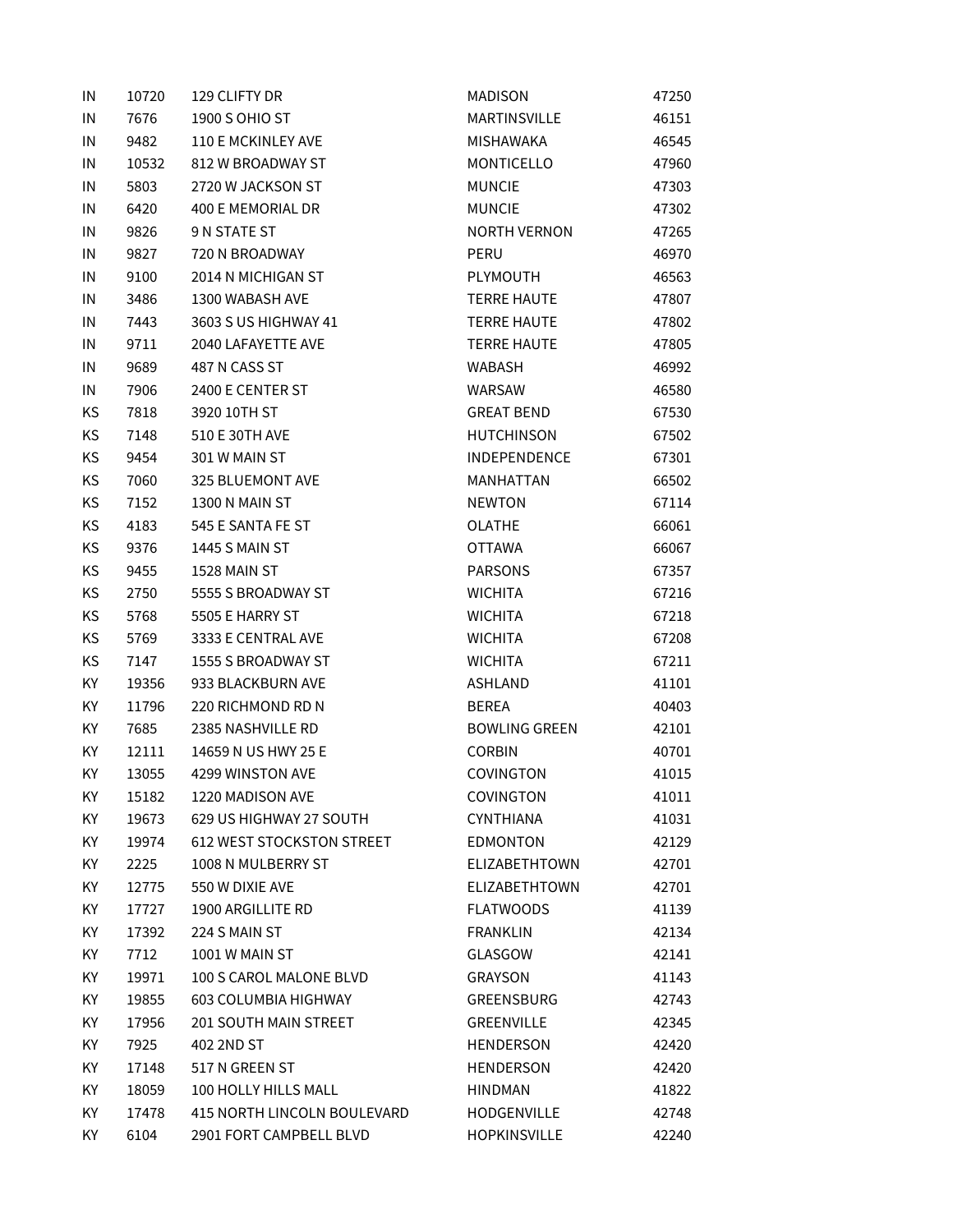| KY  | 17438 | 394 NORTH DIXIE STREET       | <b>HORSE CAVE</b>   | 42749 |
|-----|-------|------------------------------|---------------------|-------|
| KY  | 17162 | 21287 HIGHWAY 421            | <b>HYDEN</b>        | 41749 |
| KY. | 17445 | 110 RICHMOND ROAD            | <b>IRVINE</b>       | 40336 |
| KY  | 17328 | 9485 HIGHWAY 805             | <b>JENKINS</b>      | 41537 |
| KY  | 12076 | 512 W MAIN ST                | LEBANON             | 40033 |
| KY  | 13632 | 311 N MAIN ST                | LEITCHFIELD         | 42754 |
| KY  | 17142 | 6401 POLO CLUB LANE          | LEXINGTON           | 40509 |
| KY  | 17163 | 878 EAST HIGH STREET         | LEXINGTON           | 40502 |
| KY  | 5449  | 3600 FERN VALLEY RD          | <b>LOUISVILLE</b>   | 40219 |
| KY  | 9412  | 5100 DIXIE HWY               | LOUISVILLE          | 40216 |
| KY  | 11664 | 4926 CANE RUN RD             | <b>LOUISVILLE</b>   | 40216 |
| KY  | 11665 | 4310 OUTER LOOP              | <b>LOUISVILLE</b>   | 40219 |
| KY  | 17810 | 7500 TERRY ROAD              | <b>LOUISVILLE</b>   | 40258 |
| KY  | 11394 | 1801 N MAIN ST               | MADISONVILLE        | 42431 |
| KY  | 12587 | 679 S MAIN ST                | <b>MADISONVILLE</b> | 42431 |
| KY  | 17404 | 10 CHARBY HOLLOW RD          | <b>MARTIN</b>       | 41649 |
| KY  | 12090 | 635 S 6TH ST                 | MAYFIELD            | 42066 |
| KY  | 17366 | 1160 US HIGHWAY 68           | <b>MAYSVILLE</b>    | 41056 |
| KY  | 3677  | 12101 SHELBYVILLE RD         | MIDDLETOWN          | 40243 |
| KY  | 17172 | 978 NORTH MAIN STREET        | <b>MONTICELLO</b>   | 42633 |
| KY  | 18010 | 380 W MAIN ST                | <b>MOREHEAD</b>     | 40351 |
| KY  | 19620 | 205 WEST GL SMITH ST         | <b>MORGANTOWN</b>   | 42261 |
| KY  | 17180 | 1040 RICHMOND ST             | <b>MOUNT VERNON</b> | 40456 |
| KY  | 17135 | <b>600 NORTH MAIN STREET</b> | <b>MUNFORDVILLE</b> | 42765 |
| KY  | 9150  | 1205 MAIN ST                 | <b>MURRAY</b>       | 42071 |
| KY  | 19751 | 410 W TOM T HALL BLVD        | <b>OLIVE HILL</b>   | 41164 |
| KY  | 6429  | 521 LONE OAK RD              | PADUCAH             | 42003 |
| KY  | 9253  | 3360 IRVIN COBB DR           | PADUCAH             | 42003 |
| KY  | 17474 | 308 S MAYO TRL               | PAINTSVILLE         | 41240 |
| KY  | 18005 | 103 ASH DR                   | <b>PARIS</b>        | 40361 |
| KY  | 17936 | 5571 COLLINS HWY             | <b>PIKEVILLE</b>    | 41501 |
| KY  | 13034 | 528 W TENNESSEE AVE          | <b>PINEVILLE</b>    | 40977 |
| KY  | 11168 | 485 W 4TH ST                 | <b>RUSSELLVILLE</b> | 42276 |
| KY  | 19545 | 308 PARKWAY DR               | SALYERSVILLE        | 41465 |
| KY  | 19765 | 385 OLD GALLATIN RD          | <b>SCOTTSVILLE</b>  | 42164 |
| KY  | 7664  | 600 S HIGHWAY 27             | SOMERSET            | 42501 |
| KY  | 17432 | 805 BARDSTOWN RD STE 1       | SPRINGFIELD         | 40069 |
| KY  | 17178 | 9145 BEAUTY ROAD             | <b>WARFIELD</b>     | 41267 |
| KY  | 17176 | 500 N HIGHWAY 27             | <b>WHITLEY CITY</b> | 42653 |
| KY  | 10889 | 2045 BYPASS RD               | <b>WINCHESTER</b>   | 40391 |
| LA  | 7393  | 2201 VETERANS MEMORIAL DR    | ABBEVILLE           | 70510 |
| LA  | 1657  | 3333 MASONIC DR              | ALEXANDRIA          | 71301 |
| LA  | 13875 | 6485 GROOM RD                | <b>BAKER</b>        | 70714 |
| LA  | 10536 | 1930 E MADISON AVE           | <b>BASTROP</b>      | 71220 |
| LA  | 6028  | 9820 OLD HAMMOND HWY         | <b>BATON ROUGE</b>  | 70816 |
| LA  | 7083  | 9983 BLUEBONNET BLVD         | <b>BATON ROUGE</b>  | 70810 |
| LA  | 7836  | 3671 JOOR RD                 | <b>BATON ROUGE</b>  | 70814 |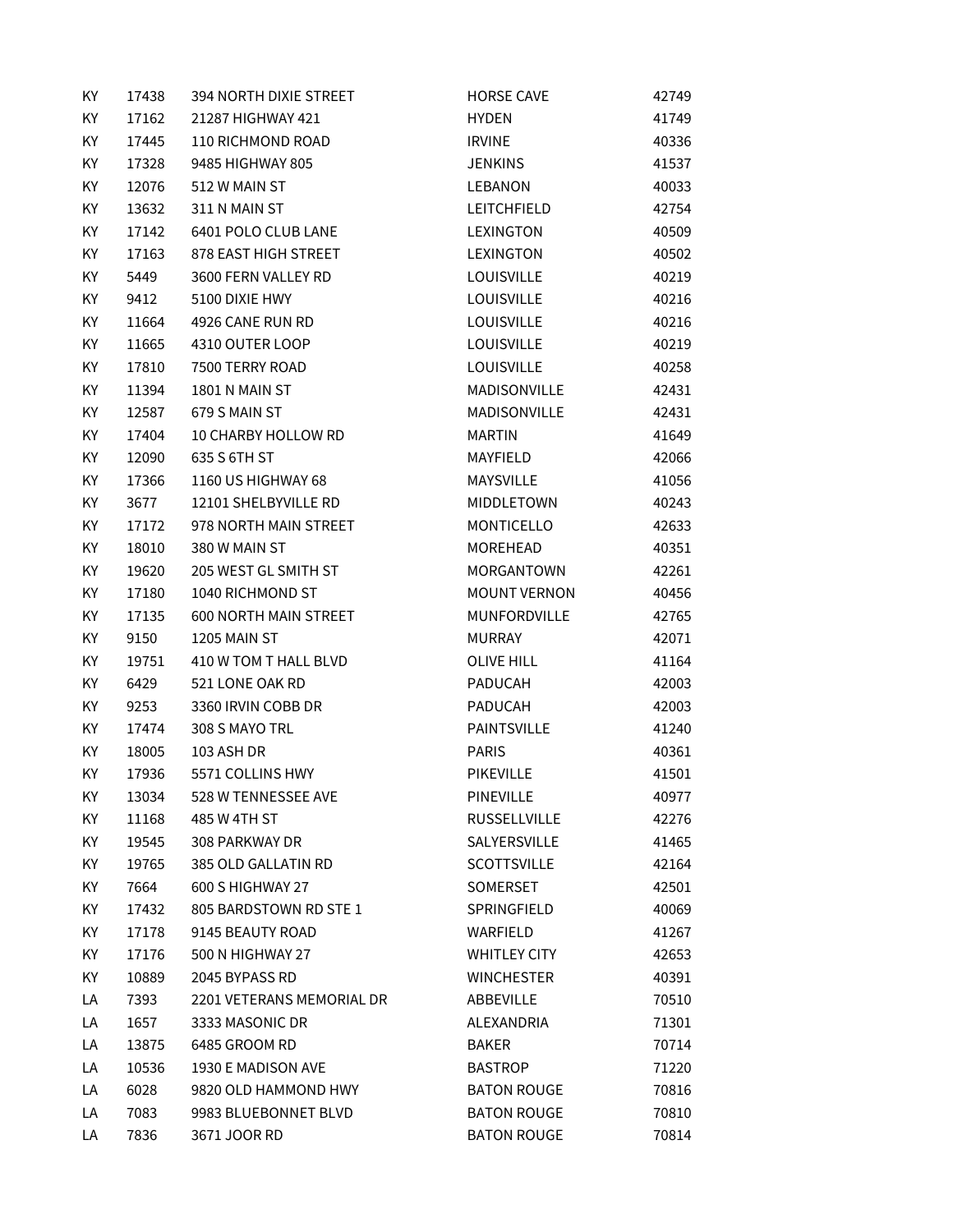| LA | 9860  | 5955 AIRLINE HWY          | <b>BATON ROUGE</b>    | 70805 |
|----|-------|---------------------------|-----------------------|-------|
| LA | 9997  | <b>217 SUPERIOR AVE</b>   | <b>BOGALUSA</b>       | 70427 |
| LA | 10126 | 105 SAINT NAZAIRE RD      | <b>BROUSSARD</b>      | 70518 |
| LA | 3180  | 101 FLORIDA AVE SE        | <b>DENHAM SPRINGS</b> | 70726 |
| LA | 13080 | 3081 S RANGE AVE          | <b>DENHAM SPRINGS</b> | 70726 |
| LA | 9753  | 1125 MARCHAND DR          | DONALDSONVILLE        | 70346 |
| LA | 15587 | 2030 MAIN ST              | <b>FRANKLIN</b>       | 70538 |
| LA | 11281 | 1607 N AIRLINE HWY        | GONZALES              | 70737 |
| LA | 11413 | 105 W HIGHWAY 30          | <b>GONZALES</b>       | 70737 |
| LA | 10267 | 5831 W PARK AVE           | <b>HOUMA</b>          | 70364 |
| LA | 10577 | 1804 ELTON RD             | <b>JENNINGS</b>       | 70546 |
| LA | 5472  | 821 W ESPLANADE AVE       | <b>KENNER</b>         | 70065 |
| LA | 12924 | 4100 WILLIAMS BLVD        | <b>KENNER</b>         | 70065 |
| LA | 2004  | 1850 W PINHOOK RD         | LAFAYETTE             | 70508 |
| LA | 5747  | 3747 MOSS ST              | LAFAYETTE             | 70507 |
| LA | 10508 | 4097 RYAN ST              | <b>LAKE CHARLES</b>   | 70605 |
| LA | 10538 | 2008 S 5TH ST             | <b>LEESVILLE</b>      | 71446 |
| LA | 12306 | 280 SAN ANTONIO AVE       | MANY                  | 71449 |
| LA | 11830 | 236 S MAIN ST             | <b>MARKSVILLE</b>     | 71351 |
| LA | 13586 | 4141 E JUDGE PEREZ DR     | MERAUX                | 70075 |
| LA | 10975 | 815 BRASHEAR AVE          | <b>MORGAN CITY</b>    | 70380 |
| LA | 18191 | 1301 HIGHWAY 90 EAST      | <b>MORGAN CITY</b>    | 70380 |
| LA | 4192  | 1017 E ADMIRAL DOYLE DR   | <b>NEW IBERIA</b>     | 70560 |
| LA | 7166  | 1102 PARKVIEW DR          | <b>NEW IBERIA</b>     | 70563 |
| LA | 17524 | 1150 WEST ST PETER STREET | <b>NEW IBERIA</b>     | 70560 |
| LA | 3558  | 6201 ELYSIAN FIELDS AVE   | <b>NEW ORLEANS</b>    | 70122 |
| LA | 4450  | 718 S CARROLLTON AVE      | <b>NEW ORLEANS</b>    | 70118 |
| LA | 11414 | 3216 GENTILLY BLVD        | <b>NEW ORLEANS</b>    | 70122 |
| LA | 16312 | 5702 CROWDER BLVD         | <b>NEW ORLEANS</b>    | 70127 |
| LA | 9526  | 3100 HIGHWAY 28 E         | PINEVILLE             | 71360 |
| LA | 11997 | 5416 CAMERON ST           | SCOTT                 | 70583 |
| LA | 4007  | 1260 FRONT ST             | SLIDELL               | 70458 |
| LA | 10509 | 105 S CITIES SERVICE HWY  | SULPHUR               | 70663 |
| LA | 12626 | 1000 S ACADIA RD          | THIBODAUX             | 70301 |
| LA | 6274  | 3304 CYPRESS ST           | <b>WEST MONROE</b>    | 71291 |
| LA | 10510 | 5349 CYPRESS ST           | <b>WEST MONROE</b>    | 71291 |
| МA | 17173 | 1640 S MAIN ST            | <b>ATHOL</b>          | 01331 |
| МA | 10317 | 1065 TRUMAN HWY           | <b>BOSTON</b>         | 02136 |
| МA | 2977  | 1101 MAIN ST              | <b>BROCKTON</b>       | 02301 |
| МA | 4404  | 771 CENTRE ST             | <b>BROCKTON</b>       | 02302 |
| МA | 11688 | 1195 GRANBY RD            | <b>CHICOPEE</b>       | 01020 |
| МA | 17542 | 1 SAINT JAMES AVE         | <b>CHICOPEE</b>       | 01020 |
| МA | 11119 | 720 MAIN ST               | CLINTON               | 01510 |
| МA | 6349  | 585 WASHINGTON ST         | DORCHESTER CENTER     | 02124 |
| МA | 19240 | 5 SCHOFIELD AVENUE        | <b>DUDLEY</b>         | 01571 |
| МA | 3469  | 369 PLYMOUTH AVE          | <b>FALL RIVER</b>     | 02721 |
| МA | 10802 | 328 RHODE ISLAND AVE      | <b>FALL RIVER</b>     | 02721 |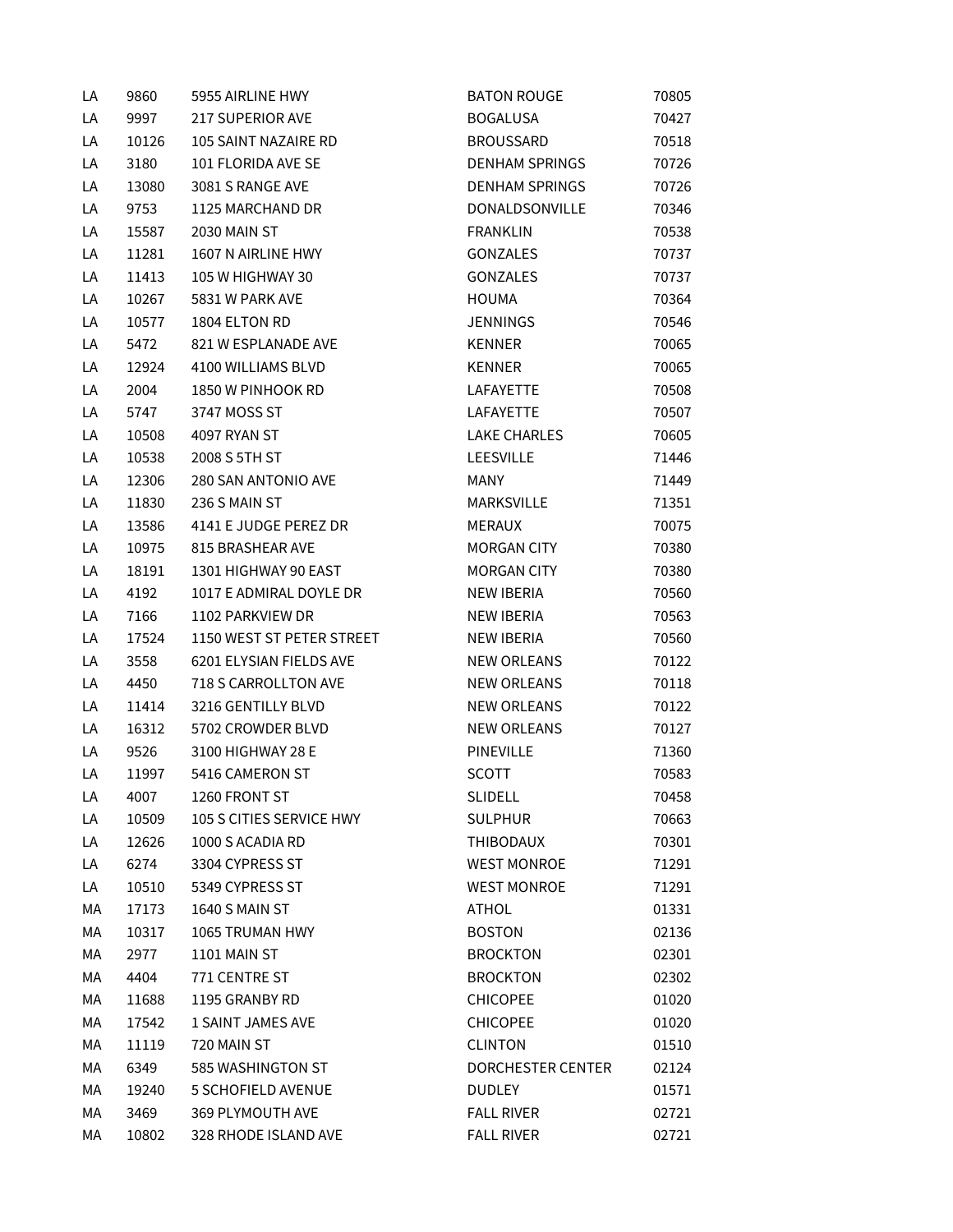| МA | 17788 | 870 N MAIN ST                  | <b>FALL RIVER</b>       | 02720 |
|----|-------|--------------------------------|-------------------------|-------|
| МA | 19124 | 933 PLEASANT ST                | <b>FALL RIVER</b>       | 02723 |
| МA | 19840 | <b>1512 S MAIN ST</b>          | <b>FALL RIVER</b>       | 02724 |
| МA | 12558 | 571 JOHN FITCH HWY             | <b>FITCHBURG</b>        | 01420 |
| МA | 10152 | 624 WAVERLY ST                 | <b>FRAMINGHAM</b>       | 01702 |
| МA | 17230 | 52 PEARSON BLVD                | <b>GARDNER</b>          | 01440 |
| МA | 7704  | <b>5 PIERCE ST</b>             | <b>GREENFIELD</b>       | 01301 |
| МA | 7617  | 800 RIVER ST                   | <b>HAVERHILL</b>        | 01832 |
| МA | 4967  | <b>1588 NORTHAMPTON ST</b>     | <b>HOLYOKE</b>          | 01040 |
| МA | 19088 | <b>25 PARK STREET</b>          | LEE.                    | 01238 |
| МA | 11726 | 1765 MIDDLESEX ST.             | LOWELL                  | 01851 |
| МA | 19465 | 276 BROADWAY STREET            | LOWELL                  | 01854 |
| МA | 2716  | 21 JOYCE ST                    | <b>LYNN</b>             | 01902 |
| МA | 2823  | 841 WESTERN AVE                | <b>LYNN</b>             | 01905 |
| МA | 4966  | 215 BEACH ST                   | <b>MALDEN</b>           | 02148 |
| МA | 18342 | 176 HAVERHILL STREET           | METHUEN                 | 01844 |
| МA | 19104 | 1383 COVE ROAD                 | NEW BEDFORD             | 02744 |
| МA | 19525 | 50 LINCOLN ST.                 | <b>NORTH ADAMS</b>      | 01247 |
| МA | 17612 | 475 E WASHINGTON ST            | <b>NORTH ATTLEBORO</b>  | 02760 |
| МA | 2208  | 35 MAIN ST                     | <b>PEABODY</b>          | 01960 |
| МA | 17226 | 501 NORTH STREET               | PITTSFIELD              | 01201 |
| МA | 10824 | 430 BROADWAY                   | <b>REVERE</b>           | 02151 |
| МA | 15001 | 980 AMERICAN LEGION HWY        | <b>ROSLINDALE</b>       | 02131 |
| МA | 9538  | 2275 WASHINGTON ST             | <b>ROXBURY</b>          | 02119 |
| МA | 7189  | 1630 TREMONT ST                | <b>ROXBURY CROSSING</b> | 02120 |
| МA | 17861 | 1099 WASHINGTON STREET         | <b>SOUTH ATTLEBORO</b>  | 02703 |
| МA | 18421 | <b>455 MAIN STREET</b>         | <b>SOUTHBRIDGE</b>      | 01550 |
| МA | 2311  | 1919 WILBRAHAM RD              | SPRINGFIELD             | 01129 |
| МA | 3625  | 707 STATE ST                   | SPRINGFIELD             | 01109 |
| МA | 3736  | 501 SUMNER AVE                 | <b>SPRINGFIELD</b>      | 01108 |
| МA | 12399 | 226 BROADWAY                   | <b>TAUNTON</b>          | 02780 |
| МA | 17588 | 935 ANDOVER STREET             | <b>TEWKSBURY</b>        | 01876 |
| МA | 17488 | 240 AVENUE A                   | <b>TURNERS FALLS</b>    | 01376 |
| МA | 10128 | 171 WEST ST                    | <b>WARE</b>             | 01082 |
| МA | 1233  | 100 E MAIN ST                  | <b>WEBSTER</b>          | 01570 |
| МA | 2710  | 78 MAIN ST                     | WESTFIELD               | 01085 |
| МA | 18949 | <b>7 EAST SILVER STREET</b>    | WESTFIELD               | 01085 |
| МA | 17605 | <b>250 CENTRAL STREET</b>      | <b>WINCHENDON</b>       | 01475 |
| МA | 10319 | 472 LINCOLN ST                 | <b>WORCESTER</b>        | 01605 |
| МD | 17803 | 9139 RIGGS RD                  | <b>ADELPHI</b>          | 20783 |
| МD | 19483 | 2027 WEST STREET               | <b>ANNAPOLIS</b>        | 21401 |
| MD | 5408  | 1300 E NORTH AVE               | <b>BALTIMORE</b>        | 21213 |
| МD | 5409  | 4020 EASTERN AVE               | <b>BALTIMORE</b>        | 21224 |
| MD | 5623  | 3801 LIBERTY HEIGHTS AVE       | <b>BALTIMORE</b>        | 21215 |
| МD | 5686  | 401 COMPASS RD E               | <b>BALTIMORE</b>        | 21220 |
| МD | 17522 | 238 MCMECHEN STREET            | <b>BALTIMORE</b>        | 21217 |
| МD | 17609 | 300 MARTIN LUTHER KING JR BLVD | <b>BALTIMORE</b>        | 21201 |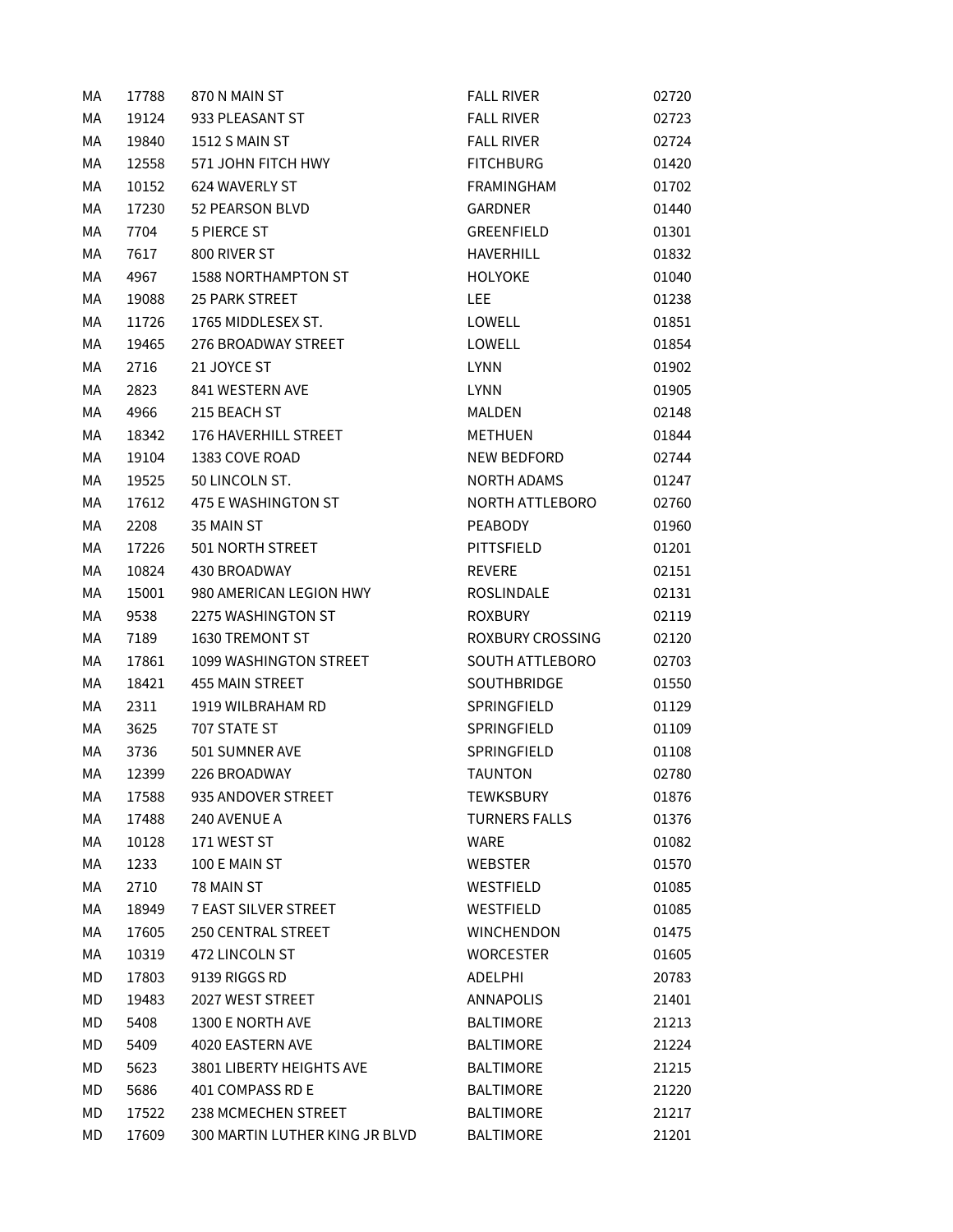| MD | 18155 | 4214 FRANKFORD AVE           | <b>BALTIMORE</b>        | 21206 |
|----|-------|------------------------------|-------------------------|-------|
| MD | 19086 | 7535 HOLABIRD AVE            | <b>BALTIMORE</b>        | 21222 |
| МD | 7574  | 5657 BALTIMORE NATIONAL PIKE | CATONSVILLE             | 21228 |
| МD | 11763 | 701 WASHINGTON AVE           | <b>CHESTERTOWN</b>      | 21620 |
| MD | 11949 | 5585 TWIN KNOLLS RD          | <b>COLUMBIA</b>         | 21045 |
| MD | 17859 | 5741 SILVER HILL RD          | <b>DISTRICT HEIGHTS</b> | 20747 |
| MD | 10977 | 301 E PULASKI HWY            | <b>ELKTON</b>           | 21921 |
| МD | 2446  | <b>6 S MARLYN AVE</b>        | <b>ESSEX</b>            | 21221 |
| MD | 12472 | 7008 MARLBORO PIKE           | <b>FORESTVILLE</b>      | 20747 |
| MD | 13892 | 17703 VIRGINIA AVE           | HAGERSTOWN              | 21740 |
| MD | 13893 | 1631 DUAL HWY                | HAGERSTOWN              | 21740 |
| МD | 11037 | 2556 PULASKI HWY             | <b>NORTH EAST</b>       | 21901 |
| МD | 12266 | 209 N 3RD ST                 | <b>OAKLAND</b>          | 21550 |
| МD | 11054 | 5319 PULASKI HWY             | PERRYVILLE              | 21903 |
| MD | 12560 | 1510 REISTERSTOWN RD         | <b>PIKESVILLE</b>       | 21208 |
| MD | 6396  | 8606 PHILADELPHIA RD         | <b>ROSEDALE</b>         | 21237 |
| МD | 12130 | 909 MOUNT HERMON RD          | SALISBURY               | 21804 |
| МD | 12817 | 11215 NEW HAMPSHIRE AVE      | SILVER SPRING           | 20904 |
| MD | 19368 | 12222 VEIRS MILL RD          | SILVER SPRING           | 20906 |
| МE | 17455 | 223 NORTH STREET             | <b>CALAIS</b>           | 04619 |
| МE | 18416 | 123 MAIN STREET              | <b>FAIRFIELD</b>        | 04937 |
| МE | 19019 | <b>355 MAIN STREET</b>       | <b>FORT FAIRFIELD</b>   | 04742 |
| МE | 19241 | 84 E MAIN ST                 | <b>FORT KENT</b>        | 04743 |
| МE | 19502 | 137 NORTH STREET             | <b>HOULTON</b>          | 04730 |
| МE | 17147 | <b>2 W BROADWAY</b>          | <b>LINCOLN</b>          | 04457 |
| МE | 18414 | 81 MAIN ST                   | <b>LIVERMORE FALLS</b>  | 04254 |
| МE | 17481 | 144 DUBLIN STREET            | <b>MACHIAS</b>          | 04654 |
| МE | 11416 | 53 PARIS ST                  | <b>NORWAY</b>           | 04268 |
| МE | 11886 | 127 MARGINAL WAY             | PORTLAND                | 04101 |
| МE | 17152 | 320 MAIN ST                  | PRESQUE ISLE            | 04769 |
| ΜI | 7319  | 706 S MAIN ST                | <b>ADRIAN</b>           | 49221 |
| ΜI | 10250 | 1420 WRIGHT AVE              | ALMA                    | 48801 |
| ΜI | 9148  | 1011 M 32 W                  | <b>ALPENA</b>           | 49707 |
| ΜI | 9450  | 830 N VAN DYKE RD            | <b>BAD AXE</b>          | 48413 |
| MI | 10513 | 605 NORTH AVE                | <b>BATTLE CREEK</b>     | 49017 |
| ΜI | 15633 | 797 CAPITAL AVE NE           | <b>BATTLE CREEK</b>     | 49017 |
| ΜI | 5167  | 416 S EUCLID AVE             | <b>BAY CITY</b>         | 48706 |
| ΜI | 7416  | 1010 S STATE ST              | <b>BIG RAPIDS</b>       | 49307 |
| MI | 10514 | 991 S MAIN ST                | CHEBOYGAN               | 49721 |
| ΜI | 4452  | 51008 GRATIOT AVE            | <b>CHESTERFIELD</b>     | 48051 |
| ΜI | 11887 | 1141 N MCEWAN ST             | <b>CLARE</b>            | 48617 |
| ΜI | 4608  | 1045 S GRATIOT AVE           | <b>CLINTON TWP</b>      | 48036 |
| ΜI | 6175  | 34899 GROESBECK HWY          | <b>CLINTON TWP</b>      | 48035 |
| ΜI | 6092  | 500 E CHICAGO ST             | <b>COLDWATER</b>        | 49036 |
| ΜI | 4992  | 15450 MICHIGAN AVE           | <b>DEARBORN</b>         | 48126 |
| MI | 5032  | 13601 W WARREN AVE           | <b>DEARBORN</b>         | 48126 |
| MI | 4367  | 8706 N TELEGRAPH RD          | <b>DEARBORN HEIGHTS</b> | 48127 |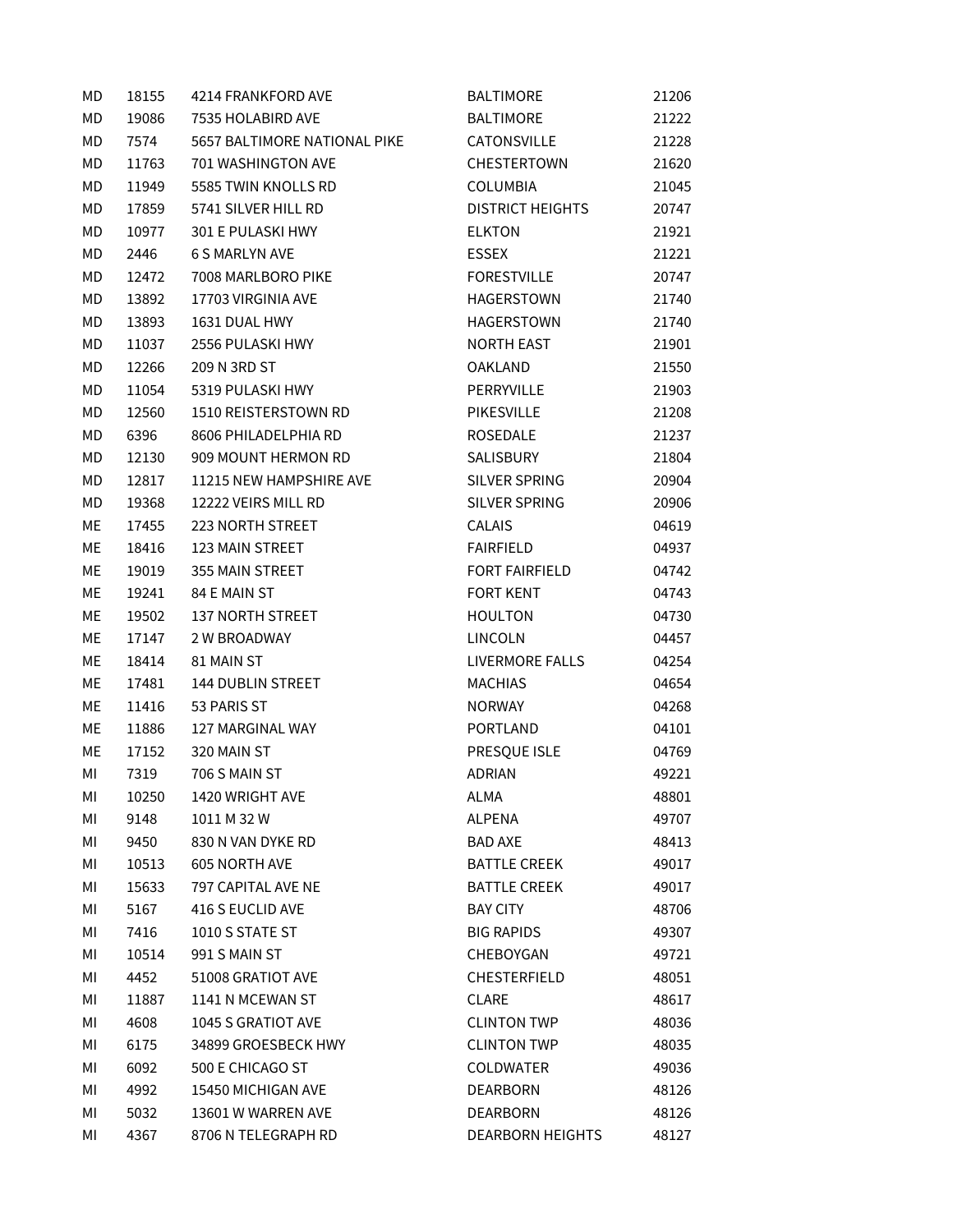| ΜI | 7206  | 5709 S TELEGRAPH RD      | <b>DEARBORN HEIGHTS</b> | 48125 |
|----|-------|--------------------------|-------------------------|-------|
| MI | 11456 | 25700 FORD RD            | <b>DEARBORN HEIGHTS</b> | 48127 |
| ΜI | 4501  | 22380 MOROSS RD          | <b>DETROIT</b>          | 48236 |
| ΜI | 4795  | 25016 GRATIOT AVE        | <b>EASTPOINTE</b>       | 48021 |
| ΜI | 9364  | 2301 LUDINGTON ST        | <b>ESCANABA</b>         | 49829 |
| MI | 12042 | 2901 CENTER AVE          | <b>ESSEXVILLE</b>       | 48732 |
| МI | 5290  | 24140 ORCHARD LAKE RD    | <b>FARMINGTON HILLS</b> | 48336 |
| ΜI | 6313  | 27750 GRAND RIVER AVE    | <b>FARMINGTON HILLS</b> | 48336 |
| ΜI | 6830  | 502 S BALLENGER HWY      | <b>FLINT</b>            | 48532 |
| ΜI | 12533 | 819 W MAIN ST            | <b>FREMONT</b>          | 49412 |
| MI | 10404 | 1290 W MAIN ST           | GAYLORD                 | 49735 |
| ΜI | 6911  | 12576 RILEY ST           | <b>HOLLAND</b>          | 49424 |
| ΜI | 4430  | 120 INKSTER RD           | <b>INKSTER</b>          | 48141 |
| ΜI | 7952  | 2450 S STATE RD          | <b>IONIA</b>            | 48846 |
| ΜI | 11954 | 802 E CLOVERLAND DR      | <b>IRONWOOD</b>         | 49938 |
| MI | 5707  | 3040 E MICHIGAN AVE      | <b>JACKSON</b>          | 49202 |
| ΜI | 3147  | 918 RIVERVIEW DR         | <b>KALAMAZOO</b>        | 49048 |
| MI | 4991  | 3016 S WESTNEDGE AVE     | <b>KALAMAZOO</b>        | 49008 |
| ΜI | 7430  | 5020 W MAIN ST           | <b>KALAMAZOO</b>        | 49009 |
| ΜI | 12849 | 6649 W MAIN ST           | <b>KALAMAZOO</b>        | 49009 |
| МI | 12971 | 571 S MAIN ST            | LAPEER                  | 48446 |
| ΜI | 4749  | 1765 FORT ST             | LINCOLN PARK            | 48146 |
| ΜI | 11310 | 1525 US HIGHWAY 31 S     | <b>MANISTEE</b>         | 49660 |
| ΜI | 7247  | 1309 S MISSION ST        | MOUNT PLEASANT          | 48858 |
| ΜI | 12346 | 903 N MISSION ST         | MOUNT PLEASANT          | 48858 |
| ΜI | 4835  | 1000 S GETTY ST          | <b>MUSKEGON</b>         | 49442 |
| ΜI | 10079 | 1171 E SHERMAN BLVD      | <b>NORTON SHORES</b>    | 49444 |
| ΜI | 12688 | 848 S KALAMAZOO ST       | <b>PAW PAW</b>          | 49079 |
| МI | 5595  | 1617 10TH ST             | PORT HURON              | 48060 |
| ΜI | 10489 | 729 W HOUGHTON LAKE DR   | <b>PRUDENVILLE</b>      | 48651 |
| MI | 5097  | 4989 STATE ST            | SAGINAW                 | 48603 |
| ΜI | 5371  | 2990 BAY RD              | SAGINAW                 | 48603 |
| ΜI | 6091  | 409 W GENESEE AVE        | SAGINAW                 | 48602 |
| MI | 10405 | 2101 ASHMUN ST           | <b>SAULT S MARIE</b>    | 49783 |
| MI | 9691  | 1100 PHOENIX ST          | <b>SOUTH HAVEN</b>      | 49090 |
| ΜI | 6323  | 28901 GREENFIELD RD      | SOUTHFIELD              | 48076 |
| MI | 5596  | 15009 TELEGRAPH RD       | <b>TAYLOR</b>           | 48180 |
| ΜI | 4932  | 4010 E 13 MILE RD        | <b>WARREN</b>           | 48092 |
| ΜI | 5322  | 11635 E 13 MILE RD       | <b>WARREN</b>           | 48093 |
| МI | 10406 | 2480 E HOUGHTON AVE      | <b>WEST BRANCH</b>      | 48661 |
| ΜI | 11417 | 3284 COLBY RD            | <b>WHITEHALL</b>        | 49461 |
| ΜI | 2714  | 4425 DIVISION AVE S      | <b>WYOMING</b>          | 49548 |
| ΜN | 6714  | 2860 COON RAPIDS BLVD NW | <b>COON RAPIDS</b>      | 55433 |
| ΜN | 15680 | 945 HIGHWAY 15 S         | <b>HUTCHINSON</b>       | 55350 |
| MN | 15982 | 2610 CENTRAL AVE NE      | <b>MINNEAPOLIS</b>      | 55418 |
| MN | 13938 | 135 E BROADWAY ST        | <b>MONTICELLO</b>       | 55362 |
| ΜN | 13685 | 2635 RICE ST             | <b>ROSEVILLE</b>        | 55113 |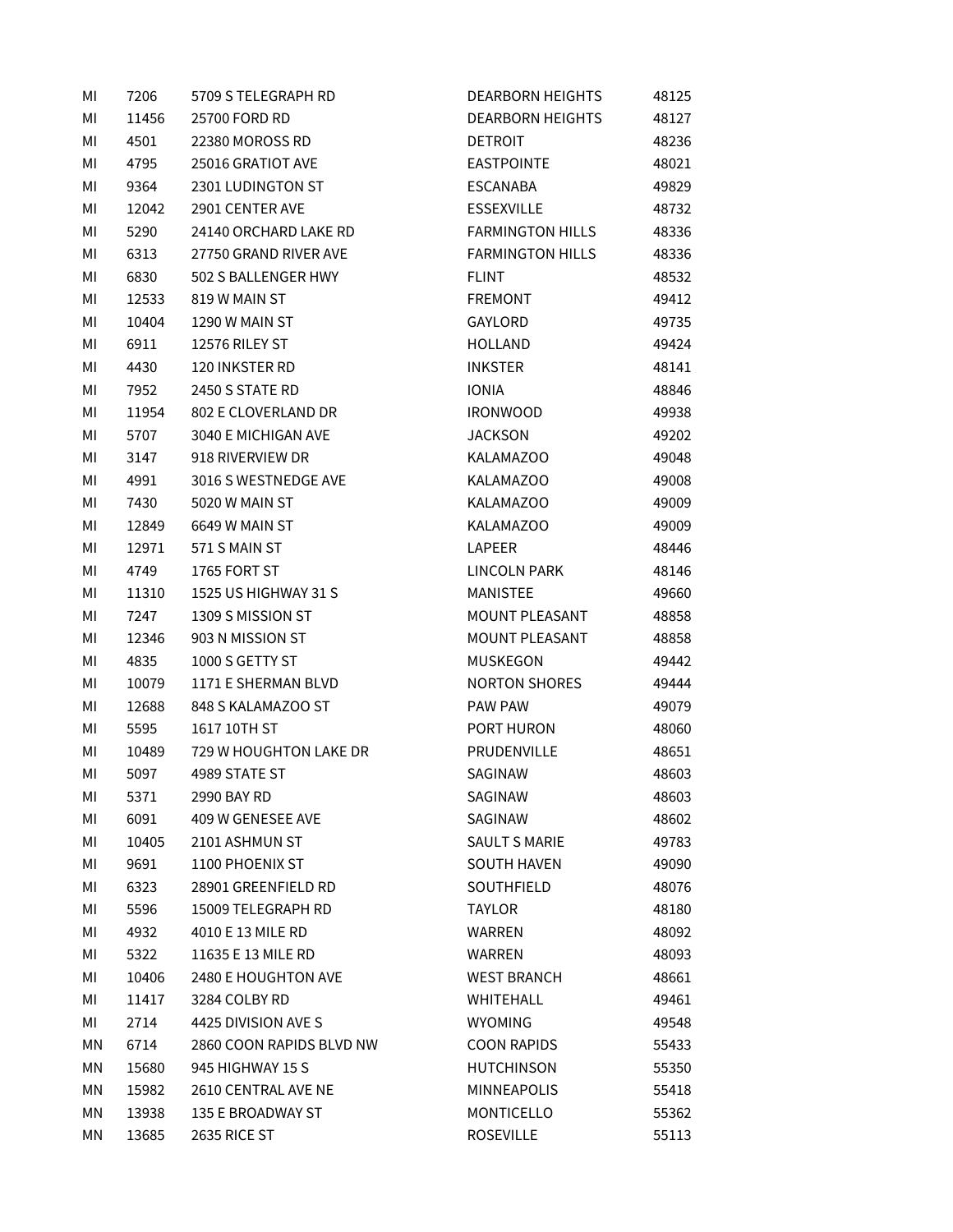| ΜN | 3665  | 1401 MARYLAND AVE E           | <b>SAINT PAUL</b>        | 55106 |
|----|-------|-------------------------------|--------------------------|-------|
| MN | 16476 | 398 WABASHA ST N              | <b>SAINT PAUL</b>        | 55102 |
| ΜN | 4879  | 8100 W COUNTY ROAD 42         | SAVAGE                   | 55378 |
| MN | 10189 | 1321 OXFORD ST                | <b>WORTHINGTON</b>       | 56187 |
| MO | 5058  | 776 JEFFCO BLVD               | ARNOLD                   | 63010 |
| MO | 11666 | 1820 S SPRINGFIELD AVE        | <b>BOLIVAR</b>           | 65613 |
| МO | 6492  | 11404 SAINT CHARLES ROCK RD   | <b>BRIDGETON</b>         | 63044 |
| МO | 9420  | 2737 S GRAND AVE              | CARTHAGE                 | 64836 |
| МO | 9382  | 412 PAWNEE ST                 | <b>CLINTON</b>           | 64735 |
| МO | 15800 | 904 W. BUSINESS US HIGHWAY 60 | <b>DEXTER</b>            | 63841 |
| МO | 11375 | 1718 W JESSE JAMES RD         | <b>EXCELSIOR SPRINGS</b> | 64024 |
| МO | 6789  | 701 GRAVOIS BLUFFS BLVD       | <b>FENTON</b>            | 63026 |
| МO | 7423  | 1210 SUGAR CREEK SQ           | <b>FENTON</b>            | 63026 |
| МO | 2901  | 1705 SHACKELFORD RD           | <b>FLORISSANT</b>        | 63031 |
| МO | 5749  | 500 HOWDERSHELL RD            | <b>FLORISSANT</b>        | 63031 |
| МO | 12778 | 505 S COMMERCIAL ST           | HARRISONVILLE            | 64701 |
| МO | 4224  | 1536 E 23RD ST S              | <b>INDEPENDENCE</b>      | 64055 |
| МO | 4236  | 2261 S STERLING AVE           | INDEPENDENCE             | 64052 |
| MO | 5873  | 17811 E US HIGHWAY 24         | INDEPENDENCE             | 64056 |
| МO | 4222  | 5400 INDEPENDENCE AVE         | <b>KANSAS CITY</b>       | 64123 |
| МO | 15801 | 310 W MAIN ST                 | <b>MALDEN</b>            | 63863 |
| МO | 10587 | 101 N WESTERN ST              | <b>MEXICO</b>            | 65265 |
| МO | 10377 | 1711 N MORLEY ST              | <b>MOBERLY</b>           | 65270 |
| МO | 6286  | 9495 MEXICO RD                | O FALLON                 | 63366 |
| MO | 10908 | <b>6 S PERRYVILLE BLVD</b>    | PERRYVILLE               | 63775 |
| МO | 10153 | 110 N WESTWOOD BLVD           | POPLAR BLUFF             | 63901 |
| МO | 5357  | 9300 E GREGORY BLVD           | <b>RAYTOWN</b>           | 64133 |
| МO | 6220  | 3300 BROWN RD                 | SAINT JOHN               | 63114 |
| МO | 4466  | 3645 FREDERICK AVE            | SAINT JOSEPH             | 64506 |
| МO | 7551  | 2620 S BELT HWY               | SAINT JOSEPH             | 64503 |
| МO | 2151  | 5550 S GRAND BLVD             | <b>SAINT LOUIS</b>       | 63111 |
| МO | 3686  | 4140 S BROADWAY               | <b>SAINT LOUIS</b>       | 63118 |
| МO | 4345  | 2700 TELEGRAPH RD             | <b>SAINT LOUIS</b>       | 63125 |
| МO | 4833  | <b>651 LEMAY FERRY RD</b>     | <b>SAINT LOUIS</b>       | 63125 |
| МO | 4834  | 1225 UNION BLVD               | SAINT LOUIS              | 63113 |
| МO | 5047  | 2202 CHAMBERS RD              | <b>SAINT LOUIS</b>       | 63136 |
| MO | 7144  | 3631 GRAVOIS AVE              | <b>SAINT LOUIS</b>       | 63116 |
| МO | 7296  | 3720 N KINGSHIGHWAY BLVD      | <b>SAINT LOUIS</b>       | 63115 |
| МO | 10588 | 1400 N GRAND BLVD             | <b>SAINT LOUIS</b>       | 63106 |
| МO | 11836 | 10700 PAGE AVE                | <b>SAINT LOUIS</b>       | 63132 |
| МO | 3689  | 1140 E KEARNEY ST             | SPRINGFIELD              | 65803 |
| МO | 5286  | 1930 W GRAND ST               | SPRINGFIELD              | 65802 |
| МO | 5287  | 1155 E SAINT LOUIS ST         | <b>SPRINGFIELD</b>       | 65806 |
| МO | 15827 | <b>6 E SPRINGFIELD RD</b>     | SULLIVAN                 | 63080 |
| МO | 7811  | 100 JASON DR                  | <b>TROY</b>              | 63379 |
| MO | 9692  | 807 US HIGHWAY 50 E           | <b>UNION</b>             | 63084 |
| MO | 10211 | 701 N STATE HIGHWAY 47        | <b>WARRENTON</b>         | 63383 |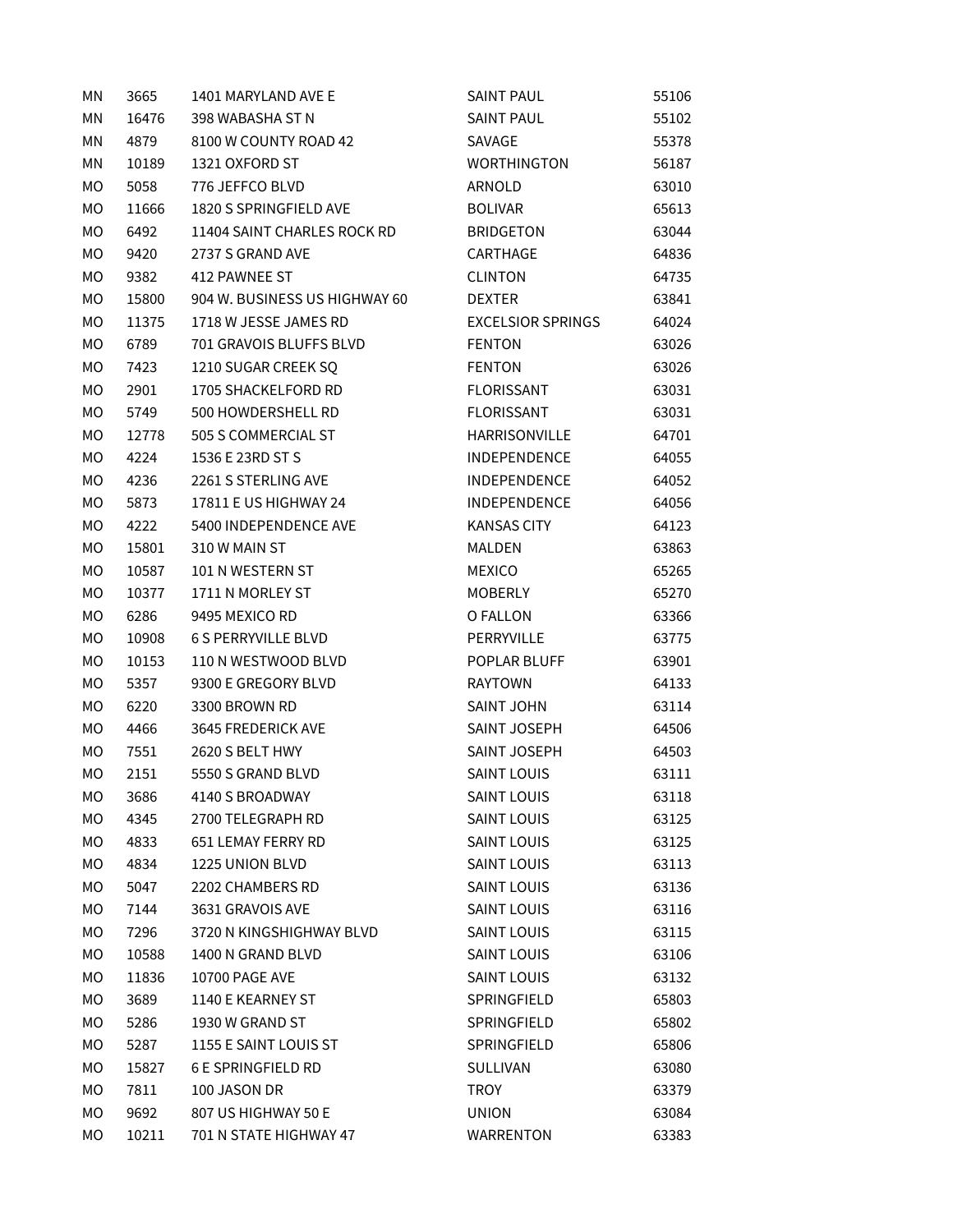| МO        | 11288 | 1010 WORLEY DR                | <b>WEST PLAINS</b>  | 65775 |
|-----------|-------|-------------------------------|---------------------|-------|
| MS        | 12750 | 805 HIGHWAY 278 E             | AMORY               | 38821 |
| МS        | 1166  | 719 BROOKWAY BLVD             | <b>BROOKHAVEN</b>   | 39601 |
| МS        | 13609 | 1028 HIGHWAY 98 BYP           | <b>COLUMBIA</b>     | 39429 |
| ΜS        | 12536 | 219 N WOODLAND DR             | <b>FOREST</b>       | 39074 |
| МS        | 7579  | 5093 HARDY ST                 | HATTIESBURG         | 39402 |
| MS        | 3323  | 1501 GOODMAN RD W             | <b>HORN LAKE</b>    | 38637 |
| MS        | 6754  | 4028 GOODMAN RD W             | <b>HORN LAKE</b>    | 38637 |
| МS        | 7849  | 4991 HIGHWAY 51 N             | <b>HORN LAKE</b>    | 38637 |
| МS        | 7184  | 2896 MCDOWELL ROAD EXT        | <b>JACKSON</b>      | 39204 |
| МS        | 10835 | 906 MARION AVE                | MCCOMB              | 39648 |
| МS        | 9142  | 49 SGT PRENTISS DR            | <b>NATCHEZ</b>      | 39120 |
| МS        | 12436 | 225 STATE HIGHWAY 30 W        | NEW ALBANY          | 38652 |
| МS        | 3918  | 3189 HIGHWAY 80 E             | PEARL               | 39208 |
| МS        | 10430 | 103 W CENTRAL AVE             | PETAL               | 39465 |
| МS        | 10067 | 1005 W BEACON ST              | PHILADELPHIA        | 39350 |
| МS        | 10273 | 2209 HIGHWAY 11 N             | <b>PICAYUNE</b>     | 39466 |
| МS        | 12308 | 5148 HIGHWAY 51 N             | SENATOBIA           | 38668 |
| ΜS        | 4455  | 35 STATELINE RD W             | SOUTHAVEN           | 38671 |
| МS        | 12689 | 902 S GLOSTER ST              | <b>TUPELO</b>       | 38801 |
| MS        | 10321 | 348 HIGHWAY 90                | WAVELAND            | 39576 |
| МT        | 12155 | 1330 GRAND AVE                | <b>BILLINGS</b>     | 59102 |
| МT        | 13818 | 2611 HARRISON AVE             | <b>BUTTE</b>        | 59701 |
| МT        | 10083 | 2301 10TH AVE S               | <b>GREAT FALLS</b>  | 59405 |
| <b>NC</b> | 10619 | 840 NC HIGHWAY 24/27 BYPASS E | ALBEMARLE           | 28001 |
| <b>NC</b> | 19992 | 205 SALISBURY AVE             | ALBEMARLE           | 28001 |
| <b>NC</b> | 16101 | 286 MAIN ST                   | ANDREWS             | 28901 |
| <b>NC</b> | 11893 | 115 W MAIN ST                 | BEULAVILLE          | 28518 |
| <b>NC</b> | 16136 | 1006 MONROE ST                | CARTHAGE            | 28327 |
| <b>NC</b> | 4546  | 3080 MILTON RD                | <b>CHARLOTTE</b>    | 28215 |
| NC.       | 4869  | 3251 FREEDOM DR               | CHARLOTTE           | 28208 |
| <b>NC</b> | 5761  | 4701 SOUTH BLVD               | <b>CHARLOTTE</b>    | 28217 |
| <b>NC</b> | 16087 | 9428 STEELE CREEK RD          | <b>CHARLOTTE</b>    | 28273 |
| <b>NC</b> | 17027 | 2215 WEST ARROWOOD RD         | <b>CHARLOTTE</b>    | 28217 |
| <b>NC</b> | 17880 | 508 N US 29 HWY               | CHINA GROVE         | 28023 |
| <b>NC</b> | 7699  | 1495 CONCORD PKWY N           | CONCORD             | 28025 |
| <b>NC</b> | 7767  | 5230 POPLAR TENT RD           | CONCORD             | 28027 |
| <b>NC</b> | 15568 | 456 CONOVER BLVD W            | <b>CONOVER</b>      | 28613 |
| <b>NC</b> | 16123 | 101 E ATKINS ST               | <b>DOBSON</b>       | 27017 |
| <b>NC</b> | 12132 | 104 SHERRON ROAD              | <b>DURHAM</b>       | 27703 |
| <b>NC</b> | 16137 | 1812 HOLLOWAY ST              | <b>DURHAM</b>       | 27703 |
| <b>NC</b> | 16138 | 3905 N ROXBORO ST             | <b>DURHAM</b>       | 27704 |
| <b>NC</b> | 16139 | 1821 HILLANDALE RD            | <b>DURHAM</b>       | 27705 |
| <b>NC</b> | 16152 | 710 FAYETTEVILLE ST           | <b>DURHAM</b>       | 27701 |
| <b>NC</b> | 19513 | 109 S VAN BUREN RD            | EDEN                | 27288 |
| <b>NC</b> | 11201 | 1209 N BRIDGE ST              | <b>ELKIN</b>        | 28621 |
| <b>NC</b> | 15151 | 6330 RAEFORD RD               | <b>FAYETTEVILLE</b> | 28304 |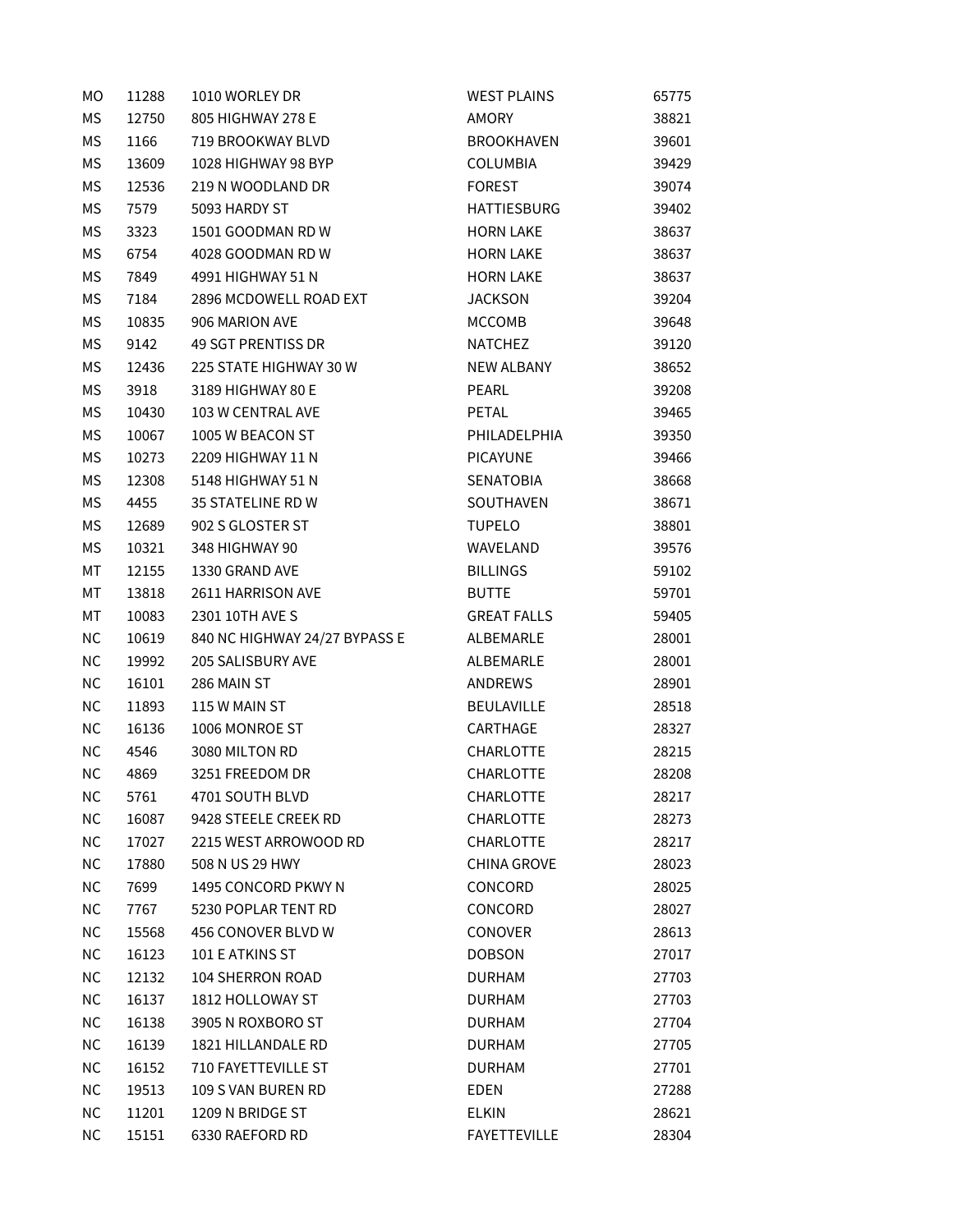| ΝC        | 19644 | 7860 RAEFORD RD               | <b>FAYETTEVILLE</b>   | 28304 |
|-----------|-------|-------------------------------|-----------------------|-------|
| <b>NC</b> | 19907 | 5989 MORGANTON RD             | <b>FAYETTEVILLE</b>   | 28314 |
| <b>NC</b> | 16105 | 19 SAWMILL VILLAGE LN         | <b>FRANKLIN</b>       | 28734 |
| <b>NC</b> | 16140 | 3422 US 1 HWY                 | <b>FRANKLINTON</b>    | 27525 |
| <b>NC</b> | 6813  | 4701 W MARKET ST              | GREENSBORO            | 27407 |
| NС        | 9135  | 3529 N ELM ST                 | GREENSBORO            | 27405 |
| <b>NC</b> | 12283 | 300 E CORNWALLIS DR           | <b>GREENSBORO</b>     | 27408 |
| <b>NC</b> | 16124 | 3001 E MARKET ST              | GREENSBORO            | 27405 |
| <b>NC</b> | 17469 | 101 WEST MAIN STREET          | <b>HAVELOCK</b>       | 28532 |
| <b>NC</b> | 16107 | 44 HIGHWAY 64 W               | <b>HAYESVILLE</b>     | 28904 |
| <b>NC</b> | 12484 | 2700 S NC 127 HWY             | <b>HICKORY</b>        | 28602 |
| <b>NC</b> | 9527  | 904 N MAIN ST                 | <b>HIGH POINT</b>     | 27262 |
| <b>NC</b> | 12047 | 2758 S MAIN ST                | <b>HIGH POINT</b>     | 27263 |
| <b>NC</b> | 11837 | 1138 SABBATH HOME RD SW       | <b>HOLDEN BEACH</b>   | 28462 |
| <b>NC</b> | 12780 | 3062 HICKORY BLVD             | <b>HUDSON</b>         | 28638 |
| <b>NC</b> | 7748  | 359 WESTERN BLVD              | <b>JACKSONVILLE</b>   | 28546 |
| <b>NC</b> | 12133 | 3069 RICHLANDS HWY            | <b>JACKSONVILLE</b>   | 28540 |
| <b>NC</b> | 16129 | 407 W MAIN ST                 | <b>JAMESTOWN</b>      | 27282 |
| NС        | 4871  | 1310 S CANNON BLVD            | KANNAPOLIS            | 28083 |
| NC        | 15253 | 525 N CANNON BLVD             | <b>KANNAPOLIS</b>     | 28083 |
| <b>NC</b> | 9555  | 7143 KNIGHTDALE BLVD          | KNIGHTDALE            | 27545 |
| <b>NC</b> | 1956  | 319 VILLAGE RD NE             | LELAND                | 28451 |
| NC        | 11352 | 1019 GRANDIFLORA DR           | LELAND                | 28451 |
| ΝC        | 11838 | 25 BURKE BLVD                 | LOUISBURG             | 27549 |
| NС        | 10566 | 901 YADKINVILLE RD            | <b>MOCKSVILLE</b>     | 27028 |
| <b>NC</b> | 2700  | 1993 DICKERSON BLVD           | <b>MONROE</b>         | 28110 |
| <b>NC</b> | 19315 | 1208 SKYWAY DRIVE             | <b>MONROE</b>         | 28110 |
| $NC$      | 11895 | 5053 HWY 70 W                 | MOREHEAD CITY         | 28557 |
| <b>NC</b> | 10086 | 2069 ROCKFORD ST              | <b>MOUNT AIRY</b>     | 27030 |
| <b>NC</b> | 16253 | 1630 ANDREWS RD               | <b>MURPHY</b>         | 28906 |
| <b>NC</b> | 7978  | 1395 W D ST                   | NORTH WILKESBORO      | 28659 |
| NС        | 16119 | 503 E 3RD ST                  | <b>PEMBROKE</b>       | 28372 |
| <b>NC</b> | 19877 | 10020 PINEVILLE MATTHEWS ROAD | PINEVILLE             | 28134 |
| <b>NC</b> | 16130 | 11 US HIGHWAY 64 E            | PLYMOUTH              | 27962 |
| NC        | 15474 | 900 SPRINGFIELD COMMONS DR    | RALEIGH               | 27609 |
| NC        | 18038 | 7505 LOUISBURG RD             | RALEIGH               | 27616 |
| <b>NC</b> | 19403 | 3432 EDWARDS MILL RD          | RALEIGH               | 27612 |
| NC        | 16166 | 9005 RICHLANDS HWY            | <b>RICHLANDS</b>      | 28574 |
| NC        | 16110 | 219 RODNEY ORR BYP            | ROBBINSVILLE          | 28771 |
| NC        | 11088 | 1500 E BROAD AVE              | <b>ROCKINGHAM</b>     | 28379 |
| NC        | 16168 | 218 W MARTIN LUTHER KING BLVD | <b>ROSEBORO</b>       | 28382 |
| NC        | 17618 | 995 BETHANIA-RURAL HALL ROAD  | RURAL HALL            | 27045 |
| NC        | 10891 | 231 E DIXON BLVD              | <b>SHELBY</b>         | 28152 |
| NC        | 18107 | <b>610 S BENNETT ST</b>       | SOUTHERN PINES        | 28387 |
| NC        | 19102 | <b>38 PINECREST PLAZA</b>     | <b>SOUTHERN PINES</b> | 28387 |
| NC        | 16133 | 454 S MAIN ST                 | <b>SPARTA</b>         | 28675 |
| NC        | 2696  | 951 DAVIE AVE                 | <b>STATESVILLE</b>    | 28677 |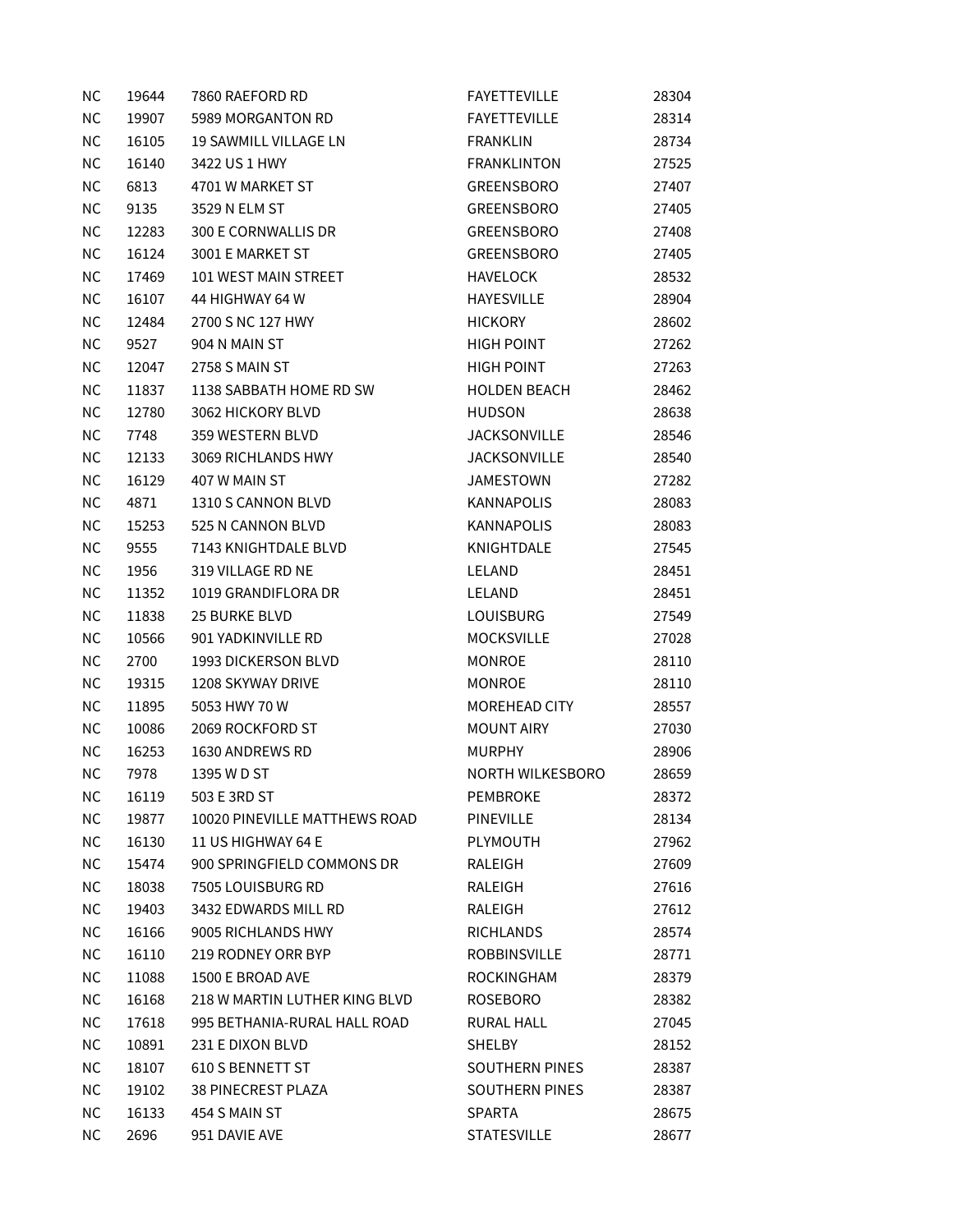| <b>NC</b>  | 17015 | 4059 NC STATE HIGHWAY 105 S | <b>SUGAR MOUNTAIN</b> | 28604 |
|------------|-------|-----------------------------|-----------------------|-------|
| <b>NC</b>  | 10436 | 702 W CORBETT AVE           | <b>SWANSBORO</b>      | 28584 |
| <b>NC</b>  | 15475 | 1519 N MAIN ST              | <b>TARBORO</b>        | 27886 |
| ${\sf NC}$ | 11550 | 4501 MARKET ST              | <b>WILMINGTON</b>     | 28405 |
| <b>NC</b>  | 17632 | 2401 NORTH COLLEGE ROAD     | <b>WILMINGTON</b>     | 28405 |
| <b>NC</b>  | 6690  | 3634 REYNOLDA RD            | <b>WINSTON SALEM</b>  | 27106 |
| <b>NC</b>  | 7397  | 2125 CLOVERDALE AVE         | <b>WINSTON SALEM</b>  | 27103 |
| <b>NC</b>  | 11202 | 1712 S STRATFORD RD         | <b>WINSTON SALEM</b>  | 27103 |
| <b>NC</b>  | 15009 | 5496 UNIVERSITY PKWY        | <b>WINSTON SALEM</b>  | 27105 |
| <b>NC</b>  | 19890 | 932 S STATE ST              | YADKINVILLE           | 27055 |
| <b>NE</b>  | 5540  | 6905 S 36TH ST              | <b>BELLEVUE</b>       | 68147 |
| <b>NE</b>  | 12538 | 1230 N WEBB RD              | <b>GRAND ISLAND</b>   | 68803 |
| <b>NE</b>  | 3269  | 705 N BURLINGTON AVE        | <b>HASTINGS</b>       | 68901 |
| <b>NE</b>  | 541   | 1301 O ST                   | <b>LINCOLN</b>        | 68508 |
| <b>NE</b>  | 12854 | 502 S 11TH ST               | NEBRASKA CITY         | 68410 |
| <b>NE</b>  | 4531  | 1300 W NORFOLK AVE          | <b>NORFOLK</b>        | 68701 |
| <b>NE</b>  | 12405 | 102 E PHILIP AVE            | <b>NORTH PLATTE</b>   | 69101 |
| <b>NE</b>  | 5741  | 3001 DODGE ST               | <b>OMAHA</b>          | 68131 |
| <b>NE</b>  | 7693  | 225 N SADDLE CREEK RD       | <b>OMAHA</b>          | 68131 |
| <b>NE</b>  | 15237 | 2929 N 60TH ST              | <b>OMAHA</b>          | 68104 |
| NE         | 7383  | 205 W 27TH ST               | <b>SCOTTSBLUFF</b>    | 69361 |
| <b>NE</b>  | 10502 | 1030 W 21ST ST              | SOUTH SIOUX CITY      | 68776 |
| NΗ         | 19075 | <b>200 PLEASANT STREET</b>  | <b>BERLIN</b>         | 03570 |
| NΗ         | 19398 | 91 MAIN STREET              | <b>COLEBROOK</b>      | 03576 |
| NΗ         | 17167 | 177 MAIN STREET             | LANCASTER             | 03584 |
| NΗ         | 10410 | 274 DELLS RD                | LITTLETON             | 03561 |
| NΗ         | 3900  | 227 S MAIN ST               | <b>MANCHESTER</b>     | 03102 |
| NΗ         | 4689  | 606 VALLEY ST               | <b>MANCHESTER</b>     | 03103 |
| NΗ         | 9447  | 550 AMHERST ST              | NASHUA                | 03063 |
| NΗ         | 19912 | 910 ROUTE 16                | <b>OSSIPEE</b>        | 03864 |
| NΗ         | 9177  | <b>3 AIRPORT RD</b>         | <b>WEST LEBANON</b>   | 03784 |
| <b>NJ</b>  | 19361 | 3218 ATLANTIC AVE           | <b>ATLANTIC CITY</b>  | 08401 |
| <b>NJ</b>  | 19690 | 12 NORTH ST                 | <b>BAYONNE</b>        | 07002 |
| ΝJ         | 19964 | 77-105 BLOOMFIELD AVE       | <b>BLOOMFIELD</b>     | 07003 |
| <b>NJ</b>  | 19054 | 132 MAIN STREET             | BLOOMINGDALE          | 07403 |
| <b>NJ</b>  | 6957  | 476 W UNION AVE             | <b>BOUND BROOK</b>    | 08805 |
| <b>NJ</b>  | 7921  | 2546 HOOPER AVE             | <b>BRICK</b>          | 08723 |
| ΝJ         | 7528  | <b>9 LANDIS AVE</b>         | <b>BRIDGETON</b>      | 08302 |
| <b>NJ</b>  | 7744  | 25 E BROAD ST               | <b>BRIDGETON</b>      | 08302 |
| <b>NJ</b>  | 5983  | 2 W ROUTE 130 N             | <b>BURLINGTON</b>     | 08016 |
| <b>NJ</b>  | 7490  | 833 ROOSEVELT AVE           | CARTERET              | 07008 |
| <b>NJ</b>  | 6382  | 1138 MAIN AVE               | <b>CLIFTON</b>        | 07011 |
| ΝJ         | 9332  | 50 SOUTH AVE W              | CRANFORD              | 07016 |
| <b>NJ</b>  | 10379 | 100 E MCFARLAN ST           | <b>DOVER</b>          | 07801 |
| <b>NJ</b>  | 6162  | 508 MARTIN LUTHER KING      | <b>EAST ORANGE</b>    | 07018 |
| <b>NJ</b>  | 19519 | <b>80 CENTRAL AVE</b>       | <b>EAST ORANGE</b>    | 07018 |
| NJ         | 7477  | 16 PRINCETON HIGHTSTOWN RD  | <b>EAST WINDSOR</b>   | 08520 |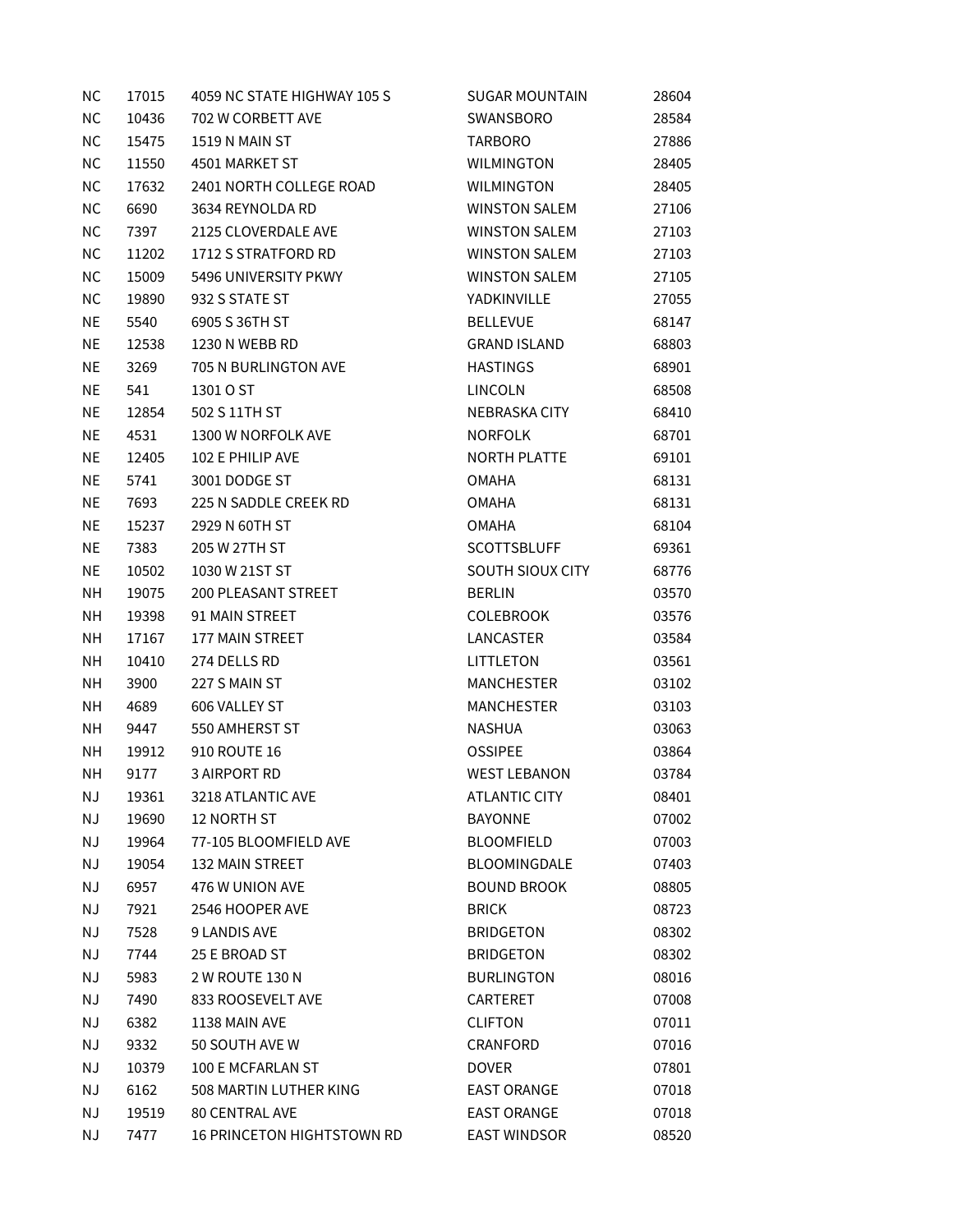| <b>NJ</b> | 9932  | 81 PLAINFIELD AVE            | <b>EDISON</b>              | 08817 |
|-----------|-------|------------------------------|----------------------------|-------|
| <b>NJ</b> | 15238 | 1620 OAK TREE RD             | <b>EDISON</b>              | 08820 |
| ΝJ        | 19282 | 1006 WHITE HORSE PIKE        | <b>EGG HARBOR CITY</b>     | 08215 |
| <b>NJ</b> | 18997 | <b>6050 BLACK HORSE PIKE</b> | <b>EGG HARBOR TOWNSHIP</b> | 08234 |
| <b>NJ</b> | 6161  | 100 BROADWAY                 | <b>ELMWOOD PARK</b>        | 07407 |
| <b>NJ</b> | 12563 | 176 COLUMBIA TPKE            | <b>FLORHAM PARK</b>        | 07932 |
| <b>NJ</b> | 19995 | <b>45 OUTWATER LANE</b>      | GARFIELD                   | 07026 |
| <b>NJ</b> | 7649  | 1301 BLACK HORSE PIKE        | GLENDORA                   | 08029 |
| <b>NJ</b> | 9249  | 1982 ROUTE 57                | <b>HACKETTSTOWN</b>        | 07840 |
| <b>NJ</b> | 13083 | 447 BELMONT AVE              | <b>HALEDON</b>             | 07508 |
| <b>NJ</b> | 10709 | 1702 KUSER RD                | <b>HAMILTON</b>            | 08610 |
| ΝJ        | 11313 | <b>2021 NOTTINGHAM WAY</b>   | <b>HAMILTON</b>            | 08619 |
| <b>NJ</b> | 19745 | <b>11 S WHITE HORSE PIKE</b> | <b>HAMMONTON</b>           | 08037 |
| <b>NJ</b> | 17797 | 432 BERGEN STREET            | <b>HARRISON</b>            | 07029 |
| <b>NJ</b> | 5111  | 1198 STATE ROUTE 36          | <b>HAZLET</b>              | 07730 |
| <b>NJ</b> | 1875  | 383 WASHINGTON AVE           | HILLSDALE                  | 07642 |
| <b>NJ</b> | 15010 | 810 SPRINGFIELD AVE          | <b>IRVINGTON</b>           | 07111 |
| <b>NJ</b> | 19400 | 1200 CLINTON AVE             | <b>IRVINGTON</b>           | 07111 |
| <b>NJ</b> | 18253 | 248 KEARNY AVENUE            | <b>KEARNY</b>              | 07032 |
| <b>NJ</b> | 4109  | 22 E SAINT GEORGES AVE       | LINDEN                     | 07036 |
| ΝJ        | 3549  | <b>630 CHEWS LANDING RD</b>  | LINDENWOLD                 | 08021 |
| <b>NJ</b> | 2968  | 20 ARNOT ST                  | LODI                       | 07644 |
| <b>NJ</b> | 4059  | 100 WHITE HORSE PIKE N       | MAGNOLIA                   | 08049 |
| ΝJ        | 6902  | 1111 N HIGH ST               | <b>MILLVILLE</b>           | 08332 |
| <b>NJ</b> | 10156 | 20 W KINGS HWY               | <b>MOUNT EPHRAIM</b>       | 08059 |
| ΝJ        | 5200  | 1905 STATE ROUTE 33          | <b>NEPTUNE</b>             | 07753 |
| <b>NJ</b> | 3146  | 561-579 IRVINGTON AVE        | <b>NEWARK</b>              | 07106 |
| <b>NJ</b> | 12064 | 361 BERGEN ST                | <b>NEWARK</b>              | 07103 |
| ΝJ        | 18252 | 140 FERRY ST                 | <b>NEWARK</b>              | 07105 |
| ΝJ        | 19866 | 1084 BROAD ST                | <b>NEWARK</b>              | 07102 |
| ΝJ        | 3292  | 240-250 CENTRAL AVE          | ORANGE                     | 07050 |
| ΝJ        | 5332  | 101 PRESIDENT ST             | <b>PASSAIC</b>             | 07055 |
| ΝJ        | 5005  | 639 E 18TH ST                | <b>PATERSON</b>            | 07501 |
| ΝJ        | 11982 | 2 N VIRGINIA AVE             | PENNS GROVE                | 08069 |
| <b>NJ</b> | 7124  | 440 S WASHINGTON AVE         | <b>PISCATAWAY</b>          | 08854 |
| <b>NJ</b> | 5248  | 1147 SOUTH AVE               | PLAINFIELD                 | 07062 |
| <b>NJ</b> | 19350 | 855 N. MAIN ST               | PLEASANTVILLE              | 08232 |
| ΝJ        | 19827 | 505 W BLACK HORSE PIKE       | PLEASANTVILLE              | 08232 |
| <b>NJ</b> | 4287  | 786 SAINT GEORGES AVE        | <b>RAHWAY</b>              | 07065 |
| ΝJ        | 6620  | 120 E 1ST AVE                | <b>ROSELLE</b>             | 07203 |
| <b>NJ</b> | 19404 | 425 NEW ROAD                 | SOMERS POINT               | 08244 |
| <b>NJ</b> | 19670 | 139 S ORANGE AVE             | <b>SOUTH ORANGE</b>        | 07079 |
| ΝJ        | 19396 | 231 PROSPECT STREET          | <b>SOUTH RIVER</b>         | 08882 |
| <b>NJ</b> | 19957 | 739 GREENWOOD AVENUE         | <b>TRENTON</b>             | 08609 |
| ΝJ        | 5333  | 3333 PARK AVE                | UNION CITY                 | 07087 |
| <b>NJ</b> | 18372 | 5706 BERGENLINE AVE          | <b>WEST NEW YORK</b>       | 07093 |
| <b>NJ</b> | 19319 | 262 MAIN STREET              | <b>WEST ORANGE</b>         | 07052 |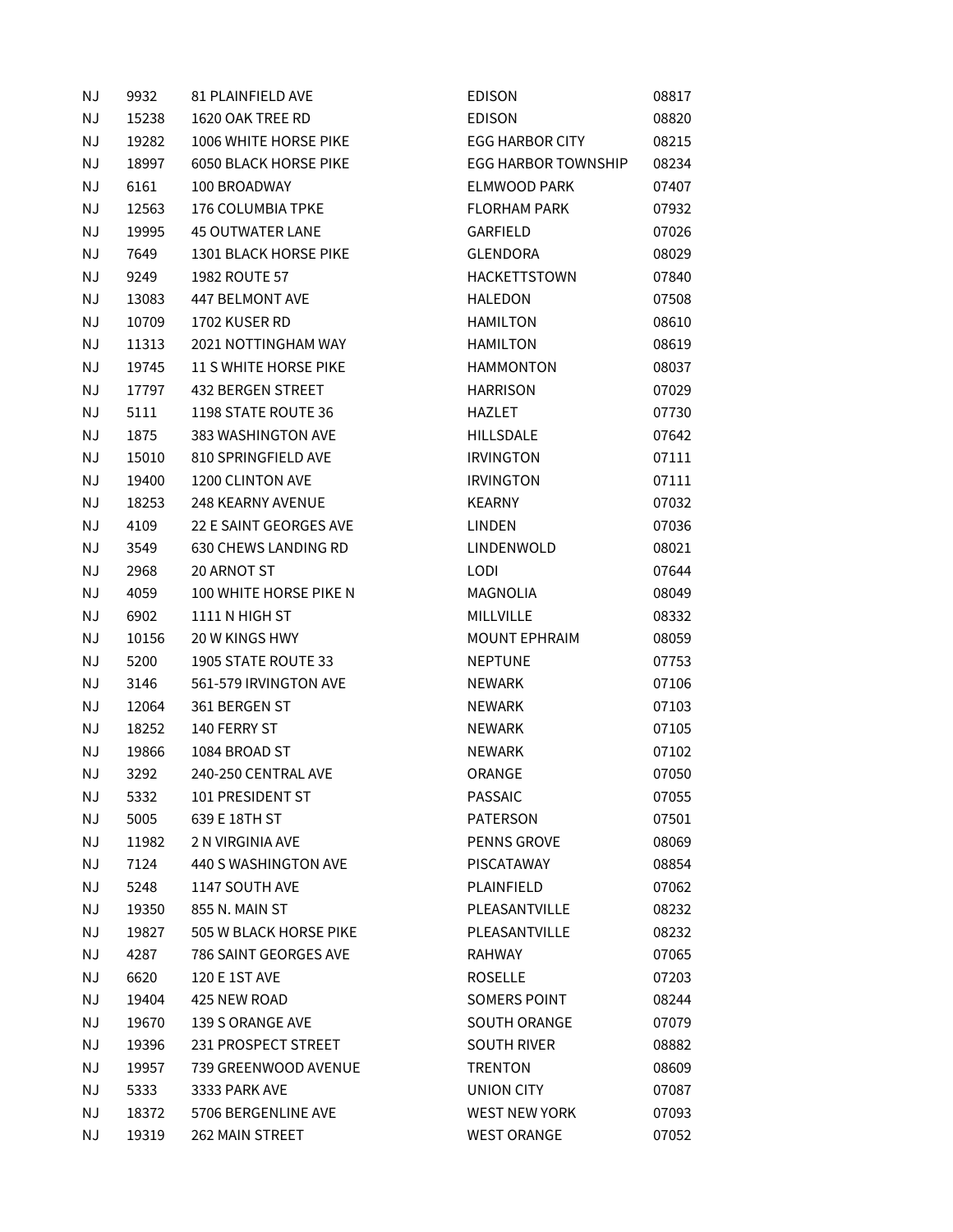| NJ        | 19878 | 350 N MAIN ST             | <b>WHARTON</b>         | 07885 |
|-----------|-------|---------------------------|------------------------|-------|
| <b>NJ</b> | 12003 | 5000 PARK BLVD            | <b>WILDWOOD</b>        | 08260 |
| ΝJ        | 5987  | 4296 ROUTE 130            | WILLINGBORO            | 08046 |
| NJ        | 4545  | 17 GREEN ST               | <b>WOODBRIDGE</b>      | 07095 |
| NΜ        | 9991  | 955 N WHITE SANDS BLVD    | <b>ALAMOGORDO</b>      | 88310 |
| NΜ        | 7442  | 1201 UNSER BLVD SW        | ALBUQUERQUE            | 87121 |
| ΝM        | 9608  | 6250 PASEO DEL NORTE NE   | ALBUQUERQUE            | 87113 |
| ΝM        | 11958 | 3632 MENAUL BLVD NE       | ALBUQUERQUE            | 87110 |
| NΜ        | 2050  | 315 N MAIN ST             | <b>BELEN</b>           | 87002 |
| ΝM        | 9067  | 701 E 20TH ST             | <b>FARMINGTON</b>      | 87401 |
| ΝM        | 6610  | 2500 MAIN ST NE           | <b>LOS LUNAS</b>       | 87031 |
| NΜ        | 11361 | 1861 MAIN ST NW           | <b>LOS LUNAS</b>       | 87031 |
| NV        | 7164  | 101 E LAKE MEAD PKWY      | <b>HENDERSON</b>       | 89015 |
| ΝV        | 3844  | 5011 E SAHARA AVE         | <b>LAS VEGAS</b>       | 89142 |
| ΝV        | 3915  | 6401 W CHARLESTON BLVD    | <b>LAS VEGAS</b>       | 89146 |
| ΝV        | 4106  | 1101 LAS VEGAS BLVD S     | <b>LAS VEGAS</b>       | 89104 |
| <b>NV</b> | 4790  | 5082 E LAKE MEAD BLVD     | <b>LAS VEGAS</b>       | 89115 |
| NV        | 6425  | 900 N RANCHO DR           | <b>LAS VEGAS</b>       | 89106 |
| <b>NV</b> | 11668 | 6390 BOULDER HWY          | <b>LAS VEGAS</b>       | 89122 |
| NV        | 12646 | 329 N SANDHILL BLVD       | <b>MESQUITE</b>        | 89027 |
| ΝV        | 10190 | 565 E CENTENNIAL PKWY     | <b>NORTH LAS VEGAS</b> | 89081 |
| ΝY        | 19539 | 10 EAST AVE               | <b>ALBION</b>          | 14411 |
| NY        | 3267  | 2043 KENSINGTON AVE       | AMHERST                | 14226 |
| NY        | 5956  | 275 BROADWAY              | AMITYVILLE             | 11701 |
| NY        | 14325 | 2858 STEINWAY ST          | <b>ASTORIA</b>         | 11103 |
| NY        | 14423 | 3506 BROADWAY             | <b>ASTORIA</b>         | 11106 |
| ΝY        | 10157 | 150 GRANT AVE             | <b>AUBURN</b>          | 13021 |
| NY        | 11716 | 321 W WASHINGTON ST       | <b>BATH</b>            | 14810 |
| NY        | 18984 | <b>85 ROBINSON STREET</b> | <b>BINGHAMTON</b>      | 13901 |
| NY        | 16303 | 26 WICKS RD               | <b>BRENTWOOD</b>       | 11717 |
| <b>NY</b> | 1013  | 5564 BROADWAY             | <b>BRONX</b>           | 10463 |
| ΝY        | 10411 | 406 E FORDHAM RD          | <b>BRONX</b>           | 10458 |
| ΝY        | 10989 | 2431 BOSTON RD            | <b>BRONX</b>           | 10467 |
| ΝY        | 13120 | 1612 WESTCHESTER AVE      | <b>BRONX</b>           | 10472 |
| ΝY        | 17828 | 3901 WHITE PLAINS RD      | <b>BRONX</b>           | 10466 |
| <b>NY</b> | 18988 | 2750 BOSTON RD            | <b>BRONX</b>           | 10469 |
| ΝY        | 19196 | 3040-44 EASTCHESTER ROAD  | <b>BRONX</b>           | 10469 |
| NΥ        | 6982  | 946 KINGS HWY             | <b>BROOKLYN</b>        | 11223 |
| ΝY        | 10064 | 3082 AVENUE U             | <b>BROOKLYN</b>        | 11229 |
| ΝY        | 10326 | 713 BRIGHTON BEACH AVE    | <b>BROOKLYN</b>        | 11235 |
| NΥ        | 10441 | 2590 CONEY ISLAND AVE     | <b>BROOKLYN</b>        | 11223 |
| ΝY        | 10678 | 379 MYRTLE AVE            | <b>BROOKLYN</b>        | 11205 |
| ΝY        | 10941 | 3000 CHURCH AVE           | <b>BROOKLYN</b>        | 11226 |
| ΝY        | 11807 | 5001 CHURCH AVE           | <b>BROOKLYN</b>        | 11203 |
| NY        | 14184 | 724 FLATBUSH AVE          | <b>BROOKLYN</b>        | 11226 |
| NY.       | 14277 | 1517 CORTELYOU RD         | <b>BROOKLYN</b>        | 11226 |
| ΝY        | 14285 | 105 BRIGHTON BEACH AVE    | <b>BROOKLYN</b>        | 11235 |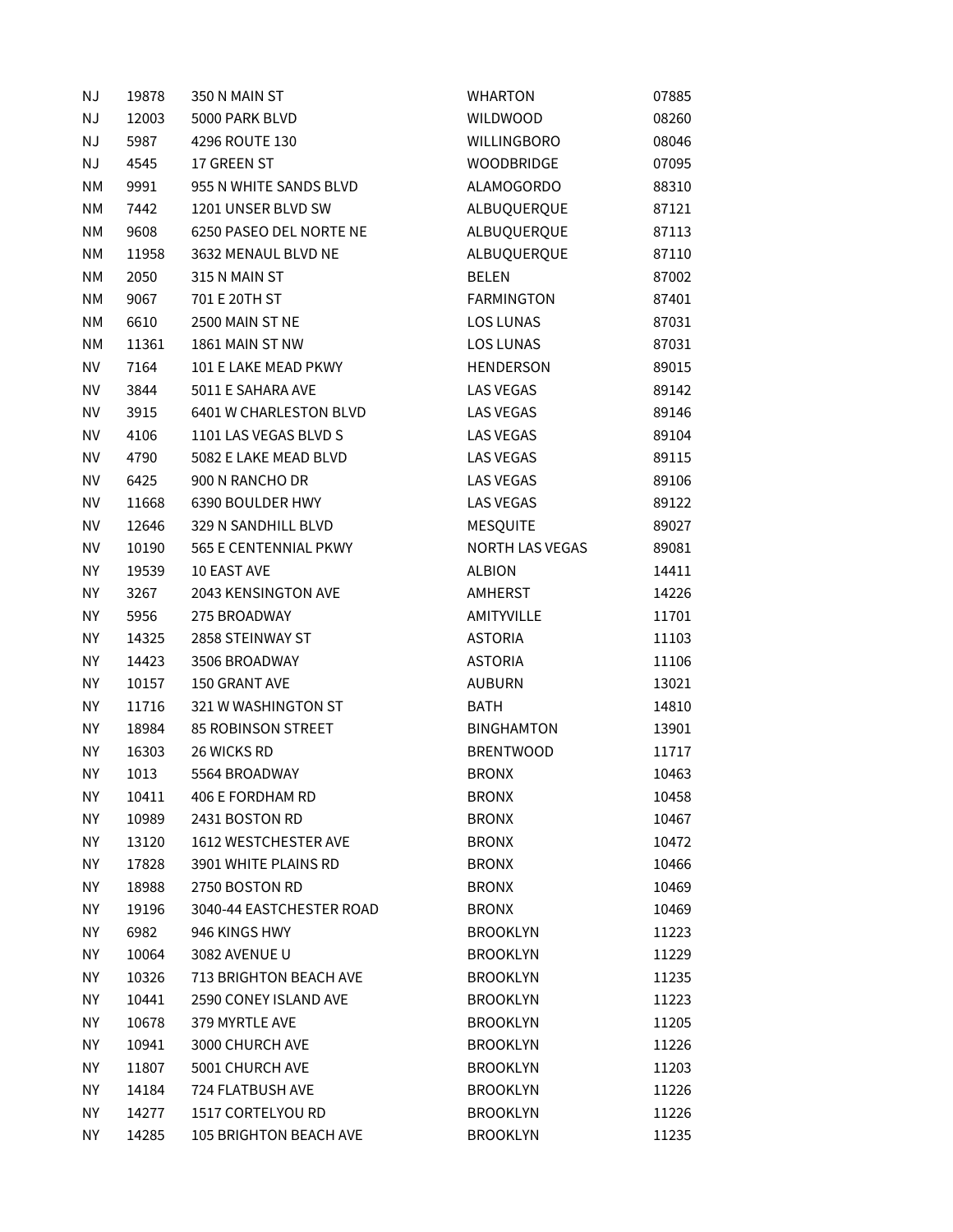| <b>NY</b> | 14410 | 756 MYRTLE AVE              | <b>BROOKLYN</b>        | 11206 |
|-----------|-------|-----------------------------|------------------------|-------|
| ΝY        | 14432 | 5008 5TH AVE                | <b>BROOKLYN</b>        | 11220 |
| <b>NY</b> | 15352 | 1281 FULTON ST              | <b>BROOKLYN</b>        | 11216 |
| <b>NY</b> | 17670 | 1559 FLATBUSH AVE           | <b>BROOKLYN</b>        | 11210 |
| <b>NY</b> | 3288  | <b>650 DELAWARE AVE</b>     | <b>BUFFALO</b>         | 14202 |
| NY        | 3857  | 3488 MAIN ST                | <b>BUFFALO</b>         | 14214 |
| <b>NY</b> | 18207 | 2 NORTH PARK STREET         | CAMBRIDGE              | 12816 |
| <b>NY</b> | 17182 | 97 E MAIN ST                | CANTON                 | 13617 |
| <b>NY</b> | 18226 | <b>1 NORTH BROAD STREET</b> | CARTHAGE               | 13619 |
| <b>NY</b> | 19595 | 887 STATE ROUTE 11          | <b>CHAMPLAIN</b>       | 12919 |
| ΝY        | 17390 | <b>735 EAST MAIN STREET</b> | COBLESKILL             | 12043 |
| <b>NY</b> | 7367  | 1401 COLLEGE POINT BLVD     | <b>COLLEGE POINT</b>   | 11356 |
| NY        | 19686 | 375 PULTENEY STREET         | CORNING                | 14830 |
| <b>NY</b> | 17771 | 40 16 NATIONAL STREET       | CORONA                 | 11368 |
| <b>NY</b> | 17204 | 170 PORT WATSON STREET      | CORTLAND               | 13045 |
| ΝY        | 19766 | 9519 FOSTER WHEELER RD      | <b>DANSVILLE</b>       | 14437 |
| <b>NY</b> | 19729 | 1 MAIN ST                   | <b>DELHI</b>           | 13753 |
| ΝY        | 17195 | 79 NORTH ST                 | <b>DRYDEN</b>          | 13053 |
| <b>NY</b> | 11729 | 327 MAIN ST                 | <b>DUNKIRK</b>         | 14048 |
| <b>NY</b> | 4058  | 9312 ASTORIA BLVD           | <b>EAST ELMHURST</b>   | 11369 |
| ΝY        | 19402 | 6430 KIRKVILLE ROAD         | <b>EAST SYRACUSE</b>   | 13057 |
| ΝY        | 1616  | 8277 BROADWAY               | <b>ELMHURST</b>        | 11373 |
| <b>NY</b> | 1572  | 4415 KISSENA BLVD           | <b>FLUSHING</b>        | 11355 |
| ΝY        | 14438 | 13602 ROOSEVELT AVE         | <b>FLUSHING</b>        | 11354 |
| NY        | 19598 | 63-37 108TH STREET          | <b>FOREST HILLS</b>    | 11375 |
| <b>NY</b> | 4845  | 89 HENRY ST                 | <b>FREEPORT</b>        | 11520 |
| ΝY        | 17510 | 110 EAST BROADWAY STREET    | <b>FULTON</b>          | 13069 |
| NY        | 10697 | <b>431 HAMILTON ST</b>      | GENEVA                 | 14456 |
| <b>NY</b> | 10752 | 222 5TH AVE EXT             | <b>GLOVERSVILLE</b>    | 12078 |
| <b>NY</b> | 17717 | 116 QUAKER ST               | GRANVILLE              | 12832 |
| ΝY        | 19715 | <b>58 GENESEE STREET</b>    | <b>GREENE</b>          | 13778 |
| ΝY        | 18993 | 119 WEST MAIN STREET        | <b>HANCOCK</b>         | 13783 |
| ΝY        | 3457  | 393 FRONT ST                | <b>HEMPSTEAD</b>       | 11550 |
| NY.       | 19494 | 92 MAIN ST                  | <b>HUDSON FALLS</b>    | 12839 |
| ΝY        | 19148 | <b>4 CENTRAL PLZ</b>        | <b>ILION</b>           | 13357 |
| ΝY        | 9190  | 1860 VETERANS HWY           | <b>ISLANDIA</b>        | 11749 |
| ΝY        | 14431 | 3766 82ND ST                | <b>JACKSON HEIGHTS</b> | 11372 |
| ΝY        | 11112 | 17506 HILLSIDE AVE          | <b>JAMAICA</b>         | 11432 |
| ΝY        | 19035 | 162-19 HILLSIDE AVENUE      | <b>JAMAICA</b>         | 11432 |
| ΝY        | 9937  | 10 PROSPECT ST              | <b>JAMESTOWN</b>       | 14701 |
| ΝY        | 6650  | 201 PLAZA RD                | <b>KINGSTON</b>        | 12401 |
| ΝY        | 3257  | 1328 ABBOTT RD              | LACKAWANNA             | 14218 |
| NY.       | 4968  | 5 N TRANSIT ST              | <b>LOCKPORT</b>        | 14094 |
| ΝY        | 10591 | 305 W MAIN ST               | <b>MALONE</b>          | 12953 |
| NY.       | 10698 | 303 MAIN ST                 | MASSENA                | 13662 |
| ΝY        | 19049 | 2616 BREWERTON RD           | <b>MATTYDALE</b>       | 13211 |
| ΝY        | 19693 | 96 DOLSON AVE               | MIDDLETOWN             | 10940 |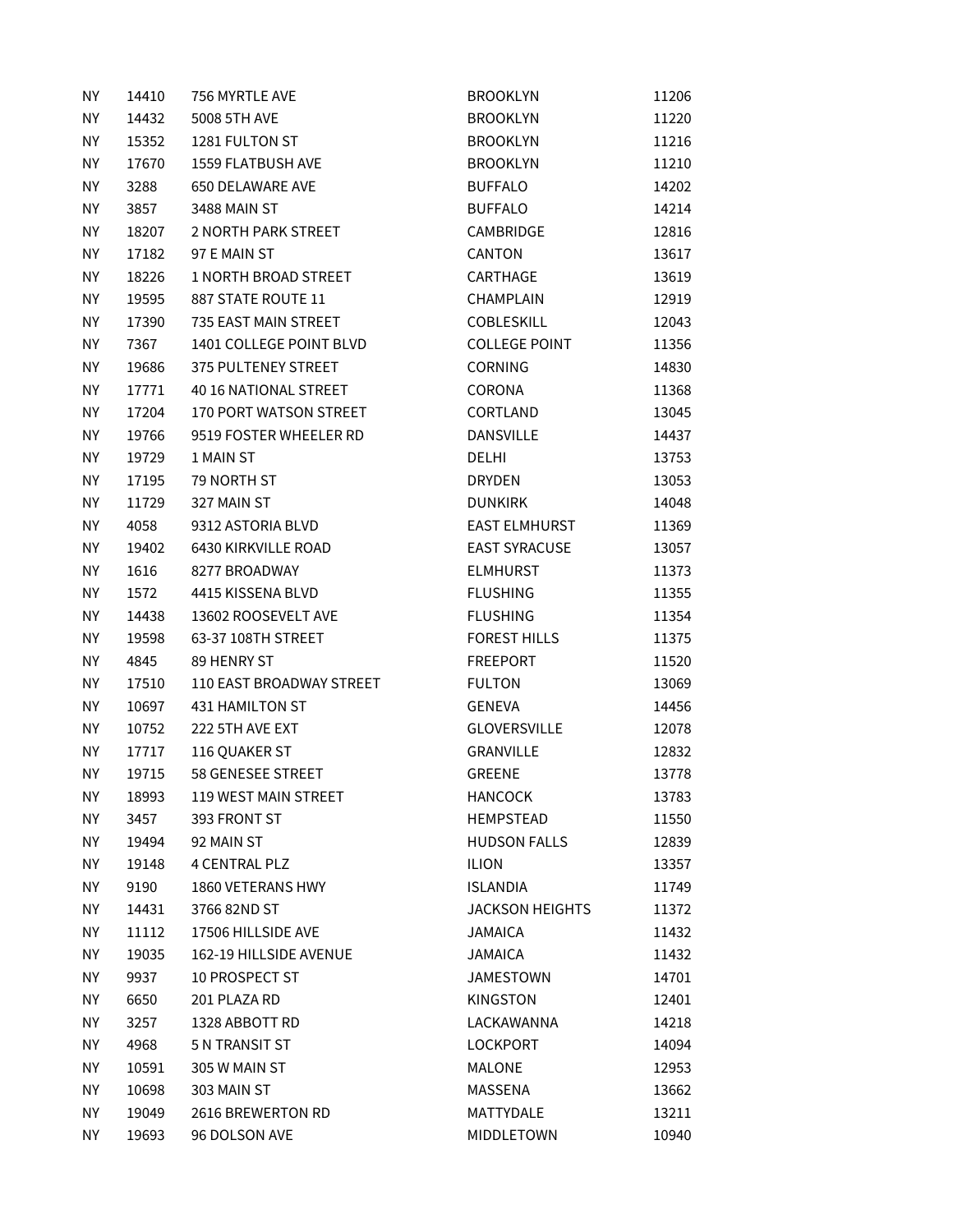| <b>NY</b> | 18168 | 40 E STATE ST             | <b>MOUNT MORRIS</b>    | 14510 |
|-----------|-------|---------------------------|------------------------|-------|
| ΝY        | 14111 | 1430 BROADWAY             | <b>NEW YORK</b>        | 10018 |
| ΝY        | 14185 | 100 DELANCEY ST           | <b>NEW YORK</b>        | 10002 |
| <b>NY</b> | 14225 | 2864 BROADWAY             | <b>NEW YORK</b>        | 10025 |
| <b>NY</b> | 14239 | <b>721 9TH AVE</b>        | <b>NEW YORK</b>        | 10019 |
| NY        | 14245 | 135 E 125TH ST            | <b>NEW YORK</b>        | 10035 |
| ΝY        | 14354 | 194 E 2ND ST              | <b>NEW YORK</b>        | 10009 |
| <b>NY</b> | 14369 | 1490 MADISON AVE          | <b>NEW YORK</b>        | 10029 |
| ΝY        | 14388 | 771 8TH AVE               | <b>NEW YORK</b>        | 10036 |
| <b>NY</b> | 14417 | 568 W 125TH ST            | <b>NEW YORK</b>        | 10027 |
| NY        | 14436 | 200 WATER ST              | <b>NEW YORK</b>        | 10038 |
| ΝY        | 14480 | 60 SPRING ST              | <b>NEW YORK</b>        | 10012 |
| <b>NY</b> | 14499 | 133-141 DYCKMAN ST        | <b>NEW YORK</b>        | 10040 |
| <b>NY</b> | 9939  | 709 W UNION ST            | <b>NEWARK</b>          | 14513 |
| <b>NY</b> | 11747 | 99 CHESTNUT ST            | <b>ONEONTA</b>         | 13820 |
| NY        | 19526 | 5626 STATE HIGHWAY 7      | <b>ONEONTA</b>         | 13820 |
| <b>NY</b> | 19777 | <b>153 MAIN STREET</b>    | OWEGO                  | 13827 |
| NY        | 17492 | 9 E GRAND ST              | <b>PALATINE BRIDGE</b> | 13428 |
| <b>NY</b> | 19739 | 128 N CENTER ST           | <b>PERRY</b>           | 14530 |
| <b>NY</b> | 11378 | 301 CORNELIA ST           | PLATTSBURGH            | 12901 |
| ΝY        | 7485  | 107 N MAIN ST             | <b>PORT CHESTER</b>    | 10573 |
| <b>NY</b> | 19500 | <b>76 PIKE STREET</b>     | PORT JERVIS            | 12771 |
| <b>NY</b> | 10293 | 173 MARKET ST             | POTSDAM                | 13676 |
| ΝY        | 19496 | 4764 SALINA STREET        | PULASKI                | 13142 |
| NY        | 2055  | 10962 FRANCIS LEWIS BLVD  | QUEENS VILLAGE         | 11429 |
| ΝY        | 14477 | 9511 63RD DR              | <b>REGO PARK</b>       | 11374 |
| <b>NY</b> | 19535 | 305 COLUMBIA ST           | RENSSELAER             | 12144 |
| ΝY        | 14314 | 5411 MYRTLE AVE           | <b>RIDGEWOOD</b>       | 11385 |
| <b>NY</b> | 10512 | 720 E RIDGE RD            | <b>ROCHESTER</b>       | 14621 |
| ΝY        | 10159 | 201 S JAMES ST            | <b>ROME</b>            | 13440 |
| ΝY        | 17227 | <b>173 CHURCH STREET</b>  | SARANAC LAKE           | 12983 |
| ΝY        | 17489 | <b>6 SIMMONS PLAZA</b>    | <b>SAUGERTIES</b>      | 12477 |
| ΝY        | 11717 | <b>863 MONTAUK HWY</b>    | <b>SHIRLEY</b>         | 11967 |
| ΝY        | 19333 | 10 MAIN ST                | <b>SIDNEY</b>          | 13838 |
| ΝY        | 4920  | 918 MAIN ST               | SOUTH FARMINGDALE      | 11735 |
| ΝY        | 13726 | 208 E ROUTE 59            | <b>SPRING VALLEY</b>   | 10977 |
| ΝY        | 19432 | <b>5 LAKE STREET</b>      | <b>STAMFORD</b>        | 12167 |
| ΝY        | 10446 | 135 S LIBERTY DR          | <b>STONY POINT</b>     | 10980 |
| ΝY        | 17681 | 45-02 43RD AVENUE         | SUNNYSIDE              | 11104 |
| ΝY        | 9416  | 2329 JAMES ST             | <b>SYRACUSE</b>        | 13206 |
| ΝY        | 19298 | 1405 GENESEE ST           | <b>SYRACUSE</b>        | 13210 |
| ΝY        | 19377 | 4001 S SALINA ST          | <b>SYRACUSE</b>        | 13205 |
| NY.       | 18030 | 1161 NYS ROUTE 9N         | <b>TICONDEROGA</b>     | 12883 |
| ΝY        | 15118 | <b>603 UNIONDALE AVE</b>  | <b>UNIONDALE</b>       | 11553 |
| <b>NY</b> | 18216 | <b>1143 MOHAWK STREET</b> | <b>UTICA</b>           | 13501 |
| ΝY        | 15369 | 290 W MERRICK RD          | <b>VALLEY STREAM</b>   | 11580 |
| ΝY        | 10239 | 1655 STATE ST             | <b>WATERTOWN</b>       | 13601 |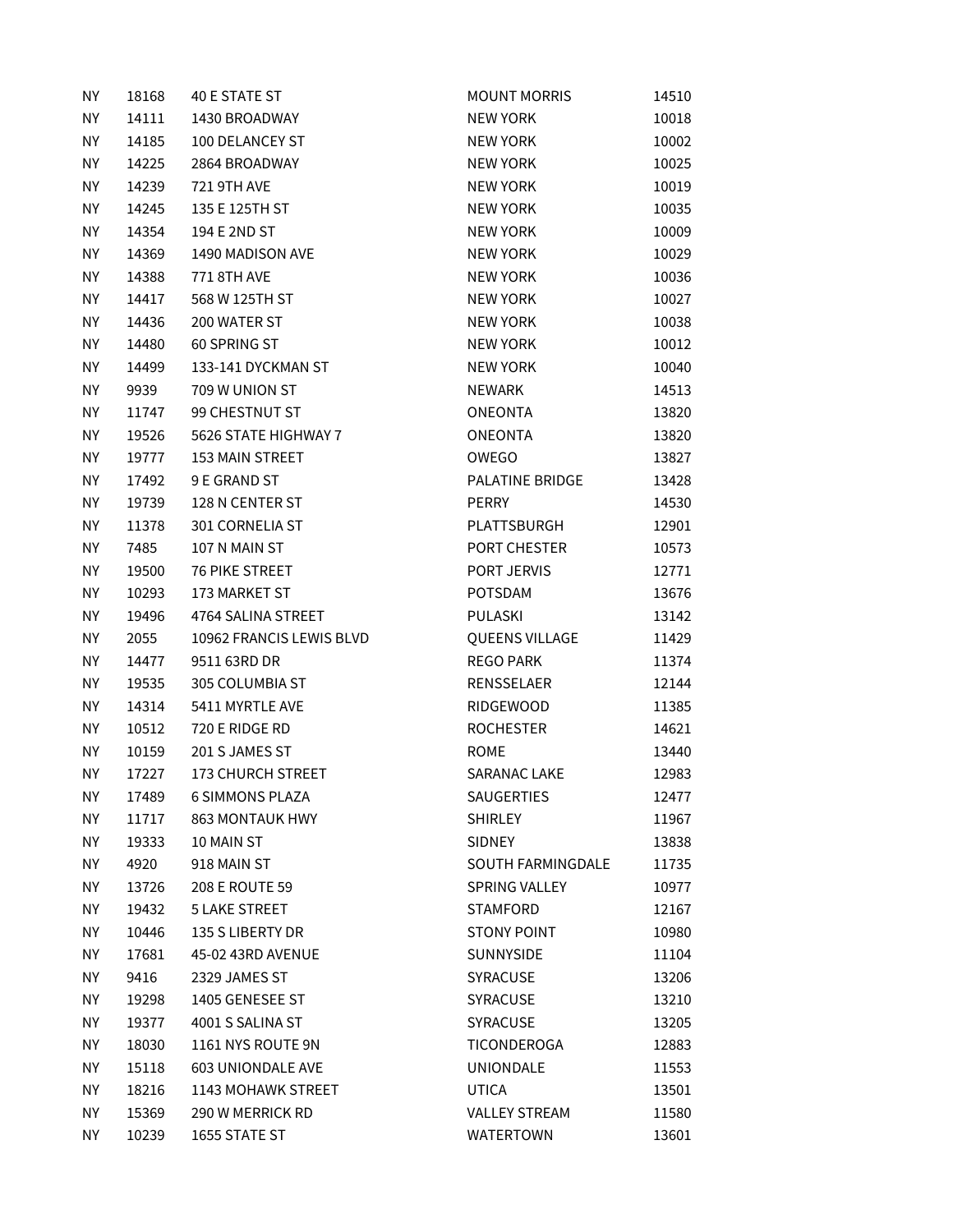| ΝY        | 19948 | 1901 2ND AVE                   | <b>WATERVLIET</b>        | 12189 |
|-----------|-------|--------------------------------|--------------------------|-------|
| ΝY        | 18976 | 110 BOLIVAR RD                 | <b>WELLSVILLE</b>        | 14895 |
| ΝY        | 17575 | 161 MAIN ST                    | <b>WESTHAMPTON BEACH</b> | 11978 |
| ΝY        | 18076 | 4061 ROUTE 104                 | <b>WILLIAMSON</b>        | 14589 |
| <b>NY</b> | 14271 | 8432 JAMAICA AVE               | <b>WOODHAVEN</b>         | 11421 |
| ΝY        | 9972  | 1046 YONKERS AVE               | <b>YONKERS</b>           | 10704 |
| ΝY        | 11509 | <b>6 MCLEAN AVE</b>            | <b>YONKERS</b>           | 10705 |
| <b>NY</b> | 11984 | 3242 ROUTE 39                  | <b>YORKSHIRE</b>         | 14173 |
| OН        | 3741  | 302 CANTON RD                  | <b>AKRON</b>             | 44312 |
| OH        | 9385  | 2012 S UNION AVE               | <b>ALLIANCE</b>          | 44601 |
| OH        | 17826 | 901 EAST MAIN STREET           | <b>BARNESVILLE</b>       | 43713 |
| OН        | 10915 | 101 E SANDUSKY AVE             | <b>BELLEFONTAINE</b>     | 43311 |
| OH        | 10579 | 403 S MAIN ST                  | <b>BRYAN</b>             | 43506 |
| OН        | 4044  | 1223 CLEVELAND AVE NW          | CANTON                   | 44703 |
| OH        | 3672  | 2335 JOHN GRAY RD              | <b>CINCINNATI</b>        | 45231 |
| OH        | 4246  | 2320 BOUDINOT AVE              | <b>CINCINNATI</b>        | 45238 |
| OН        | 5716  | 1776 SEYMOUR AVE               | <b>CINCINNATI</b>        | 45237 |
| OH        | 7181  | 4241 GLENWAY AVE               | <b>CINCINNATI</b>        | 45205 |
| <b>OH</b> | 3234  | 4281 W 130TH ST                | CLEVELAND                | 44135 |
| OH        | 3256  | 11401 UNION AVE                | CLEVELAND                | 44105 |
| OН        | 3308  | 4265 STATE RD                  | CLEVELAND                | 44109 |
| OН        | 3310  | 16803 LORAIN AVE               | CLEVELAND                | 44111 |
| OH        | 12444 | 3415 CLARK AVE                 | CLEVELAND                | 44109 |
| OН        | 1317  | 3445 S HIGH ST                 | <b>COLUMBUS</b>          | 43207 |
| OH        | 6378  | 2770 W BROAD ST                | <b>COLUMBUS</b>          | 43204 |
| OН        | 6981  | 1280 DEMOREST RD               | <b>COLUMBUS</b>          | 43204 |
| OH        | 9138  | 1162 HARRISBURG PIKE           | <b>COLUMBUS</b>          | 43223 |
| OН        | 11694 | <b>190 CHESTNUT ST</b>         | COSHOCTON                | 43812 |
| OН        | 4975  | 1542 WAYNE AVE                 | <b>DAYTON</b>            | 45410 |
| OH        | 5430  | 4121 HOOVER AVE                | <b>DAYTON</b>            | 45402 |
| OН        | 5517  | 2600 S SMITHVILLE RD           | <b>DAYTON</b>            | 45420 |
| OH        | 7885  | 5901 SPRINGBORO PIKE           | <b>DAYTON</b>            | 45449 |
| OH        | 9483  | 1829 N CLINTON ST              | <b>DEFIANCE</b>          | 43512 |
| OH        | 6485  | 19 LONDON RD                   | <b>DELAWARE</b>          | 43015 |
| OH        | 5138  | 100 CLEVELAND ST               | <b>ELYRIA</b>            | 44035 |
| OH        | 10710 | 20485 EUCLID AVE               | <b>EUCLID</b>            | 44117 |
| OH        | 6990  | 183 E DAYTON YELLOW SPRINGS RD | <b>FAIRBORN</b>          | 45324 |
| OH        | 7683  | 15031 SR 224 E                 | <b>FINDLAY</b>           | 45840 |
| OH        | 5203  | 1090 HIGH ST                   | <b>HAMILTON</b>          | 45011 |
| OH        | 7239  | 562 MAIN ST                    | <b>HAMILTON</b>          | 45013 |
| OH        | 4521  | 6495 TROY PIKE                 | <b>HUBER HEIGHTS</b>     | 45424 |
| OH        | 10580 | 5000 BRANDT PIKE               | <b>HUBER HEIGHTS</b>     | 45424 |
| OН        | 17595 | 715 PARK AVE                   | <b>IRONTON</b>           | 45638 |
| OH        | 5206  | 11701 DETROIT AVE              | LAKEWOOD                 | 44107 |
| OН        | 7798  | 911 N MEMORIAL DR              | LANCASTER                | 43130 |
| OH        | 9120  | 859 E MAIN ST                  | LANCASTER                | 43130 |
| OH        | 7441  | 701 N CABLE RD                 | LIMA                     | 45805 |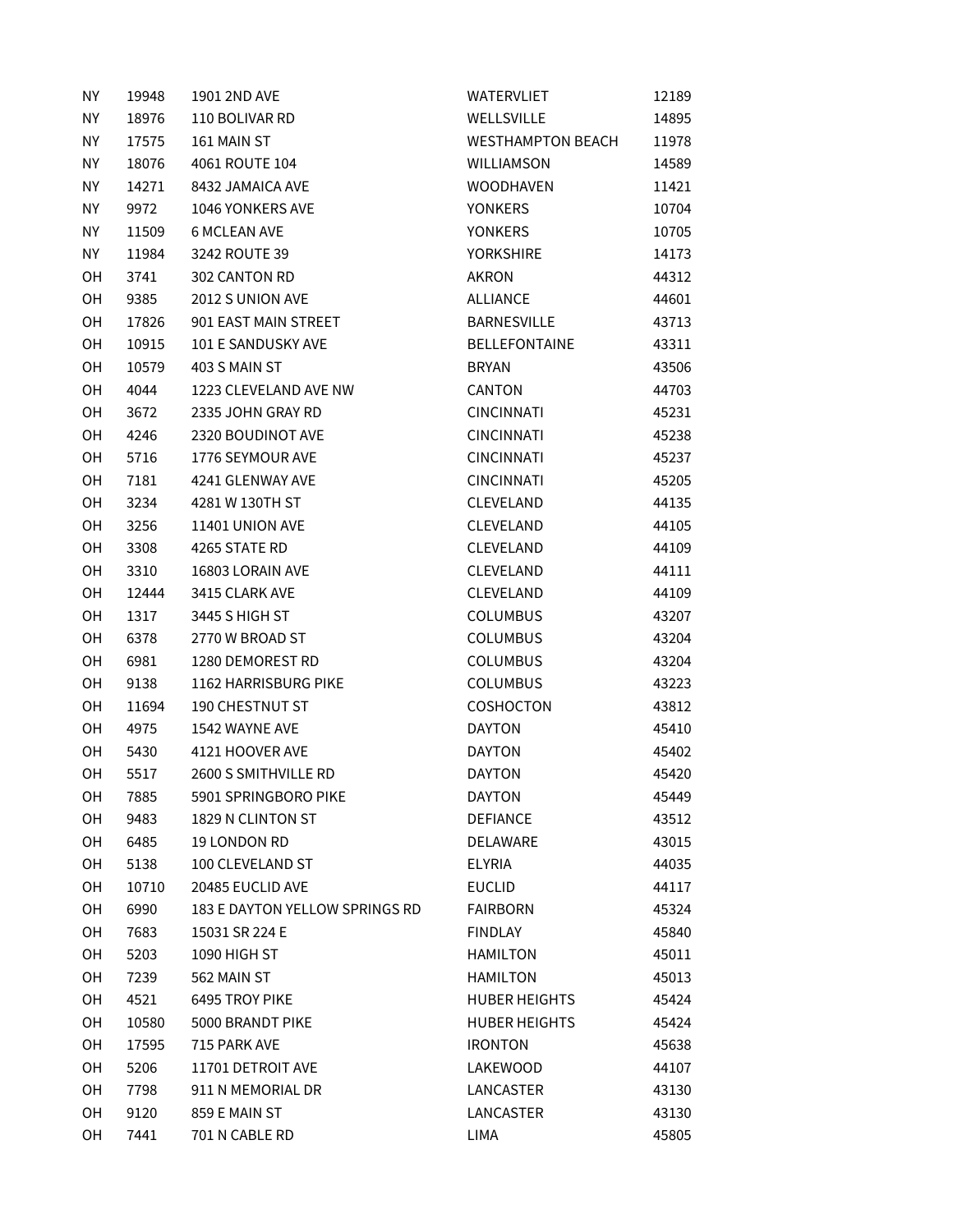| OH | 7684  | 2366 HARDING HWY           | LIMA                    | 45804 |
|----|-------|----------------------------|-------------------------|-------|
| OН | 9047  | 1000 PARK AVE W            | MANSFIELD               | 44906 |
| OН | 11293 | 300 GREENE ST              | <b>MARIETTA</b>         | 45750 |
| OН | 10295 | 1321 DELAWARE AVE          | <b>MARION</b>           | 43302 |
| OН | 11966 | 180 COLEMANS XING          | <b>MARYSVILLE</b>       | 43040 |
| OH | 10051 | 8060 S MASON MONTGOMERY RD | <b>MASON</b>            | 45040 |
| OН | 6471  | 700 S BREIEL BLVD          | MIDDLETOWN              | 45044 |
| OH | 7900  | 2203 BEECHMONT AVE         | <b>MOUNT WASHINGTON</b> | 45230 |
| OН | 10569 | 2249 YOUNGSTOWN WARREN RD  | <b>NILES</b>            | 44446 |
| OН | 7435  | 4605 MONTGOMERY RD         | <b>NORWOOD</b>          | 45212 |
| OH | 9193  | 2615 BRICE RD              | REYNOLDSBURG            | 43068 |
| OН | 7941  | 1400 MICHIGAN ST           | <b>SIDNEY</b>           | 45365 |
| OH | 6521  | 2609 E MAIN ST             | SPRINGFIELD             | 45503 |
| OН | 6522  | 1880 S LIMESTONE ST        | SPRINGFIELD             | 45505 |
| OН | 7884  | 1140 N LIMESTONE ST        | SPRINGFIELD             | 45503 |
| OН | 11695 | 2001 SUNSET BLVD           | <b>STEUBENVILLE</b>     | 43952 |
| OН | 5549  | 804 W MARKET ST            | <b>WARREN</b>           | 44481 |
| OН | 7942  | 4617 E MAIN ST             | WHITEHALL               | 43213 |
| OН | 12703 | 537 W MAIN ST              | <b>XENIA</b>            | 45385 |
| OН | 6675  | 2560 BELMONT AVE           | YOUNGSTOWN              | 44505 |
| OН | 11964 | <b>40 N MERIDIAN RD</b>    | YOUNGSTOWN              | 44509 |
| ОK | 11295 | 1005 ARLINGTON ST          | <b>ADA</b>              | 74820 |
| OK | 5739  | 1111 N COMMERCE ST         | ARDMORE                 | 73401 |
| ОK | 12009 | 2120 S 4TH ST              | <b>CHICKASHA</b>        | 73018 |
| OK | 11317 | 302 UNIVERSITY PL          | <b>DURANT</b>           | 74701 |
| ОK | 12027 | 1550 SW 27TH ST            | EL RENO                 | 73036 |
| OK | 9874  | 115 W 3RD ST               | <b>ELK CITY</b>         | 73644 |
| ОK | 5531  | 929 W OWEN K GARRIOTT RD   | ENID                    | 73701 |
| ОK | 10643 | 1119 S MAIN ST             | <b>GROVE</b>            | 74344 |
| ОK | 7889  | 910 N MAIN ST              | MIAMI                   | 74354 |
| ОK | 10223 | 100 N 32ND ST              | <b>MUSKOGEE</b>         | 74401 |
| OK | 3642  | 4500 S SHIELDS BLVD        | OKLAHOMA CITY           | 73129 |
| OK | 4895  | 2400 N MAY AVE             | OKLAHOMA CITY           | 73107 |
| OK | 7698  | 2300 N 14TH ST             | PONCA CITY              | 74601 |
| OK | 4723  | 11 W TAFT AVE              | SAPULPA                 | 74066 |
| OK | 15810 | 950 E TAFT AVE             | SAPULPA                 | 74066 |
| OK | 11811 | 600 SHAWNEE MALL DR        | SHAWNEE                 | 74804 |
| OK | 10785 | 1905 S MUSKOGEE AVE        | <b>TAHLEQUAH</b>        | 74464 |
| OK | 4784  | 2100 W BRITTON RD          | THE VILLAGE             | 73120 |
| ОK | 3039  | 6415 E PINE ST             | <b>TULSA</b>            | 74115 |
| OK | 3052  | 2115 S MEMORIAL DR         | <b>TULSA</b>            | 74129 |
| OK | 3258  | 4971 S MEMORIAL DR         | <b>TULSA</b>            | 74145 |
| OK | 7858  | 5104 S LEWIS AVE           | <b>TULSA</b>            | 74105 |
| OK | 15780 | 5115 S PEORIA AVE          | <b>TULSA</b>            | 74105 |
| OK | 15811 | 5046 S SHERIDAN RD         | <b>TULSA</b>            | 74145 |
| OK | 4673  | 5901 NW 39TH ST            | <b>WARR ACRES</b>       | 73122 |
| OK | 7816  | 1019 E MAIN ST             | WEATHERFORD             | 73096 |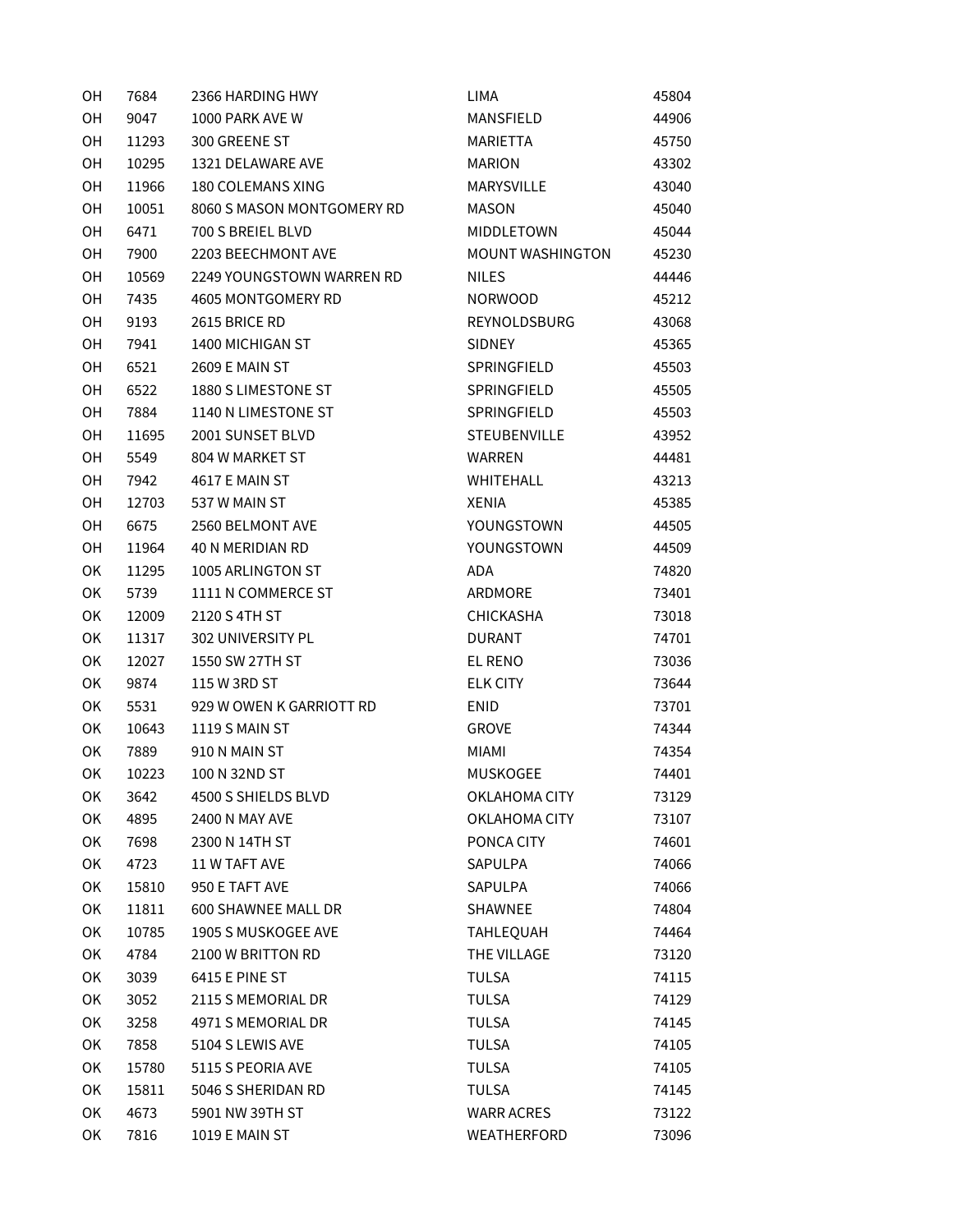| OR.       | 6530  | 1700 PACIFIC BLVD SE          | ALBANY               | 97321 |
|-----------|-------|-------------------------------|----------------------|-------|
| <b>OR</b> | 12290 | 1704 E MAIN ST                | <b>COTTAGE GROVE</b> | 97424 |
| 0R        | 11643 | 1675 COBURG RD                | <b>EUGENE</b>        | 97401 |
| 0R        | 12491 | 2788 RIVER RD                 | <b>EUGENE</b>        | 97404 |
| <b>OR</b> | 4353  | 4325 SE 82ND AVE              | <b>PORTLAND</b>      | 97266 |
| OR        | 9258  | 1210 MOHAWK BLVD              | SPRINGFIELD          | 97477 |
| PA        | 3241  | 1855 S 5TH ST                 | <b>ALLENTOWN</b>     | 18103 |
| PA        | 3255  | 1319 HANOVER AVE              | <b>ALLENTOWN</b>     | 18109 |
| PA        | 5715  | 1702 W TILGHMAN ST            | <b>ALLENTOWN</b>     | 18104 |
| PA        | 11323 | <b>600 GAP NEWPORT PIKE</b>   | AVONDALE             | 19311 |
| PA        | 6319  | 2435 STREET RD                | <b>BENSALEM</b>      | 19020 |
| PA        | 3663  | 4098 EDGMONT AVE              | <b>BROOKHAVEN</b>    | 19015 |
| PA        | 7740  | 52 CHESTER PIKE               | <b>DARBY</b>         | 19023 |
| PA        | 10520 | 3727 PEACH ST                 | ERIE                 | 16508 |
| PA        | 4429  | 150 N MACDADE BLVD            | GLENOLDEN            | 19036 |
| PA        | 9674  | 133 W 8TH AVE                 | HOMESTEAD            | 15120 |
| PA        | 7843  | <b>201 WYOMING AVE</b>        | <b>KINGSTON</b>      | 18704 |
| PA        | 9672  | 5200 NEW FALLS RD             | LEVITTOWN            | 19056 |
| PA        | 6837  | 699 W GERMANTOWN PIKE         | NORRISTOWN           | 19403 |
| PA        | 11074 | 2235 BALTIMORE PIKE           | <b>OXFORD</b>        | 19363 |
| PA        | 3791  | 2014 S BROAD ST               | PHILADELPHIA         | 19145 |
| PA        | 4115  | 4201 N BROAD ST               | PHILADELPHIA         | 19140 |
| PA        | 4926  | 7001 FRANKFORD AVE            | PHILADELPHIA         | 19135 |
| PA        | 5522  | 1607 BRIDGE ST                | PHILADELPHIA         | 19124 |
| PA        | 6895  | 300 N 63RD ST                 | PHILADELPHIA         | 19139 |
| PA        | 12902 | 7201 CASTOR AVE               | PHILADELPHIA         | 19149 |
| PA        | 13141 | 8828 FRANKFORD AVE            | PHILADELPHIA         | 19136 |
| PA        | 10388 | 494 NUTT RD                   | PHOENIXVILLE         | 19460 |
| PA        | 12669 | 2100 N TOWNSHIP BLVD          | <b>PITTSTON</b>      | 18640 |
| PA        | 7739  | 330 S MAIN AVE                | <b>SCRANTON</b>      | 18504 |
| PA        | 2749  | 900 E STATE ST                | SHARON               | 16146 |
| PA        | 6894  | 2727 W CHELTENHAM AVE         | <b>WYNCOTE</b>       | 19095 |
| PA        | 9591  | 2350 E MARKET ST              | YORK                 | 17402 |
| PR        | 524   | 580 AVE SAN LUIS              | ARECIBO              | 00612 |
| <b>PR</b> | 380   | 4699 RR 5                     | BAYAMON              | 00956 |
| <b>PR</b> | 12653 | AVE HOSTOS ESQ CARR 831       | <b>BAYAMON</b>       | 00956 |
| <b>PR</b> | 1829  | 80 CARRETERA 308              | CABO ROJO            | 00623 |
| <b>PR</b> | 174   | 65 INFANTRY AND JESUS FARGOSO | CAROLINA             | 00983 |
| <b>PR</b> | 222   | 150 CARRETERA 857             | CAROLINA             | 00987 |
| <b>PR</b> | 13845 | 7006 CARR 693                 | <b>DORADO</b>        | 00646 |
| <b>PR</b> | 183   | 4210 CARR 693                 | <b>DORADO</b>        | 00646 |
| PR        | 13    | 35 CALLE JUAN C BORBON        | <b>GUAYNABO</b>      | 00969 |
| <b>PR</b> | 55    | 2505 CARR 841                 | <b>GUAYNABO</b>      | 00969 |
| <b>PR</b> | 655   | 121 CALLE CRUZ ORTIZ STELLA S | HUMACAO              | 00791 |
| <b>PR</b> | 314   | 992 AVE HOSTOS                | MAYAGUEZ             | 00682 |
| <b>PR</b> | 374   | 2097 AVE HOSTOS               | MAYAGUEZ             | 00682 |
| PR        | 202   | 200 CARR 137                  | <b>MOROVIS</b>       | 00687 |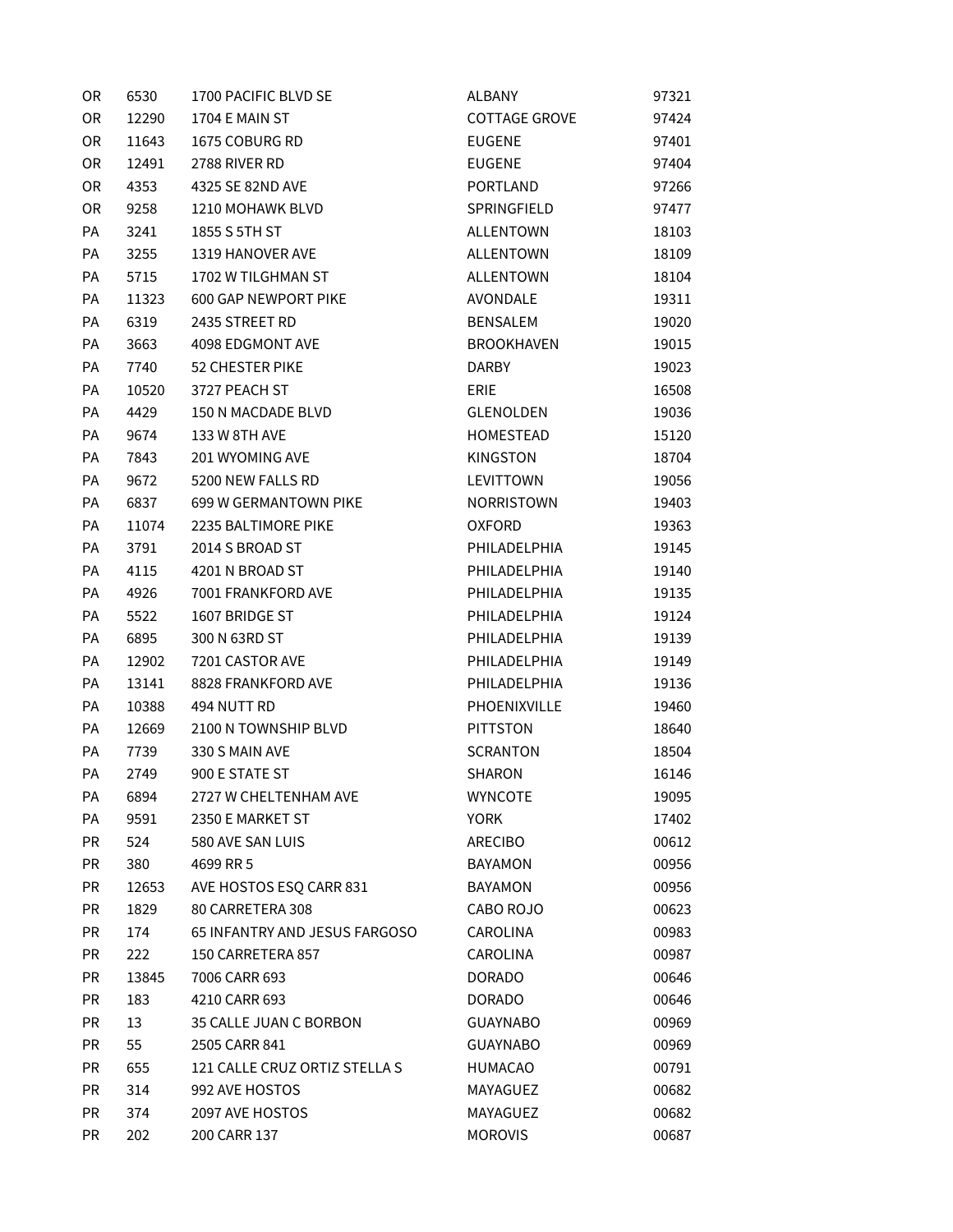| PR             | 328   | CARR 3, KM 23.9           | RIO GRANDE             | 00745 |
|----------------|-------|---------------------------|------------------------|-------|
| PR             | 283   | 685 CALLE CESAR GONZALEZ  | <b>SAN JUAN</b>        | 00918 |
| <b>PR</b>      | 363   | 1115 AVE 65 INFANTERIA    | <b>SAN JUAN</b>        | 00924 |
| <b>PR</b>      | 7706  | 150 CALLE F VIZCARRONDO   | <b>SAN JUAN</b>        | 00926 |
| <b>PR</b>      | 117   | PR 181 AND PR 850         | TRUJILLO ALTO          | 00976 |
| PR             | 15240 | 1 CARRETERA 694           | <b>VEGA ALTA</b>       | 00692 |
| PR             | 7710  | CALLE PUBLICA AND CARR. 2 | <b>VEGA BAJA</b>       | 00693 |
| PR             | 323   | 643 YAUCO PLAZA II        | YAUCO                  | 00698 |
| RI             | 3719  | <b>25 PUTNAM PIKE</b>     | <b>JOHNSTON</b>        | 02919 |
| RI             | 10476 | 1583 ATWOOD AVE           | <b>JOHNSTON</b>        | 02919 |
| R <sub>l</sub> | 13987 | 385 COTTAGE ST            | PAWTUCKET              | 02861 |
| R <sub>l</sub> | 3703  | 354 ADMIRAL ST            | <b>PROVIDENCE</b>      | 02908 |
| <b>RI</b>      | 19399 | 21 KINGSTOWN RD           | <b>RICHMOND</b>        | 02898 |
| SC             | 17741 | 137 SOUTH MAIN STREET     | ALLENDALE              | 29810 |
| <b>SC</b>      | 17118 | 3518 MAIN HWY             | <b>BAMBERG</b>         | 29003 |
| SC             | 12163 | 127 W COLUMBIA AVE        | <b>BATESBURG</b>       | 29006 |
| SC             | 11252 | 2363 BOUNDARY ST          | <b>BEAUFORT</b>        | 29902 |
| SC             | 11432 | 4380 JEFFERSON DAVIS HWY  | <b>BEECH ISLAND</b>    | 29842 |
| SC             | 7593  | 3681 BOILING SPRINGS RD   | <b>BOILING SPRINGS</b> | 29316 |
| SC             | 10228 | 2725 CLEMSON RD           | <b>COLUMBIA</b>        | 29229 |
| SC             | 17059 | 2300 DECKER BOULEVARD     | <b>COLUMBIA</b>        | 29206 |
| SC             | 17460 | 1905 HIGHWAY 544          | CONWAY                 | 29526 |
| SC             | 11400 | 5312 CALHOUN MEMORIAL HWY | EASLEY                 | 29640 |
| <b>SC</b>      | 9996  | 837 W FLOYD BAKER BLVD    | GAFFNEY                | 29341 |
| SC             | 9834  | 1098 N FRASER ST          | GEORGETOWN             | 29440 |
| SC             | 2681  | 6057 WHITE HORSE RD       | GREENVILLE             | 29611 |
| SC             | 7447  | 2700 WADE HAMPTON BLVD    | GREENVILLE             | 29615 |
| SC             | 7572  | 2323 E NORTH ST           | GREENVILLE             | 29607 |
| SC             | 9597  | 1801 POINSETT HWY         | GREENVILLE             | 29609 |
| SC             | 12164 | 2008 LAURENS RD           | GREENVILLE             | 29607 |
| <b>SC</b>      | 7446  | 1014 MONTAGUE AVE         | <b>GREENWOOD</b>       | 29649 |
| <b>SC</b>      | 10229 | 1376 MAIN ST S            | <b>GREENWOOD</b>       | 29646 |
| SC             | 7279  | 101 W WADE HAMPTON BLVD   | GREER                  | 29650 |
| <b>SC</b>      | 10390 | 1232 W WADE HAMPTON BLVD  | GREER                  | 29650 |
| <b>SC</b>      | 17381 | 11156 ASHEVILLE HIGHWAY   | INMAN                  | 29349 |
| <b>SC</b>      | 10448 | 1101 HIGHWAY 9 BYP W      | LANCASTER              | 29720 |
| SC             | 12568 | 814 E MAIN ST             | LAURENS                | 29360 |
| <b>SC</b>      | 11362 | 1903 S LAKE DR            | LEXINGTON              | 29073 |
| SC             | 9082  | 104 W BUTLER RD           | MAULDIN                | 29662 |
| <b>SC</b>      | 10257 | 395 N HIGHWAY 52          | <b>MONCKS CORNER</b>   | 29461 |
| <b>SC</b>      | 17258 | 5001 SOCASTEE BLVD        | <b>MYRTLE BEACH</b>    | 29588 |
| <b>SC</b>      | 10581 | 1228 KNOX AVE             | NORTH AUGUSTA          | 29841 |
| SC             | 10814 | 601 HIGHWAY 17 N          | NORTH MYRTLE BEACH     | 29582 |
| SC             | 18360 | 6950 S PINE ST            | PACOLET                | 29372 |
| SC             | 11698 | 101 HAMPTON AVE           | <b>PICKENS</b>         | 29671 |
| <b>SC</b>      | 11210 | 2000 CELANESE RD          | <b>ROCK HILL</b>       | 29732 |
| <b>SC</b>      | 17020 | 1295 E MAIN ST            | ROCK HILL              | 29730 |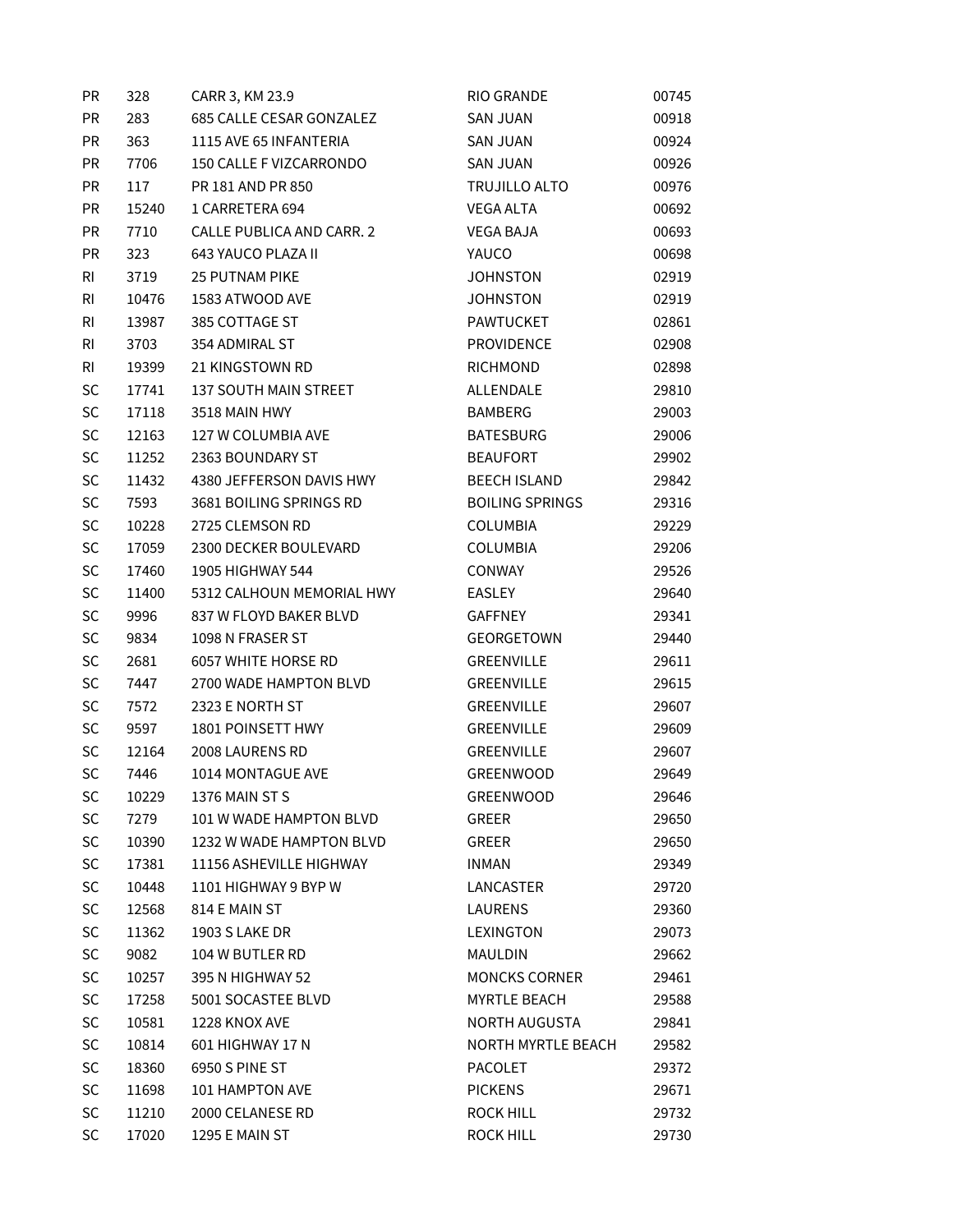| SC        | 10163 | 1601 SANDIFER BLVD         | SENECA                | 29678 |
|-----------|-------|----------------------------|-----------------------|-------|
| <b>SC</b> | 7648  | 2410 REIDVILLE RD          | SPARTANBURG           | 29301 |
| SC        | 7822  | 1790 E MAIN ST             | SPARTANBURG           | 29307 |
| SC        | 10100 | 2198 SOUTHPORT RD          | <b>SPARTANBURG</b>    | 29306 |
| SC        | 11463 | <b>100 LITTLE TEXAS RD</b> | <b>TRAVELERS REST</b> | 29690 |
| SC        | 6137  | 2224 AUGUSTA RD            | <b>WEST COLUMBIA</b>  | 29169 |
| SC        | 10230 | 1537 CHARLESTON HWY        | <b>WEST COLUMBIA</b>  | 29169 |
| SC        | 19788 | 702 MAIN STREET            | <b>WEST COLUMBIA</b>  | 29170 |
| <b>SC</b> | 17330 | 201 EAST MAIN STREET       | <b>WILLIAMSTON</b>    | 29697 |
| SC        | 19057 | <b>12845 MAIN ST</b>       | <b>WILLISTON</b>      | 29853 |
| SC        | 17070 | 121 NORTH MAIN STREET      | <b>WOODRUFF</b>       | 29388 |
| <b>SC</b> | 10614 | 997 E LIBERTY ST           | YORK                  | 29745 |
| SD        | 5243  | 2605 W 12TH ST             | <b>SIOUX FALLS</b>    | 57104 |
| SD        | 12906 | 1430 NORTH AVE             | <b>SPEARFISH</b>      | 57783 |
| SD        | 9806  | 2020 BROADWAY AVE          | YANKTON               | 57078 |
| <b>TN</b> | 6211  | 1809 ANTIOCH PIKE          | ANTIOCH               | 37013 |
| <b>TN</b> | 9762  | 2909 MURFREESBORO PIKE     | <b>ANTIOCH</b>        | 37013 |
| <b>TN</b> | 13009 | 315 S MAIN ST              | ASHLAND CITY          | 37015 |
| <b>TN</b> | 9522  | 805 W MADISON AVE          | <b>ATHENS</b>         | 37303 |
| <b>TN</b> | 10330 | 2340 HIGHWAY 394           | <b>BLOUNTVILLE</b>    | 37617 |
| <b>TN</b> | 18303 | 1000 GAINSBORO HIGHWAY     | CELINA                | 38551 |
| <b>TN</b> | 18040 | 650 HIGHWAY 100            | <b>CENTERVILLE</b>    | 37033 |
| <b>TN</b> | 3538  | 3605 BRAINERD RD           | CHATTANOOGA           | 37411 |
| <b>TN</b> | 19113 | 2104 MCCALLIE AVENUE       | CHATTANOOGA           | 37404 |
| <b>TN</b> | 11852 | 1751 TINY TOWN RD          | <b>CLARKSVILLE</b>    | 37042 |
| <b>TN</b> | 12875 | 2975 FORT CAMPBELL BLVD    | <b>CLARKSVILLE</b>    | 37042 |
| <b>TN</b> | 4201  | 35 25TH ST NW              | CLEVELAND             | 37311 |
| ΤN        | 11732 | 2900 PAUL HUFF PKWY NW     | CLEVELAND             | 37312 |
| ΤN        | 12049 | 4420 OCOEE ST N            | CLEVELAND             | 37312 |
| <b>TN</b> | 5474  | 500 S WILLOW AVE           | <b>COOKEVILLE</b>     | 38501 |
| ΤN        | 11969 | 950 N WASHINGTON AVE       | <b>COOKEVILLE</b>     | 38501 |
| ΤN        | 7911  | 950 HIGHWAY 51 N           | <b>COVINGTON</b>      | 38019 |
| <b>TN</b> | 9295  | 1855 DECHERD BLVD          | <b>DECHERD</b>        | 37324 |
| <b>TN</b> | 11670 | 14857 RANKIN AVE           | DUNLAP                | 37327 |
| <b>TN</b> | 9465  | 2615 LAKE RD               | <b>DYERSBURG</b>      | 38024 |
| <b>TN</b> | 3537  | 5301 RINGGOLD RD           | <b>EAST RIDGE</b>     | 37412 |
| <b>TN</b> | 6353  | 3508 RINGGOLD RD           | <b>EAST RIDGE</b>     | 37412 |
| TN        | 10299 | 401 N MAIN AVE             | ERWIN                 | 37650 |
| <b>TN</b> | 4903  | 530 COOL SPRINGS BLVD      | <b>FRANKLIN</b>       | 37067 |
| TN        | 13107 | 811 PARKWAY                | GATLINBURG            | 37738 |
| <b>TN</b> | 7049  | 1650 E ANDREW JOHNSON HWY  | GREENEVILLE           | 37745 |
| TN        | 11907 | 104 ASHEVILLE HWY          | GREENEVILLE           | 37743 |
| TN        | 17715 | 210 MCMURRAY BOULEVARD     | <b>HARTSVILLE</b>     | 37074 |
| <b>TN</b> | 6256  | 1430 S ROAN ST             | JOHNSON CITY          | 37601 |
| TN        | 7285  | 2240 N ROAN ST             | JOHNSON CITY          | 37601 |
| TN        | 12373 | 606 N BROADWAY ST          | <b>JOHNSON CITY</b>   | 37601 |
| TN        | 1634  | 7810 OAK RIDGE HWY         | <b>KARNS</b>          | 37931 |
|           |       |                            |                       |       |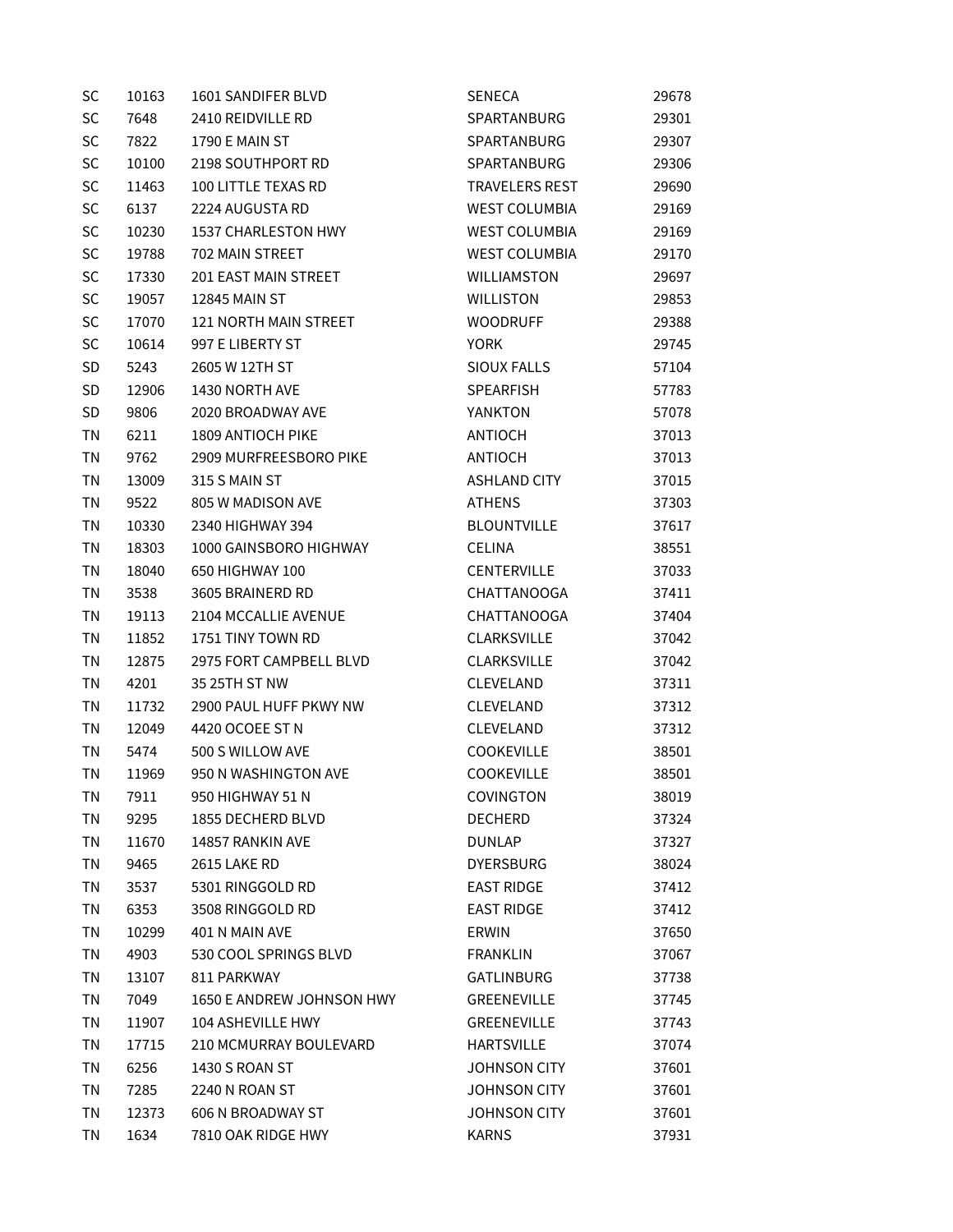| ΤN        | 5483  | 7523 KINGSTON PIKE                  | KNOXVILLE           | 37919 |
|-----------|-------|-------------------------------------|---------------------|-------|
| <b>TN</b> | 9587  | 450 HIGHWAY 52 BYP W                | <b>LAFAYETTE</b>    | 37083 |
| TN        | 9678  | <b>603 W CHURCH ST</b>              | <b>LEXINGTON</b>    | 38351 |
| <b>TN</b> | 12016 | 805 W MAIN ST                       | LIVINGSTON          | 38570 |
| TN        | 19231 | 2111 HIGHWAY 72 N                   | LOUDON              | 37774 |
| TN        | 9208  | 806 MCARTHUR ST                     | <b>MANCHESTER</b>   | 37355 |
| TN        | 18021 | 2710 MAYNARDVILLE HWY               | MAYNARDVILLE        | 37807 |
| TN        | 17669 | 318 NORTH CHANCERY STREET           | <b>MCMINNVILLE</b>  | 37110 |
| <b>TN</b> | 3465  | 3489 RAMILL RD                      | <b>MEMPHIS</b>      | 38128 |
| <b>TN</b> | 5654  | 6770 MACON RD                       | <b>MEMPHIS</b>      | 38134 |
| TN        | 6644  | 4625 SUMMER AVE                     | <b>MEMPHIS</b>      | 38122 |
| TN        | 7059  | 4015 AUSTIN PEAY HWY                | <b>MEMPHIS</b>      | 38128 |
| TN        | 9174  | 1845 S 3RD ST                       | <b>MEMPHIS</b>      | 38109 |
| <b>TN</b> | 9719  | 3100 THOMAS ST                      | <b>MEMPHIS</b>      | 38127 |
| TN        | 13108 | 2655 FRAYSER BLVD                   | <b>MEMPHIS</b>      | 38127 |
| TN        | 6788  | 1959 W ANDREW JOHNSON HWY           | <b>MORRISTOWN</b>   | 37814 |
| <b>TN</b> | 11813 | 251 S CUMBERLAND ST                 | <b>MORRISTOWN</b>   | 37813 |
| TN        | 12858 | 2103 E ANDREW JOHNSON HWY           | <b>MORRISTOWN</b>   | 37814 |
| TN        | 6277  | 2401 OLD FORT PKWY                  | MURFREESBORO        | 37128 |
| TN        | 3451  | 5429 NOLENSVILLE PIKE               | NASHVILLE           | 37211 |
| <b>TN</b> | 4677  | 2244 MURFREESBORO PIKE              | NASHVILLE           | 37217 |
| TN        | 4707  | <b>5600 CHARLOTTE PIKE</b>          | <b>NASHVILLE</b>    | 37209 |
| <b>TN</b> | 5869  | 3130 CLARKSVILLE PIKE               | <b>NASHVILLE</b>    | 37218 |
| TN        | 11701 | 200 W MAPLEWOOD LN                  | NASHVILLE           | 37207 |
| TN        | 13929 | 2819 NOLENSVILLE PIKE               | NASHVILLE           | 37211 |
| TN        | 18085 | 1104 ROSA L PARKS BLVD              | NASHVILLE           | 37208 |
| TN        | 11435 | 915 N BROAD ST                      | <b>NEW TAZEWELL</b> | 37825 |
| TN        | 7048  | 3071 PARKWAY                        | PIGEON FORGE        | 37863 |
| <b>TN</b> | 9459  | 6740 BRISTOL HIGHWAY                | <b>PINEY FLATS</b>  | 37686 |
| TN        | 11129 | 104 HIGHWAY 52 W                    | <b>PORTLAND</b>     | 37148 |
| TN        | 7320  | 7320 CLINTON HWY                    | <b>POWELL</b>       | 37849 |
| ΤN        | 3954  | 4039 DAYTON BLVD                    | <b>RED BANK</b>     | 37415 |
| <b>TN</b> | 10960 | 4325 HIGHWAY 66 S                   | ROGERSVILLE         | 37857 |
| <b>TN</b> | 10871 | 800 WAYNE RD                        | SAVANNAH            | 38372 |
| <b>TN</b> | 17551 | 409 MULBERRY                        | <b>SELMER</b>       | 38375 |
| <b>TN</b> | 12448 | 303 NEW RIVERSIDE DR                | <b>SEVIERVILLE</b>  | 37862 |
| TN        | 19074 | <b>703 SOUTH CONGRESS BOULEVARD</b> | <b>SMITHVILLE</b>   | 37166 |
| TN        | 17991 | 1267 MAIN STREET                    | SNEEDVILLE          | 37869 |
| TN        | 10815 | 483 W BOCKMAN WAY                   | <b>SPARTA</b>       | 38583 |
| TN        | 10066 | 929 NEW HIGHWAY 68                  | SWEETWATER          | 37874 |
| TN        | 6340  | 700 N JACKSON ST                    | <b>TULLAHOMA</b>    | 37388 |
| <b>TN</b> | 7983  | 700 E REELFOOT AVE                  | UNION CITY          | 38261 |
| TN        | 19267 | <b>408 WEST MAIN STREET</b>         | <b>WOODBURY</b>     | 37190 |
| TX        | 15187 | 1005 N JUDGE ELY BLVD               | ABILENE             | 79601 |
| ТX        | 9121  | 500 E STACY RD                      | ALLEN               | 75002 |
| TX        | 5614  | 1600 S WESTERN ST                   | AMARILLO            | 79106 |
| ТX        | 13124 | 4504 S WESTERN ST                   | AMARILLO            | 79109 |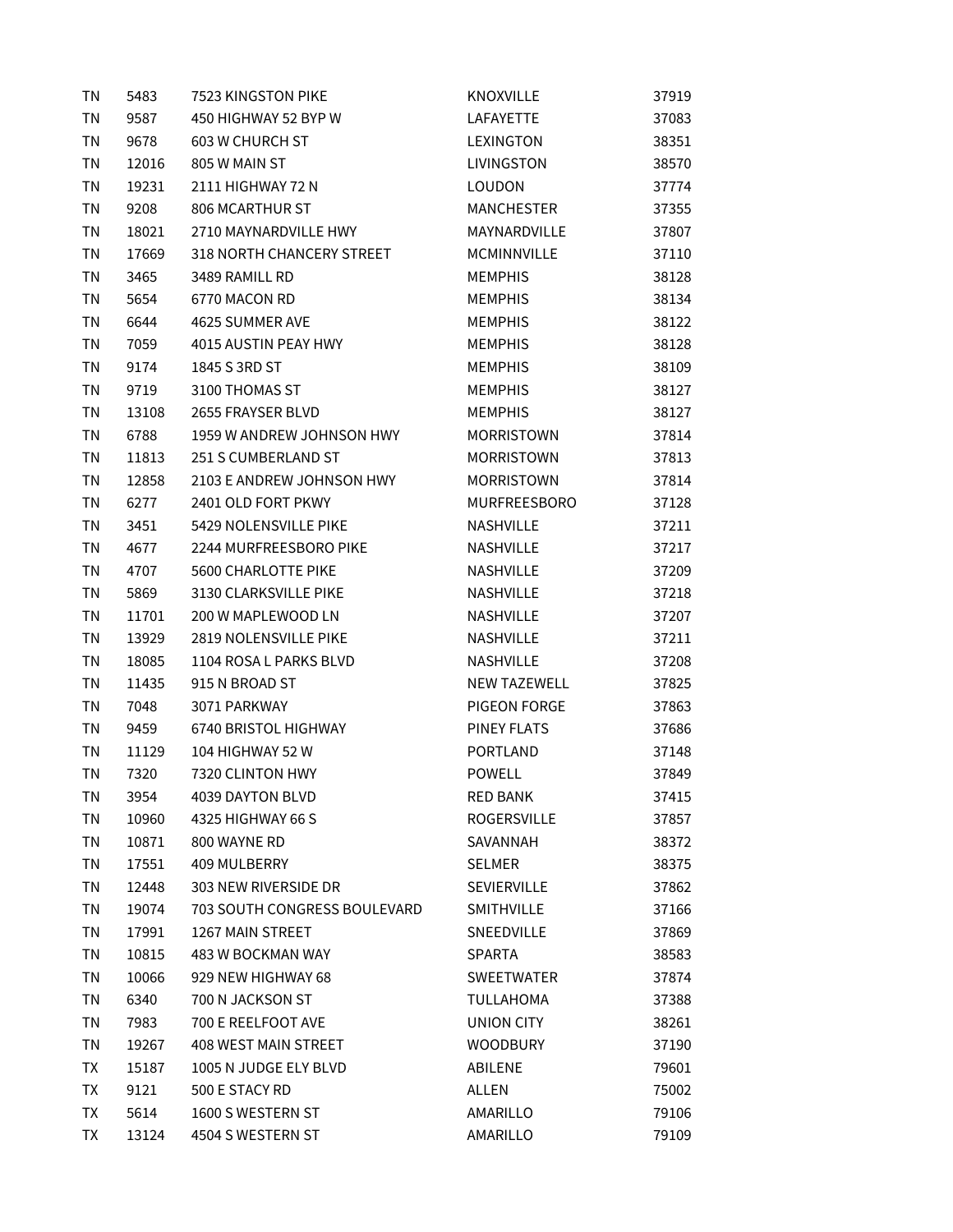| TX        | 4373  | 1001 LOOP 274               | ANGLETON              | 77515 |
|-----------|-------|-----------------------------|-----------------------|-------|
| TX        | 2537  | 1020 N COLLINS ST           | ARLINGTON             | 76011 |
| TX        | 3941  | 2200 E PIONEER PKWY         | ARLINGTON             | 76010 |
| TX        | 9410  | 1007 E TYLER ST             | <b>ATHENS</b>         | 75751 |
| <b>TX</b> | 2462  | 1144 AIRPORT BLVD           | <b>AUSTIN</b>         | 78702 |
| TX        | 7187  | 6721 S CONGRESS AVE         | <b>AUSTIN</b>         | 78745 |
| TX        | 9679  | 12601 TECH RIDGE BLVD       | <b>AUSTIN</b>         | 78753 |
| TX        | 9440  | 3018 7TH ST                 | <b>BAY CITY</b>       | 77414 |
| TX        | 3138  | 3920 GARTH RD               | <b>BAYTOWN</b>        | 77521 |
| TX        | 10392 | 100 LAKE RD                 | <b>BELTON</b>         | 76513 |
| <b>TX</b> | 2896  | 4490 E 14TH ST              | <b>BROWNSVILLE</b>    | 78521 |
| TX        | 11814 | 101 S WASHINGTON AVE        | CLEVELAND             | 77327 |
| TX        | 4100  | 51 DIXIE DR                 | <b>CLUTE</b>          | 77531 |
| <b>TX</b> | 7287  | 1120 N LOOP 336 W           | <b>CONROE</b>         | 77301 |
| TX        | 9161  | 4870 W DAVIS ST             | <b>CONROE</b>         | 77304 |
| TX        | 11273 | 527 E HIGHWAY 190           | COPPERAS COVE         | 76522 |
| <b>TX</b> | 3637  | 5702 WEBER RD               | <b>CORPUS CHRISTI</b> | 78413 |
| TX        | 3691  | 20500 FM 529 RD             | <b>CYPRESS</b>        | 77433 |
| TX        | 4624  | 1461 ROBERT B CULLUM BLVD   | <b>DALLAS</b>         | 75210 |
| TX        | 6891  | 11403 E NORTHWEST HWY       | <b>DALLAS</b>         | 75218 |
| TX        | 7334  | 5001 ROSS AVE               | <b>DALLAS</b>         | 75206 |
| TX        | 15993 | 2341 EAST MAIN              | <b>EAGLE PASS</b>     | 78852 |
| TX        | 11148 | 1520 S MCCOLL RD            | <b>EDINBURG</b>       | 78539 |
| TX        | 9739  | 203 N MECHANIC ST           | EL CAMPO              | 77437 |
| TX        | 3826  | 11685 MONTWOOD DR           | EL PASO               | 79936 |
| TX        | 4679  | 2879 MONTANA AVE            | EL PASO               | 79903 |
| TX        | 6498  | 2950 GEORGE DIETER DR       | EL PASO               | 79936 |
| TX        | 6543  | 10780 KENWORTHY ST          | EL PASO               | 79924 |
| TX        | 10582 | 8889 GATEWAY WEST BOULEVARD | EL PASO               | 79925 |
| <b>TX</b> | 15371 | 302 S OREGON ST             | <b>EL PASO</b>        | 79901 |
| ТX        | 9448  | 606 W ENNIS AVE             | <b>ENNIS</b>          | 75119 |
| ТX        | 5509  | 13260 JOSEY LN              | <b>FARMERS BRANCH</b> | 75234 |
| TX        | 3878  | 3425 SYCAMORE SCHOOL RD     | <b>FORT WORTH</b>     | 76123 |
| TX        | 5435  | 3100 MILLER AVE             | FORT WORTH            | 76105 |
| TX        | 6996  | 4200 E LANCASTER AVE        | FORT WORTH            | 76103 |
| <b>TX</b> | 12410 | 12450 TIMBERLAND BLVD       | FORT WORTH            | 76244 |
| TX        | 9062  | 2501 61ST ST                | <b>GALVESTON</b>      | 77551 |
| TX        | 3886  | 4202 S CARRIER PKWY         | <b>GRAND PRAIRIE</b>  | 75052 |
| TX        | 9720  | 4103 S GREAT SOUTHWEST PKWY | <b>GRAND PRAIRIE</b>  | 75052 |
| TX        | 4690  | 1406 E HARRISON AVE         | HARLINGEN             | 78550 |
| TX        | 15381 | 1921 S. 77 SUNSHINE STRIP   | HARLINGEN             | 78550 |
| TX        | 11212 | 2126 US HIGHWAY 79 S        | HENDERSON             | 75654 |
| TX        | 3095  | 6895 GRIGGS RD              | <b>HOUSTON</b>        | 77023 |
| TX        | 3285  | 530 W LITTLE YORK RD        | <b>HOUSTON</b>        | 77091 |
| TX        | 3370  | 13714 STATE HIGHWAY 249     | <b>HOUSTON</b>        | 77086 |
| TX        | 3400  | 9150 S DAIRY ASHFORD RD     | <b>HOUSTON</b>        | 77099 |
| TX        | 3820  | 8590 LONG POINT RD          | <b>HOUSTON</b>        | 77055 |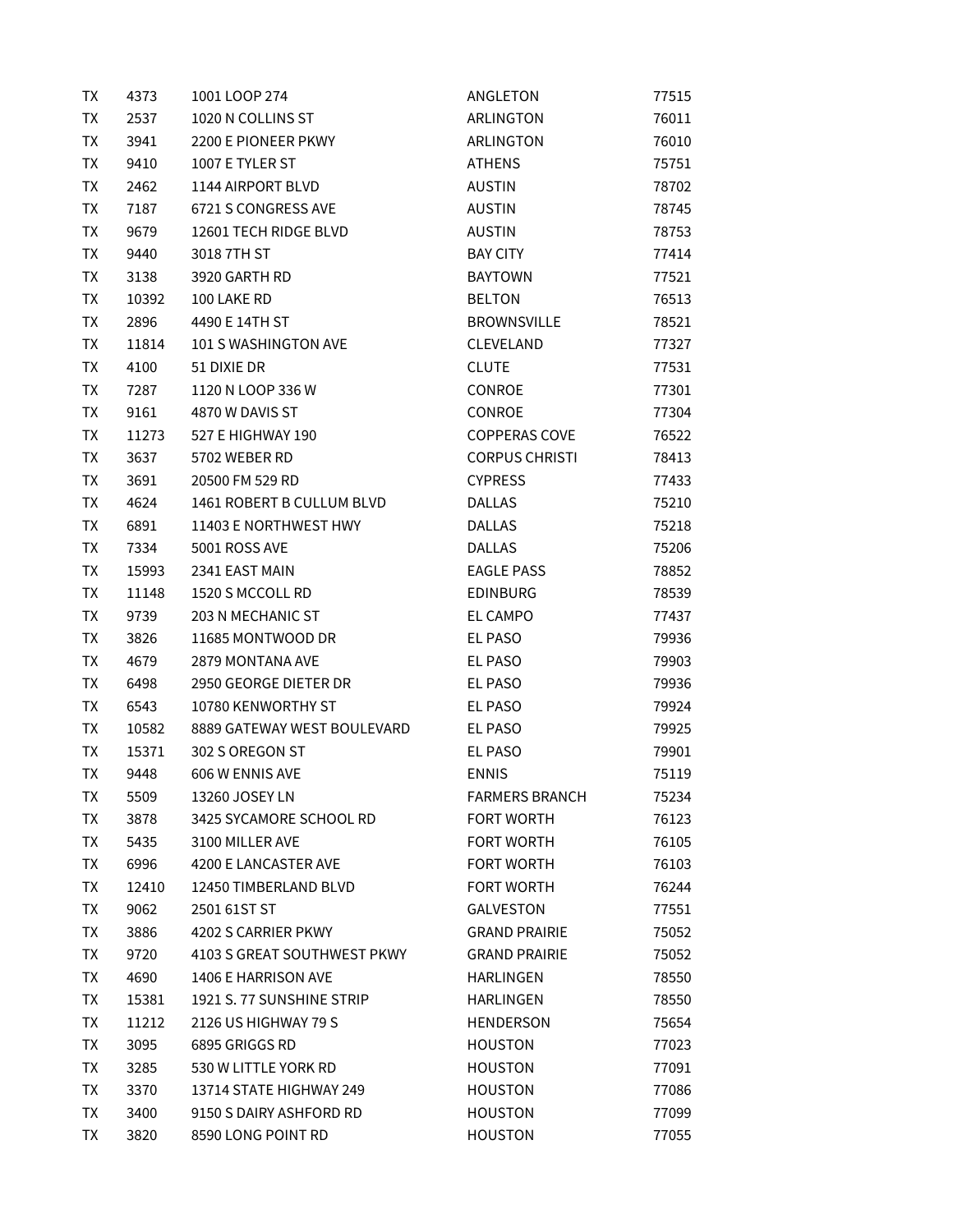| ТX | 3870  | 4995 HIGHWAY 6 N          | <b>HOUSTON</b>              | 77084 |
|----|-------|---------------------------|-----------------------------|-------|
| TX | 5390  | 8300 WILCREST DR          | <b>HOUSTON</b>              | 77072 |
| TX | 5965  | 9350 HIGHWAY 6 S          | <b>HOUSTON</b>              | 77083 |
| TX | 6668  | 9450 HAMMERLY BLVD        | <b>HOUSTON</b>              | 77080 |
| TX | 6907  | 6600 AIRLINE DR           | <b>HOUSTON</b>              | 77076 |
| TX | 7773  | 12959 ALDINE WESTFIELD RD | <b>HOUSTON</b>              | 77039 |
| TX | 11465 | 3822 OLD SPANISH TRL      | <b>HOUSTON</b>              | 77021 |
| TX | 12069 | 2221 FULTON ST            | <b>HOUSTON</b>              | 77009 |
| TX | 15942 | 6520 WESTHEIMER RD        | <b>HOUSTON</b>              | 77057 |
| TX | 7681  | 8505 FM 1960 RD W         | <b>HUMBLE</b>               | 77338 |
| TX | 9203  | 9510 N SAM HOUSTON PKWY E | <b>HUMBLE</b>               | 77396 |
| TX | 7019  | 3120 N FRY RD             | <b>KATY</b>                 | 77449 |
| TX | 4840  | 2240 NORTHPARK DR         | KINGWOOD                    | 77339 |
| TX | 9700  | 1210 KINGWOOD DR          | <b>KINGWOOD</b>             | 77339 |
| TX | 5558  | 1507 W PLEASANT RUN RD    | LANCASTER                   | 75146 |
| TX | 7264  | 1775 W LOOP 281           | LONGVIEW                    | 75604 |
| TX | 6196  | 309 E END BLVD N          | MARSHALL                    | 75670 |
| TX | 6390  | 1015 N TOWN EAST BLVD     | <b>MESQUITE</b>             | 75150 |
| TX | 6122  | 215 ANDREWS HWY           | MIDLAND                     | 79701 |
| TX | 10258 | 201 FM 1821               | MINERAL WELLS               | 76067 |
| TX | 9076  | 2301 N SHARY RD           | <b>MISSION</b>              | 78574 |
| TX | 3825  | 7151 GRAPEVINE HWY        | <b>NORTH RICHLAND HILLS</b> | 76180 |
| TX | 6694  | 2161 E 42ND ST            | ODESSA                      | 79762 |
| TX | 7024  | 801 MAPLE AVE             | ODESSA                      | 79761 |
| TX | 15141 | 1707 W 8TH ST             | ODESSA                      | 79763 |
| TX | 3081  | 1408 N 16TH ST            | ORANGE                      | 77630 |
| TX | 9411  | 2201 S LOOP 256           | <b>PALESTINE</b>            | 75801 |
| TX | 10300 | 4305 N CONWAY AVE         | PALMHURST                   | 78573 |
| TX | 15202 | 2008 W PALMA VISTA DR     | <b>PALMVIEW</b>             | 78572 |
| TX | 5766  | 101 W SOUTHMORE AVE       | PASADENA                    | 77502 |
| ТX | 5767  | 2204 SOUTHMORE AVE        | PASADENA                    | 77502 |
| ТX | 10477 | 11633 SHADOW CREEK PKWY   | PEARLAND                    | 77584 |
| TX | 10613 | 32320 STATE HIGHWAY 249   | <b>PINEHURST</b>            | 77362 |
| ТX | 11725 | 2070 W OAKLAWN RD         | PLEASANTON                  | 78064 |
| TX | 5375  | 3700 HIGHWAY 365          | <b>PORT ARTHUR</b>          | 77642 |
| TX | 12494 | 1302 N VIRGINIA ST        | PORT LAVACA                 | 77979 |
| ТX | 6932  | 24917 FM 1314 RD          | <b>PORTER</b>               | 77365 |
| ТX | 9205  | 1309 HIGHWAY 35 N         | <b>ROCKPORT</b>             | 78382 |
| TX | 4823  | 901 E PALM VALLEY BLVD    | ROUND ROCK                  | 78664 |
| ТX | 12982 | 2828 N BRYANT BLVD        | <b>SAN ANGELO</b>           | 76903 |
| TX | 2458  | 7802 WURZBACH RD          | <b>SAN ANTONIO</b>          | 78229 |
| TX | 2755  | 3065 RIGSBY AVE           | <b>SAN ANTONIO</b>          | 78222 |
| TX | 2943  | 2710 NOGALITOS            | <b>SAN ANTONIO</b>          | 78225 |
| TX | 3562  | 9080 MARBACH RD           | <b>SAN ANTONIO</b>          | 78245 |
| TX | 5964  | 3401 SAN PEDRO AVE        | <b>SAN ANTONIO</b>          | 78212 |
| ТX | 7371  | 7019 S ZARZAMORA ST       | <b>SAN ANTONIO</b>          | 78224 |
| ТX | 10787 | 12352 FM 1957             | SAN ANTONIO                 | 78253 |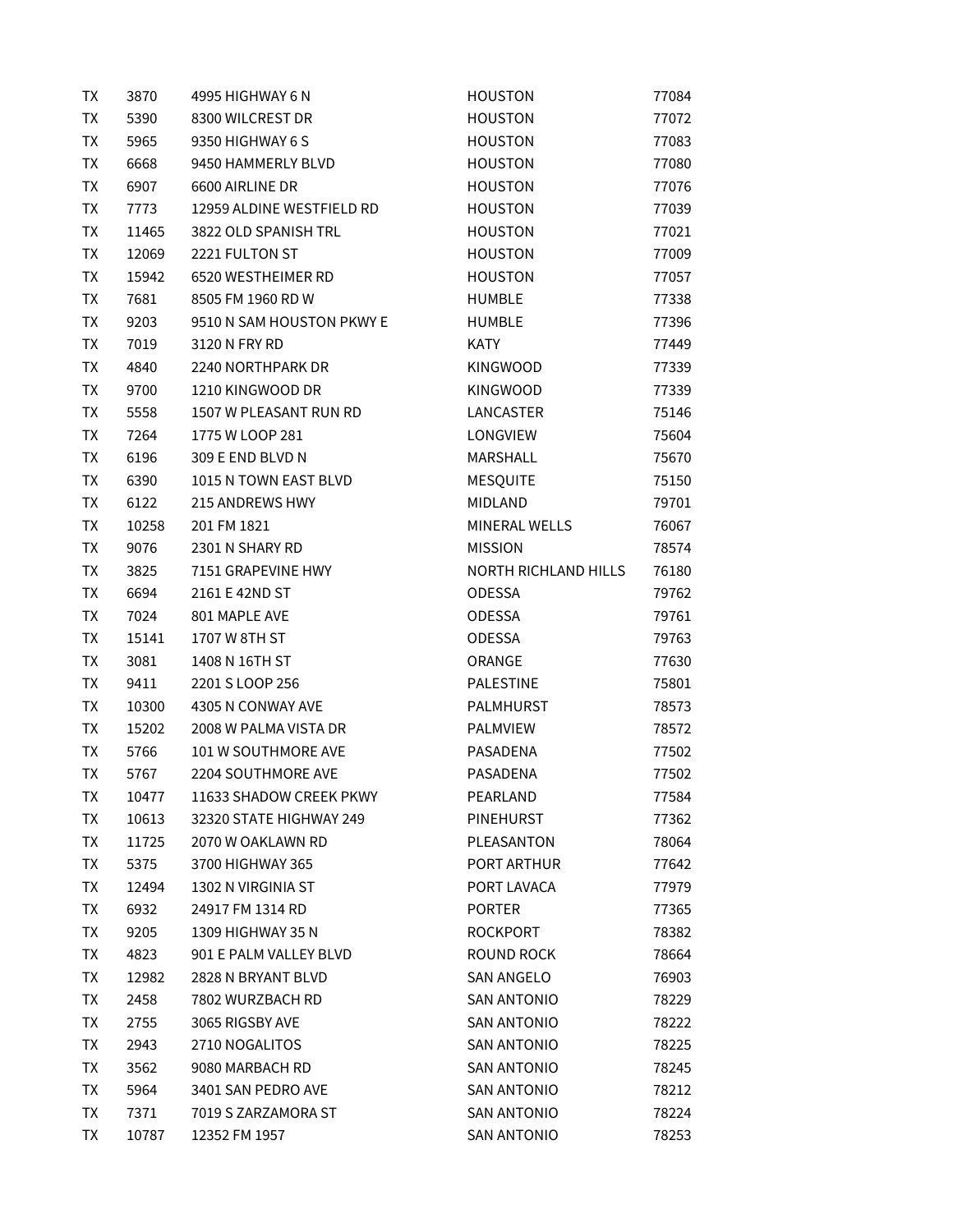| ТX | 11276 | 502 NEW VALLEY HI DR         | <b>SAN ANTONIO</b>      | 78227 |
|----|-------|------------------------------|-------------------------|-------|
| TX | 11520 | 13619 BABCOCK RD             | <b>SAN ANTONIO</b>      | 78249 |
| ТX | 12520 | 300 E HOUSTON ST             | <b>SAN ANTONIO</b>      | 78205 |
| TX | 10681 | 1808 MEYER ST                | <b>SEALY</b>            | 77474 |
| TX | 11522 | 496 HIGHWAY 96 S             | <b>SILSBEE</b>          | 77656 |
| TX | 3424  | 23110 ALDINE WESTFIELD RD    | <b>SPRING</b>           | 77373 |
| TX | 6195  | 4415 N STATE LINE AVE        | <b>TEXARKANA</b>        | 75503 |
| TX | 6525  | 1902 RICHMOND RD             | TEXARKANA               | 75503 |
| TX | 10583 | 3103 PALMER HWY              | <b>TEXAS CITY</b>       | 77590 |
| TX | 12358 | 110 S SOUTHWEST LOOP 323     | <b>TYLER</b>            | 75702 |
| TX | 12522 | 1620 S BROADWAY AVE          | <b>TYLER</b>            | 75701 |
| TX | 13447 | 250 E MAIN ST                | <b>UVALDE</b>           | 78801 |
| TX | 7963  | 2906 HOUSTON HWY             | <b>VICTORIA</b>         | 77901 |
| TX | 7964  | 5204 N NAVARRO ST            | <b>VICTORIA</b>         | 77904 |
| TX | 10139 | <b>1305 N MAIN ST</b>        | <b>VIDOR</b>            | 77662 |
| TX | 6264  | 8020 DENTON HWY              | <b>WATAUGA</b>          | 76148 |
| TX | 10551 | 1701 W BUSINESS 83           | <b>WESLACO</b>          | 78596 |
| UT | 11337 | 1948 W CROSS HOLLOW RD       | <b>CEDAR CITY</b>       | 84720 |
| UT | 11673 | 1235 W STATE ST              | <b>HURRICANE</b>        | 84737 |
| UT | 9239  | 7227 S STATE ST              | <b>MIDVALE</b>          | 84047 |
| UT | 2527  | 255 36TH ST                  | SOUTH OGDEN             | 84405 |
| UT | 6282  | 4040 W 5415 S                | <b>TAYLORSVILLE</b>     | 84118 |
| UT | 6961  | 4668 S REDWOOD RD            | <b>TAYLORSVILLE</b>     | 84123 |
| UT | 10415 | 188 N MAIN ST                | <b>TOOELE</b>           | 84074 |
| VA | 10233 | 7629 RICHMOND HWY            | ALEXANDRIA              | 22306 |
| VA | 13970 | 4300 BACKLICK RD             | ANNANDALE               | 22003 |
| VA | 9196  | 1168 GEORGE WASHINGTON HWY N | CHESAPEAKE              | 23323 |
| VA | 17546 | 101 LAUREL AVENUE            | <b>COEBURN</b>          | 24230 |
| VA | 12017 | 3590 VIRGINIA AVE            | COLLINSVILLE            | 24078 |
| VA | 4921  | 3201 BOULEVARD               | <b>COLONIAL HEIGHTS</b> | 23834 |
| VA | 17547 | 590 MADISON ROAD             | <b>CULPEPER</b>         | 22701 |
| VA | 17429 | 1401 S MAIN ST               | <b>FARMVILLE</b>        | 23901 |
| VA | 17800 | <b>425 EAST STUART DRIVE</b> | GALAX                   | 24333 |
| VA | 4617  | 919 W MERCURY BLVD           | <b>HAMPTON</b>          | 23666 |
| VA | 5878  | 3326 W MERCURY BLVD          | <b>HAMPTON</b>          | 23666 |
| VA | 11572 | 500 SETTLERS LANDING RD      | <b>HAMPTON</b>          | 23669 |
| VA | 10923 | <b>412 EAST MAIN ST</b>      | LOUISA                  | 23093 |
| VA | 17477 | <b>74 TANBARK PLAZA</b>      | LOVINGSTON              | 22949 |
| VA | 12495 | 2707 GREENSBORO RD           | <b>MARTINSVILLE</b>     | 24112 |
| VA | 17997 | 15748 KINGS HIGHWAY          | <b>MONTROSS</b>         | 22520 |
| VA | 6923  | 12750 JEFFERSON AVE          | <b>NEWPORT NEWS</b>     | 23602 |
| VA | 10140 | 14440 WARWICK BLVD           | <b>NEWPORT NEWS</b>     | 23608 |
| VA | 9270  | 3298 S CRATER RD             | <b>PETERSBURG</b>       | 23805 |
| VA | 3682  | 5122 HULL STREET RD          | <b>RICHMOND</b>         | 23224 |
| VA | 3852  | 1157 AZALEA AVE              | <b>RICHMOND</b>         | 23227 |
| VA | 3853  | 2924 CHAMBERLAYNE AVE        | <b>RICHMOND</b>         | 23222 |
| VA | 3860  | 4720 NINE MILE RD            | RICHMOND                | 23223 |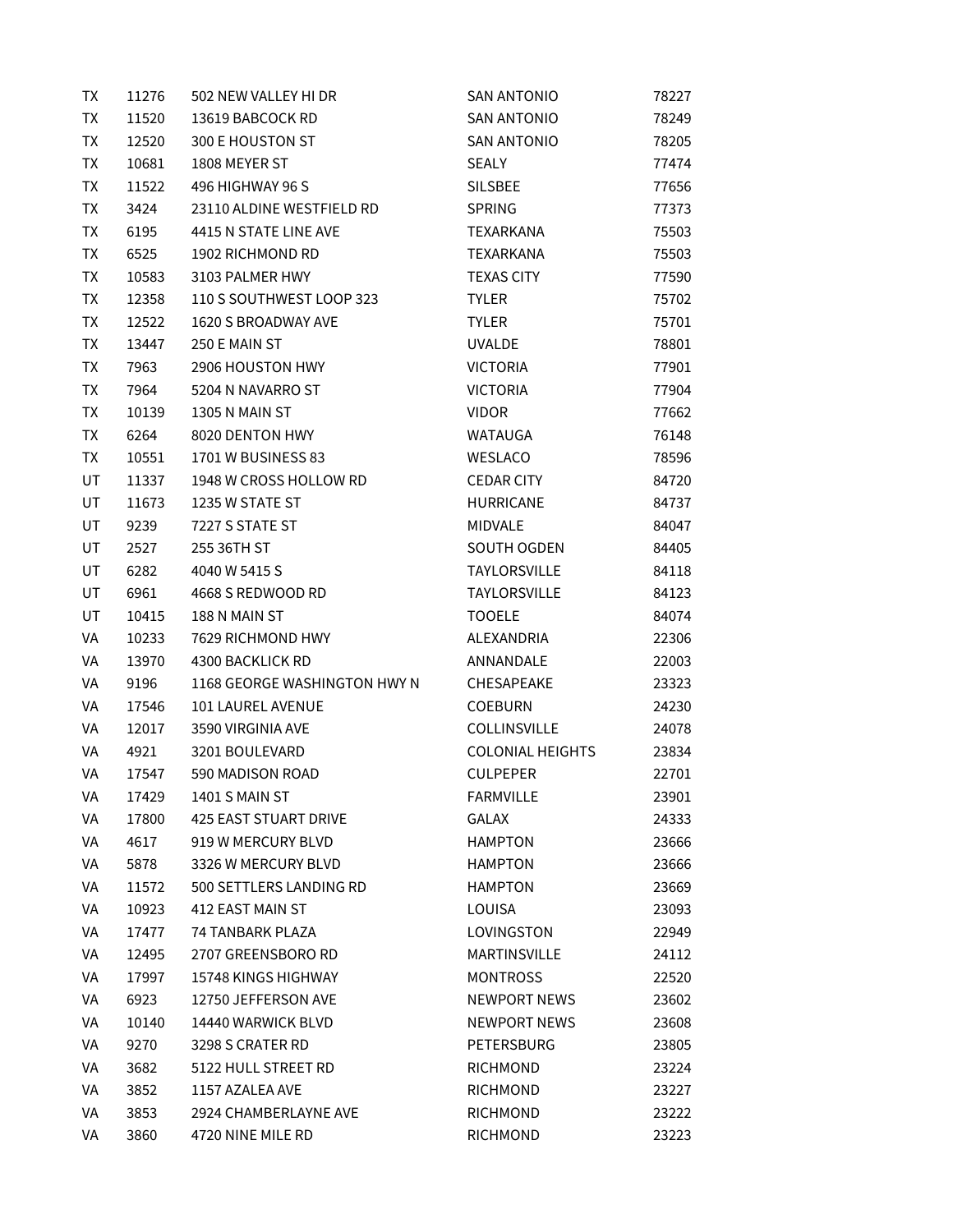| VA        | 4031  | 7900 W BROAD ST              | <b>RICHMOND</b>       | 23294 |
|-----------|-------|------------------------------|-----------------------|-------|
| VA        | 9779  | 4845 S LABURNUM AVE          | RICHMOND              | 23231 |
| VA        | 18213 | 113 EAST MAIN STREET         | SALTVILLE             | 24370 |
| VA        | 17606 | 16435 WISE ST                | ST. PAUL              | 24283 |
| VA        | 18429 | 46965 CEDAR LAKE PLZ         | STERLING              | 20164 |
| VA        | 17394 | 140 SOUTH MAIN STREET        | <b>STUART</b>         | 24171 |
| VA        | 10416 | 2902 GODWIN BLVD             | SUFFOLK               | 23434 |
| VA        | 15446 | 118 WEST CONSTANCE RD        | <b>SUFFOLK</b>        | 23434 |
| VA        | 19365 | 1840 TAPPAHANNOCK BLVD       | TAPPAHANNOCK          | 22560 |
| VA        | 9195  | 856 S MILITARY HWY           | VIRGINIA BEACH        | 23464 |
| VA        | 17922 | 4671 RICHMOND ROAD           | WARSAW                | 22572 |
| VA        | 11573 | 645 E JUBAL EARLY DR         | <b>WINCHESTER</b>     | 22601 |
| VI        | 13846 | 4030 ANNAS RETREAT           | <b>ST THOMAS</b>      | 00802 |
| VT        | 17518 | 355 NORTH MAIN STREET        | <b>BARRE</b>          | 05641 |
| VT        | 7270  | 476 CANAL ST                 | <b>BRATTLEBORO</b>    | 05301 |
| VT        | 18418 | 896 PUTNEY RD                | <b>BRATTLEBORO</b>    | 05301 |
| VT        | 19449 | 158 CHERRY ST                | <b>BURLINGTON</b>     | 05401 |
| VT        | 17471 | 9 SUSIE WILSON ROAD          | <b>ESSEX JUNCTION</b> | 05452 |
| VT        | 18354 | 621 ROUTE 22A N              | <b>FAIR HAVEN</b>     | 05743 |
| VT        | 17185 | 82 VT ROUTE 15 W             | <b>HARDWICK</b>       | 05843 |
| VT        | 17625 | 412 BROAD STREET             | LYNDONVILLE           | 05851 |
| VT        | 17713 | 59 WATERFRONT PLAZA          | <b>NEWPORT</b>        | 05855 |
| VT        | 19795 | 133 N MAIN ST, STE 23        | ST. ALBANS            | 05478 |
| VT        | 18090 | 502 RAILROAD ST.             | ST. JOHNSBURY         | 05819 |
| VT        | 17485 | 321 MAIN ST                  | WINOOSKI              | 05404 |
| WA        | 7480  | 1701 AUBURN WAY S            | <b>AUBURN</b>         | 98002 |
| WA        | 16095 | 125 S SAMISH WAY             | BELLINGHAM            | 98225 |
| WA        | 5912  | 3333 WHEATON WAY             | <b>BREMERTON</b>      | 98310 |
| WA        | 6423  | 6432 STATE HIGHWAY 303 NE    | <b>BREMERTON</b>      | 98311 |
| <b>WA</b> | 11300 | <b>623 S BURLINGTON BLVD</b> | <b>BURLINGTON</b>     | 98233 |
| WA        | 16025 | 425 BRIDGE ST                | CLARKSTON             | 99403 |
| WA        | 9423  | 23003 PACIFIC HWY S          | <b>DES MOINES</b>     | 98198 |
| WA        | 6083  | 4540 LACEY BLVD SE           | LACEY                 | 98503 |
| WA        | 3765  | 20725 HIGHWAY 99             | LYNNWOOD              | 98036 |
| WA        | 1078  | 2005 W COURT ST              | <b>PASCO</b>          | 99301 |
| WA        | 9765  | 5506 N ROAD 68               | PASCO                 | 99301 |
| WA        | 11215 | 932 E FRONT ST               | PORT ANGELES          | 98362 |
| WA        | 3582  | 14352 LAKE CITY WAY NE       | <b>SEATTLE</b>        | 98125 |
| WA        | 10994 | 320 HARRISON ST              | SEDRO WOOLLEY         | 98284 |
| WA        | 9373  | 17524 AURORA AVE N           | <b>SHORELINE</b>      | 98133 |
| WA        | 3581  | 8405 PACIFIC AVE             | TACOMA                | 98444 |
| WA        | 1093  | 2521 MAIN ST                 | VANCOUVER             | 98660 |
| WA        | 9380  | 6105 NE 114TH AVE            | VANCOUVER             | 98662 |
| WA        | 12275 | 610 W YAKIMA AVE             | YAKIMA                | 98902 |
| WI        | 7882  | 603 W PINE ST                | <b>BARABOO</b>        | 53913 |
| WI        | 6096  | 1901 PRAIRIE AVE             | <b>BELOIT</b>         | 53511 |
| WI        | 11528 | 1531 MADISON RD              | <b>BELOIT</b>         | 53511 |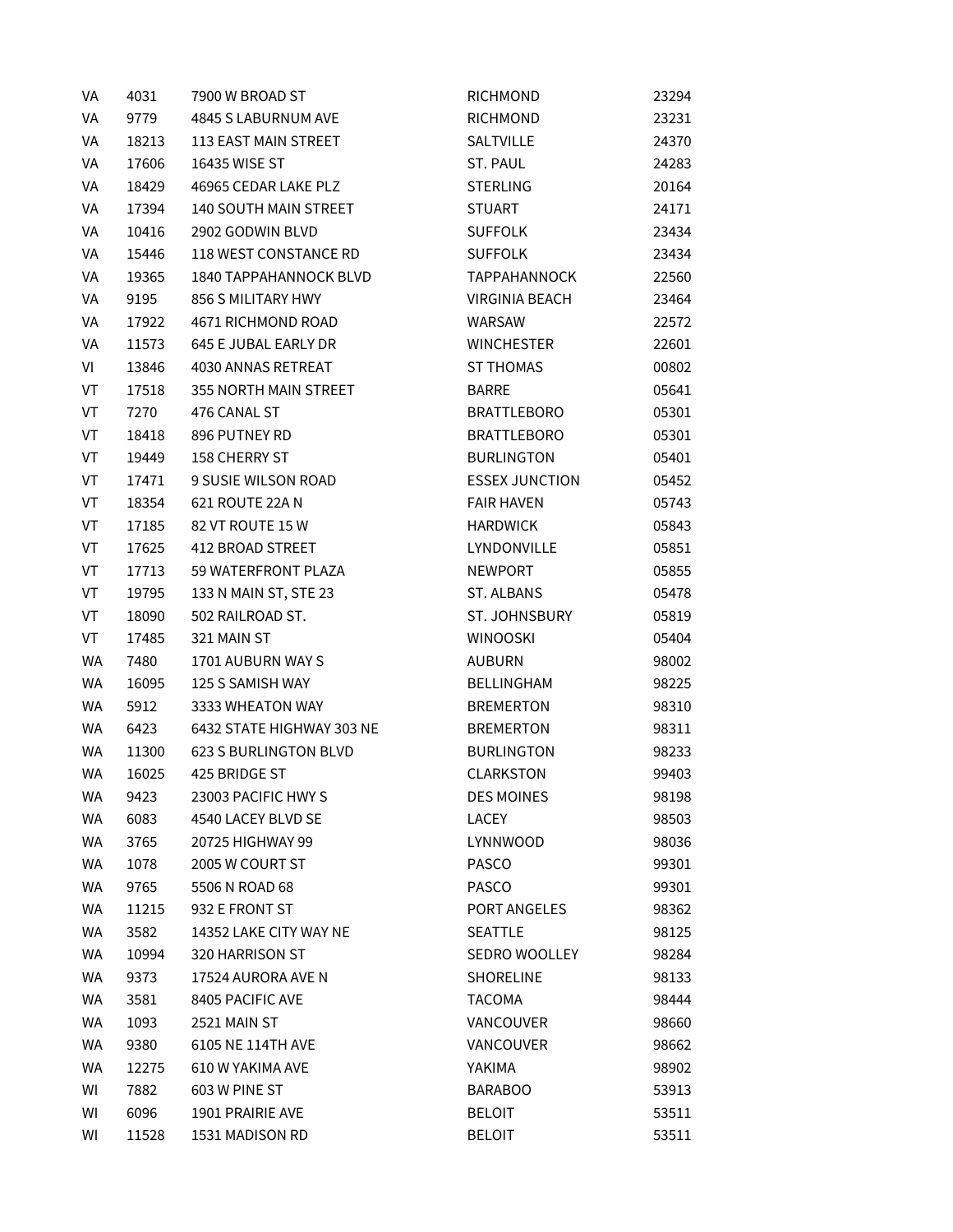| WI | 12136 | 910 BROAD ST                    | <b>BELOIT</b>          | 53511 |
|----|-------|---------------------------------|------------------------|-------|
| WI | 9839  | 6241 S PACKARD AVE              | <b>CUDAHY</b>          | 53110 |
| WI | 3666  | 4405 W LAYTON AVE               | <b>GREENFIELD</b>      | 53220 |
| WI | 9605  | 1810 30TH AVE                   | <b>KENOSHA</b>         | 53144 |
| WI | 5233  | 6601 MCKEE RD                   | <b>MADISON</b>         | 53719 |
| WI | 11858 | 311 EAST CAMPUS MALL            | <b>MADISON</b>         | 53715 |
| WI | 7634  | 2301 HALL AVE                   | <b>MARINETTE</b>       | 54143 |
| WI | 3851  | 305 RACINE ST                   | <b>MENASHA</b>         | 54952 |
| WI | 665   | 1600 W WISCONSIN AVE            | MILWAUKEE              | 53233 |
| WI | 1200  | 275 W WISCONSIN AVE             | MILWAUKEE              | 53203 |
| WI | 1652  | 3109 S KINNICKINNIC AVE         | <b>MILWAUKEE</b>       | 53207 |
| WI | 2911  | 6292 S 27TH ST                  | MILWAUKEE              | 53221 |
| WI | 2925  | 5115 W CAPITOL DR               | MILWAUKEE              | 53216 |
| WI | 4984  | 6707 W HAMPTON AVE              | MILWAUKEE              | 53218 |
| WI | 5601  | 4730 S 27TH ST                  | MILWAUKEE              | 53221 |
| WI | 10873 | 2950 N OAKLAND AVE              | <b>MILWAUKEE</b>       | 53211 |
| WI | 12783 | 2826 N DR MARTIN LUTHER KING DR | MILWAUKEE              | 53212 |
| WI | 7732  | 2700 NEW PINERY RD              | <b>PORTAGE</b>         | 53901 |
| WI | 9363  | 1920 DOUGLAS AVE                | <b>RACINE</b>          | 53402 |
| WI | 6570  | 1029 N 14TH ST                  | SHEBOYGAN              | 53081 |
| WI | 3732  | 2985 S CHICAGO AVE              | <b>SOUTH MILWAUKEE</b> | 53172 |
| WI | 4095  | 10800 W CAPITOL DR              | <b>WAUWATOSA</b>       | 53222 |
| WI | 10963 | 6101 W GREENFIELD AVE           | <b>WEST ALLIS</b>      | 53214 |
| WV | 19450 | <b>16 RICH CREEK RD</b>         | ANSTED                 | 25812 |
| WV | 10928 | 886 RITTER DR                   | <b>BEAVER</b>          | 25813 |
| WV | 17781 | 2100 E DUPONT AVE               | <b>BELLE</b>           | 25015 |
| WV | 19108 | 4402 PENNSYLVANIA AVENUE        | <b>BIG CHIMNEY</b>     | 25302 |
| WV | 17113 | <b>71 WEST MAIN STREET</b>      | <b>BUCKHANNON</b>      | 26201 |
| WV | 17792 | 901 MAIN ST                     | CHAPMANVILLE           | 25508 |
| WV | 12454 | <b>655 WASHINGTON ST W</b>      | CHARLESTON             | 25302 |
| WV | 19852 | 505 ROSEBUD PLZ                 | <b>CLARKSBURG</b>      | 26301 |
| WV | 19334 | 173 MAIN ST                     | <b>CLAY</b>            | 25043 |
| WV | 19990 | 18116 WEBSTER ROAD              | CRAIGSVILLE            | 26205 |
| WV | 17413 | 1662 SMOOT AVENUE               | <b>DANVILLE</b>        | 25053 |
| WV | 11238 | 615 RANDOLPH AVE                | <b>ELKINS</b>          | 26241 |
| WV | 19258 | <b>627 FAIRMONT AVENUE</b>      | <b>FAIRMONT</b>        | 26554 |
| WV | 19743 | 1600 MAIN STREET                | <b>FOLLANSBEE</b>      | 26037 |
| WV | 18366 | 902 NORTH LEWIS STREET          | <b>GLENVILLE</b>       | 26351 |
| WV | 12277 | <b>38 VICTORY AVE</b>           | <b>GRAFTON</b>         | 26354 |
| WV | 19616 | 337 MAIN ST                     | <b>GRANTSVILLE</b>     | 26147 |
| WV | 18423 | 1490 E MAIN ST                  | <b>HARRISVILLE</b>     | 26362 |
| WV | 18344 | 513 STOKES DR                   | <b>HINTON</b>          | 25951 |
| WV | 19666 | <b>415 EAST MAIN STREET</b>     | <b>KINGWOOD</b>        | 26537 |
| WV | 18275 | 28 MAIN AVENUE                  | LOGAN                  | 25601 |
| WV | 19954 | <b>260 HUFFCREEK HIGHWAY</b>    | <b>MAN</b>             | 25635 |
| WV | 19679 | 19258 SENECA TRAIL              | <b>MARLINTON</b>       | 24954 |
| WV | 9343  | 897 CHESTNUT RIDGE RD           | MORGANTOWN             | 26505 |